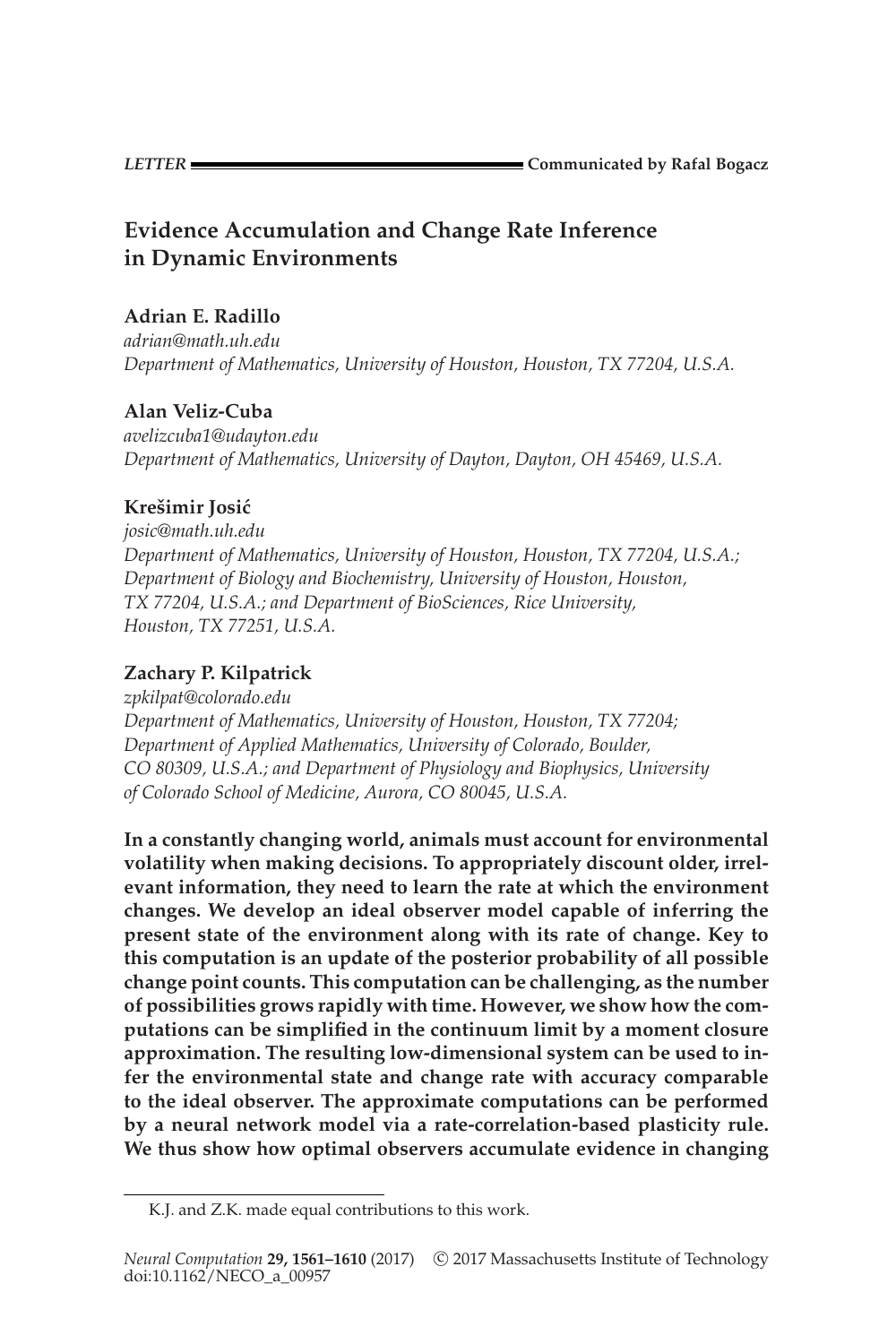**environments and map this computation to reduced models that perform inference using plausible neural mechanisms.**

#### **1 Introduction**

Animals continuously make decisions in order to find food, identify mates, and avoid predators. However, the world is seldom static. Information that was critical yesterday may be of little value now. Thus, when accumulating evidence to decide on a course of action, animals weight new evidence more strongly than old (Pearson, Heilbronner, Barack, Hayden, & Platt, 2011). The rate at which the world changes determines the rate at which an individual should discount previous information (Deneve, 2008; Veliz-Cuba, Kilpatrick, & Josić, 2016). For instance, when actively tracking prey, a predator may use visual information obtained only within the last second (Olberg, Worthington, & Venator, 2000; Portugues & Engert, 2009), while social insect colonies integrate evidence that can be hours to days old when deciding on a new home site (Franks, Pratt, Mallon, Britton, & Sumpter, 2002). These environmental state variables (e.g., prey location, best home site) are constantly changing, and the timescale on which the environment changes is unlikely to be known in advance. Thus, to make accurate decisions, animals must learn how rapidly their environment changes (Wilson, Nassar, & Gold, 2010).

Evidence accumulators are often used to model decision processes in static and fluctuating environments (Smith & Ratcliff, 2004; Bogacz, Brown, Moehlis, Holmes, & Cohen, 2006). These models show how noisy observations can be accumulated to provide a probability that one among multiple alternatives is correct (Gold & Shadlen, 2007; Beck et al., 2008). They explain a variety of behavioral data (Ratcliff & McKoon, 2008; Brunton, Botvinick, & Brody, 2013), and electrophysiological recordings suggest that neural activity can reflect the accumulation of evidence (Huk & Shadlen, 2005; Kira, Yang, & Shadlen, 2015). Since normative evidence accumulation models determine the belief of an ideal observer, they also show the best way to integrate noisy sensory measurements and can tell us if and how animals fail to use such information optimally (Bogacz et al., 2006; Beck et al., 2008).

Early decision-making models focused on decisions between two choices in a static environment (Wald & Wolfowitz, 1948; Gold & Shadlen, 2007). Recent studies have extended this work to more ecologically relevant situations, including multiple alternatives (Churchland, Kiani, & Shadlen, 2008; Krajbich & Rangel, 2011), multidimensional environments (Niv, Daniel, Geana, Gershman, Leong, & Radulescu, 2015), and cases where the correct choice (McGuire, Nassar, Gold, & Kable, 2014; Glaze, Kable, & Gold, 2015) or context (Shvartsman, Srivastava, & Cohen, 2015) changes in time. In these cases, normative models are more difficult to derive and analyze (Wilson & Niv, 2011), and their dynamics are more complex. However, methods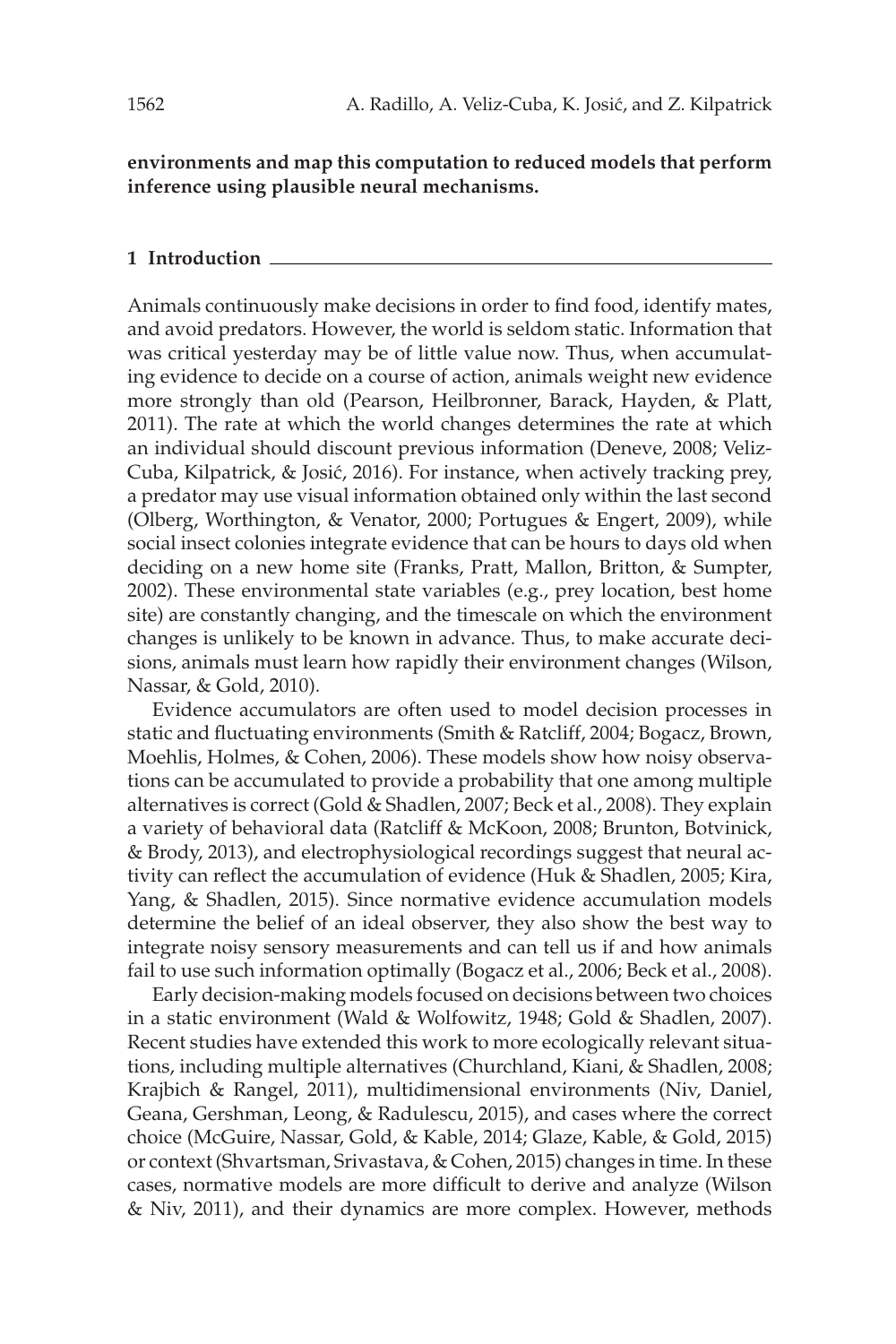of sequential and stochastic analysis are still useful in understanding their properties (Wilson et al., 2010; Veliz-Cuba et al., 2016).

We examine the case of a changing environment where an optimal observer discounts prior evidence at a rate determined by environmental volatility. In this work, a model performs optimally if it maximizes the likelihood of predicting the correct environmental state, given the noise in observations (Bogacz et al., 2006). Experiments suggest that humans learn the rate of environmental fluctuations to make choices nearly optimally (Glaze et al., 2015). During dynamic foraging experiments where the choice with the highest reward changes in time, monkeys also appear to use an evidence discounting strategy suited to the environmental change rate (Sugrue, Corrado, & Newsome, 2004).

However, most previous models have assumed that the rate of change of the environment is known ahead of time to the observer (Glaze et al., 2015; Veliz-Cuba et al., 2016). Wilson et al. (2010) developed a model of an observer that infers the rate of environmental change from observations. To do so, the observer computes a joint posterior probability of the state of the environment, the time since the last change in the environment, and a count of the number of times the environment has changed (the change point count). With more measurements, such observers improve their estimates of the change rate and are therefore better able to predict the environmental state. Inference of the change rate is most important when an observer makes fairly noisy measurements and cannot determine the current state from a single observation.

We extend previous accumulator models of decision making to the case of multiple, discrete choices with asymmetric, unknown transition rates between them. We assume that the observer is primarily interested in the current state of the environment, often referred to as the correct choice in decision-making models (Bogacz et al., 2006). Therefore, we show how an ideal observer can use sensory evidence to infer the rates at which the environment transitions between states and simultaneously use these inferred rates to discount old evidence and determine the present environmental state.

Related models have been studied (Wilson et al., 2010; Adams & MacKay, 2007). However, they relied on the assumption that after a change, the new state does not depend on the previous state. This excludes the possibility of a finite number of states. For example, in the case of two choices, knowledge of the present state determines with complete certainty the state after a change, and the two are thus not independent. For cases with a finite number of choices, our algorithm is simpler than previous ones. The observer only needs to compute a joint probability of the environmental state and the change point count.

The storage needed to implement our algorithms grows rapidly with the number of possible environmental states. However, we show that moment closure methods can be used to decrease the needed storage considerably,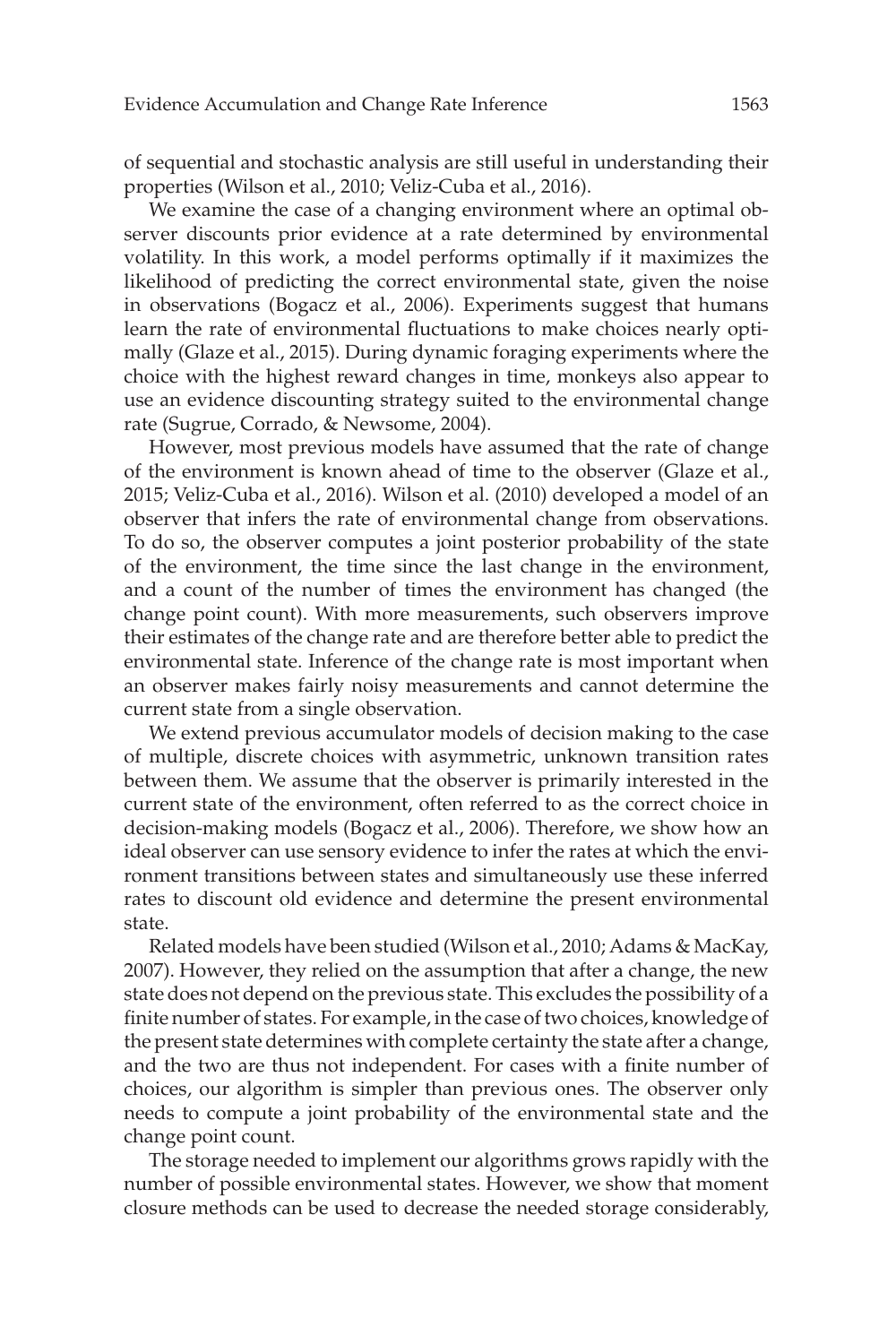albeit at the expense of accuracy and the representation of higher-order statistics. Nonetheless, when measurement noise is not too large, these approximations can be used to estimate the most likely transition rate and the current state of the environment. This motivates a physiologically plausible neural implementation for the present computation. We show that a Hebbian learning rule that shapes interactions between multiple neural populations representing the different choices allows a network to integrate inputs nearly optimally. Our work therefore links statistical principles for optimal inference with stochastic neural rate models that can adapt to the environmental volatility to make near-optimal decisions in a changing environment.

#### **2 Optimal Evidence Accumulation for Known Transition Rates**

We start by revisiting the problem of inferring the current state of the environment from a sequence of noisy observations. We assume that the number of states is finite and the state of the environment changes at times unknown to the observer. We first review the case when the rate of these changes is known to the observer. In later sections, we assume that these rates must also be learned. Following Veliz-Cuba et al. (2016), we derived a recursive equation for the likelihoods of the different states and an approximating stochastic differential equation (SDE). Similar derivations were presented for decisions between two choices by Deneve (2008) and Glaze et al. (2015).

An ideal observer decides between *N* choices, based on successive observations at times  $t_n$  ( $n = 1, 2, ...$ ). We denote each possible choice by  $H^i$ ,  $(i = 1, ..., N)$ , with  $H_n$  being the correct choice at time  $t_n$ . The transition rates  $\epsilon^{ij}$ ,  $i \neq j$ , correspond to the known probabilities that the state changes between two observations:  $\epsilon^{ij} = P(H_n = H^i | H_{n-1} = H^j)$ . The observer makes measurements,  $\xi_n$ , at times  $t_n$  with known conditional probability densities  $f^i(\xi) = P(\xi_n = \xi | H_n = H^i)$ . Here, and elsewhere, we assume that the observations are conditionally independent. We also abuse notation slightly by using  $P(\cdot)$  to denote a probability, or the value of a probability density function, depending on the argument. We use explicit notation for the probability density function when there is a potential for confusion.

We denote by  $\xi_{j:n}$  the vector of observations  $(\xi_j, \ldots, \xi_n)$  and by  $P_n(\cdot)$ the conditional probability  $P(\cdot|\xi_{1:n})$ . To make a decision, the observer can compute the index that maximizes the posterior probability,  $\hat{i}$  = argmax<sub>*i*</sub>  $\overline{P}_n(H_n = H^i)$ . Therefore,  $H^i$  is the most probable state, given the observations ξ1:*<sup>n</sup>*.

A recursive equation for the update of each of the probabilities  $P_n(H_n =$ *Hi* ) after the *n*th observation has the form (Veliz-Cuba et al., 2016)

$$
P_n(H_n = H^i) \propto f^i(\xi_n) \sum_{j=1}^N \epsilon^{ij} P_{n-1}(H_{n-1} = H^j) \quad (i = 1, ..., N). \tag{2.1}
$$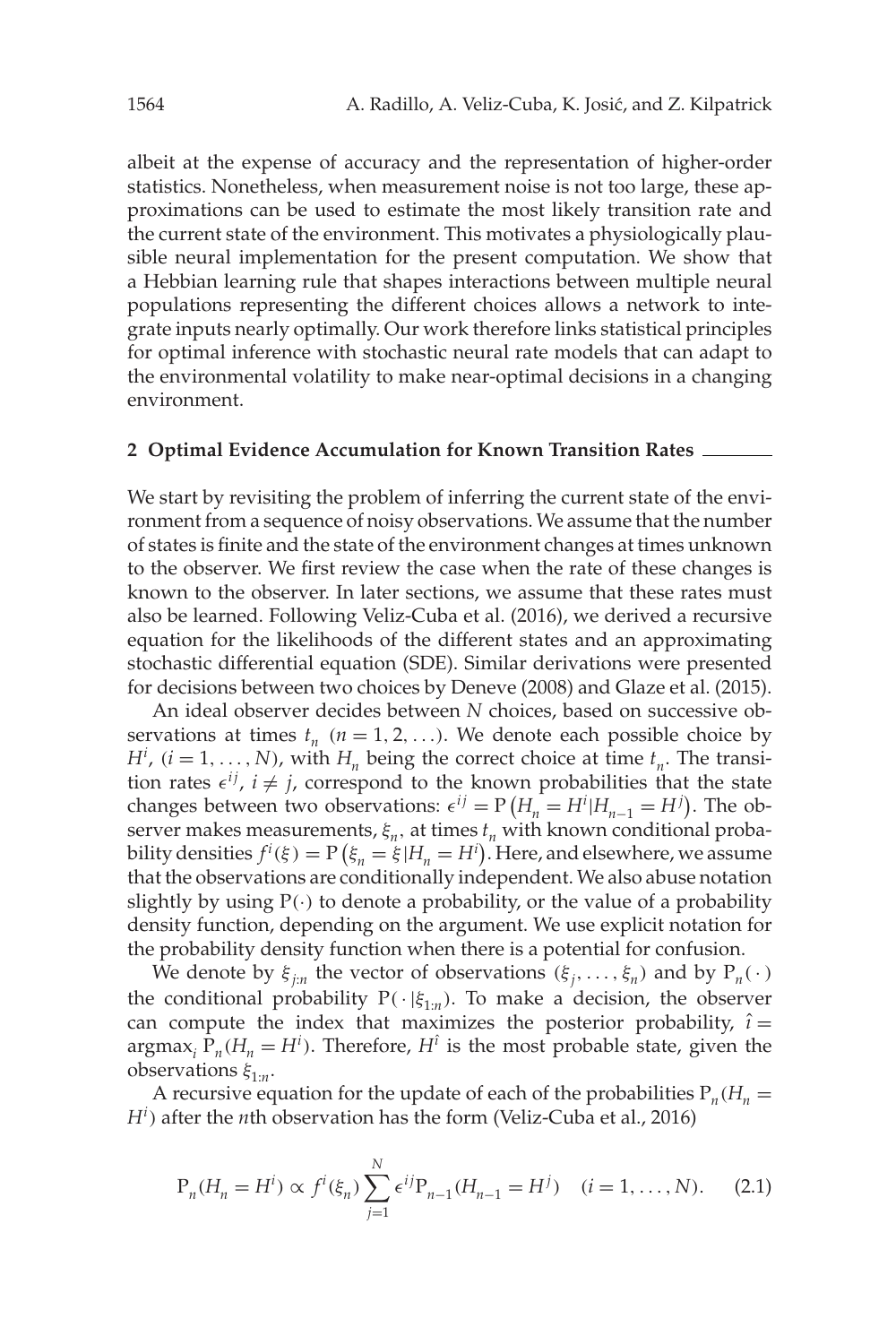Thus, the transition rates,  $\epsilon^{ij}$ , provide the weights of the previous probabilities in the update equation. Unless transition rates are large or observations very noisy, the probability  $P_n(H_n = H^{\hat{i}})$  grows and can be used to identify the present environmental state. However, with positive transition rates, the posterior probabilities tend to saturate at a value below unity. Strong observational evidence that contradicts an observer's current belief can cause the observer to change belief subsequently. Such contradictory evidence typically arrives after a change in the environment.

Following Veliz-Cuba et al. (2016), we take logarithms,  $x_n^i := \ln P_n(H_n =$ *H*<sup>*i*</sup>) and denote by  $\Delta x_n^i := x_n^i - x_{n-1}^i$  the change in log probability due to an observation at time  $t_n$ . Finally, we assume the time between observations *Δt* := *t<sub>n</sub>* − *t<sub>n−1</sub>* is small, and  $\epsilon_{\Delta t}^{ij} = \Delta t \epsilon^{ij} + o(\Delta t)$  for *i* ≠ *j*, so that dropping higher-order terms yields

$$
\Delta x_n^i = \ln f_{\Delta t}^i(\xi_n) + \ln \left(1 - \sum_{j \neq i} \Delta t \epsilon^{ji} + \sum_{j \neq i} \Delta t \epsilon^{ij} e^{x_{n-1}^i - x_{n-1}^i} \right), \quad i = 1, \dots, N,
$$

where the likelihood function  $f^i_{\Delta t}(\xi)$  may vary with  $\Delta t$ . Next, we use the approximation  $ln(1 + z) \approx z$  for  $|z| \ll 1$  and replace the index *n* by time, *t*, to write

$$
\Delta x_t^i \approx \Delta t g_{t,\Delta t}^i + \sqrt{\Delta t} W_{\Delta t}^i + \Delta t \sum_{j \neq i} (\epsilon^{ij} e^{x_t^j - x_t^i} - \epsilon^{ji}), \quad i = 1, \ldots, N,
$$

where the drift  $g_t^i = \frac{1}{\Delta t} E_{\xi} [\ln f_{\Delta t}^i(\xi)|H_t]$  is the expectation of  $\ln f_{\Delta t}^i(\xi)$ over ξ , conditioned on the true state of the environment at time *t*,  $H_t \in \{H^1, \ldots, H^N\}$ , and  $W_{\Delta t} = (W_{\Delta t}^1, \ldots, W_{\Delta t}^N)$  follows a multivariate gaussian distribution with mean zero and covariance matrix  $\Sigma_{\Delta t}$  given by

$$
\Sigma_{\Delta t}^{ij} = \frac{1}{\Delta t} \text{Cov}_{\xi} \left[ \ln f_{\Delta t}^{i}(\xi), \ln f_{\Delta t}^{j}(\xi) | H_{t} \right].
$$

Finally, taking the limit  $\Delta t \rightarrow 0$ , we can approximate the discrete process, equation 2.1, with the system of SDEs:

$$
dx_t^i = g_t^i dt + dW_t^i + \sum_{j \neq i} \left( \epsilon^{ij} e^{x_t^j - x_t^i} - \epsilon^{ji} \right) dt, \qquad i = 1, \dots, N,
$$
 (2.2)

where we assume the following limits hold:

$$
g_t^i := \lim_{\Delta t \to 0} g_{t,\Delta t}^i \quad \text{and} \quad \Sigma_t^{ij} := \lim_{\Delta t \to 0} \Sigma_{t,\Delta t}^{ij}.
$$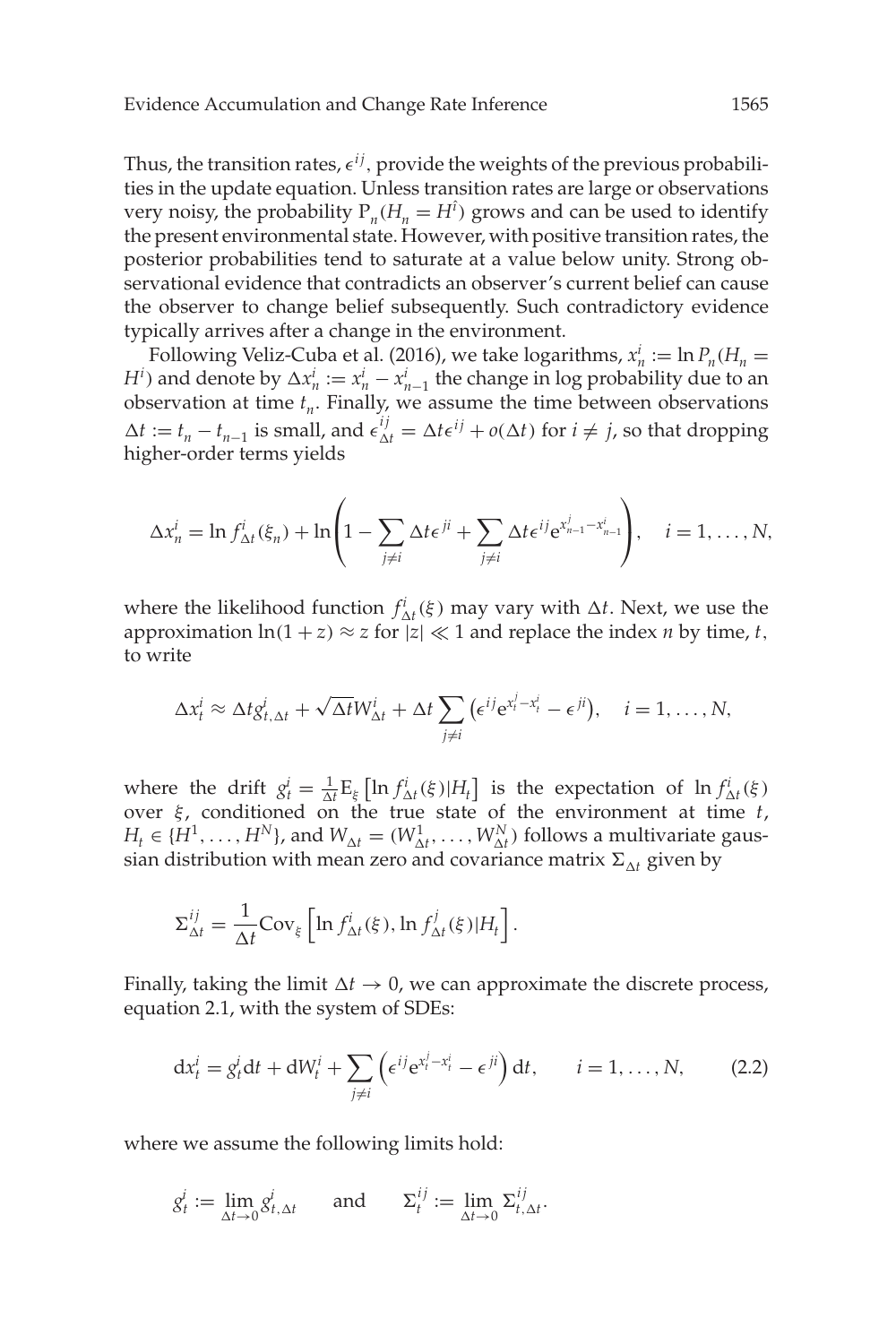The nonlinear term in equation 2.2 implies that in the absence of noise, the system has a stable fixed point and older evidence is discounted. Such continuum models of evidence accumulation are useful because they are amenable to the methods of stochastic analysis (Bogacz et al., 2006). Linearization of the SDE provides insights into the system's local dynamics (Glaze et al., 2015; Veliz-Cuba et al., 2016) and can be used to implement the inference process in model neural networks (Bogacz et al., 2006; Veliz-Cuba et al., 2016).

We next extend this approach to the case when the observer infers the transition rates,  $\epsilon^{ij}$ , from measurements.

#### **3 Environments with Symmetric Transition Rates**

We first derive the ideal observer model when the unknown transition rates are symmetric,  $\epsilon^{ij} \equiv$  constant when  $j \neq i$ , and  $\epsilon^{ii} := 1 - (N - 1)\epsilon^{ij}$ . This simplifies the derivation, since the observer only needs to estimate a single change-point count. The asymmetric case discussed in section 4 follows the same idea, but the derivation is more involved since the observer must estimate multiple counts.

Our problem differs from previous studies in two key ways (Adams & MacKay, 2007; Wilson et al., 2010): First, we assume the observer tries to identify the most likely state of the environment at time  $t_n$ . To do so, the observer computes the joint conditional probability,  $P_n(H_n, a_n)$ , of the current state,  $H_n$ , and the number of environmental changes,  $a_n$ , since beginning the observations. Previous studies focused on obtaining the predictive distribution,  $P_n(H_{n+1})$ . The two distributions are closely related, as  $P_n(H_{n+1}) = \sum_{H_n} P_n(H_{n+1}|H_n)P_n(H_n)$ .

Second, and more important, Adams and Mackay (2007) and Wilson et al. (2010) implicitly assumed that only observations since the last change point provide information about the current environmental state. That is, if the time since the last change point—the current run length,  $r_n$ —is known to the observer, then all observations before that time can be discarded:

$$
P(H_n|\xi_{1:n}, r_n) = P(H_n|\xi_{n-r_n:n}).
$$

This follows from the assumption that the state after a change is conditionally independent of the state that preceded it. We assume that the number of environmental states is finite. Hence, this independence assumption does not hold. Intuitively, if observations prior to a change point indicate the true state is  $H^j$ , then states  $H^i$ ,  $i \neq j$  are more likely after the change point.

Adams and Mackay (2007) and Wilson et al. (2010) derive a probability update equation for the run length and the number of change points and use this equation to obtain the predictive distribution of future observations. We show that it is not necessary to compute run-length probabilities when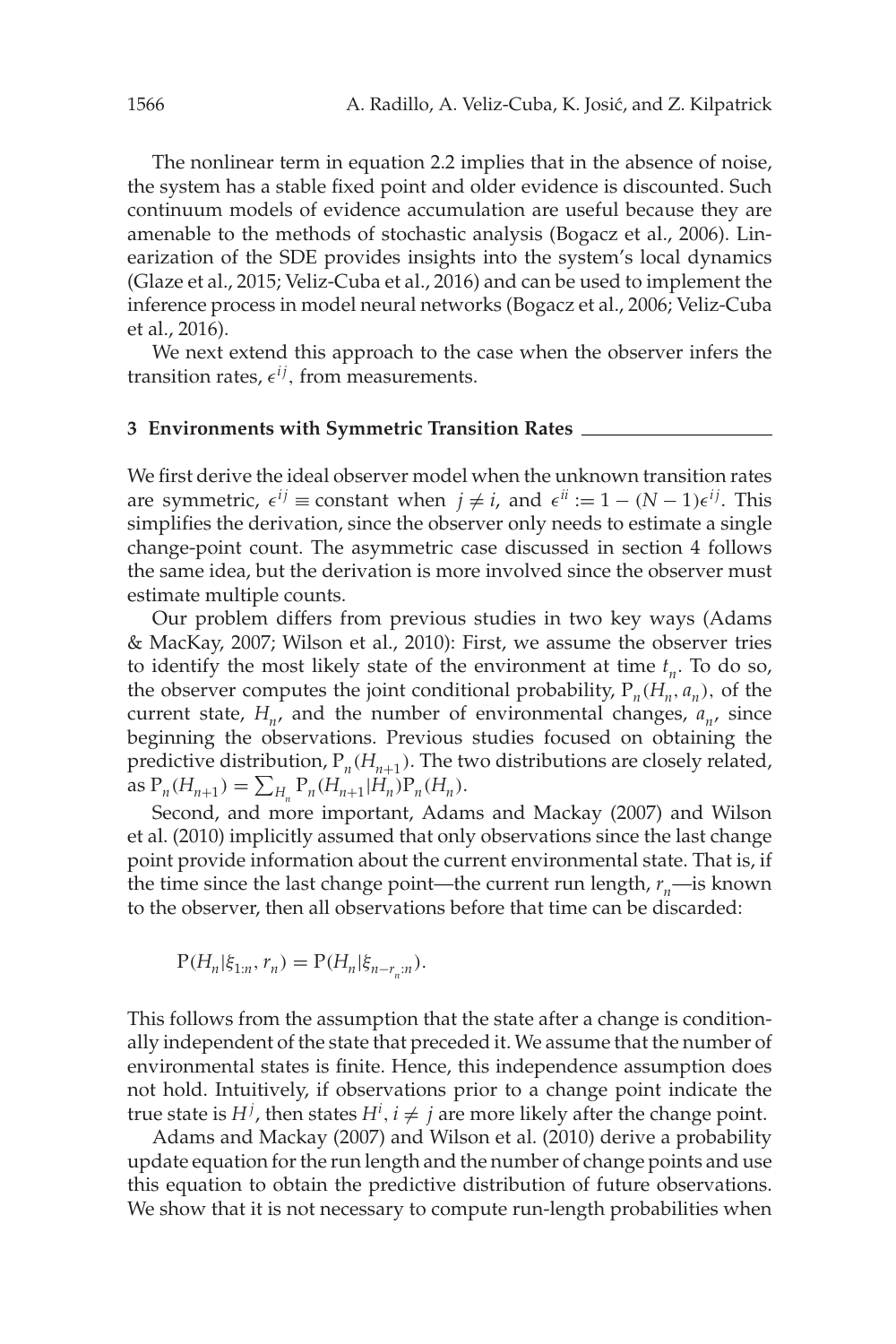

Figure 1: Online inference of the change rate in a dynamic environment. (A) The environment alternates between states *H*<sup>+</sup> and *H*<sup>−</sup> with transition probabilities  $\epsilon^+$ ,  $\epsilon^-$ . We analyze the symmetric case ( $\epsilon := \epsilon^{\pm}$ ) in section 3.1 and the asymmetric case ( $\epsilon^+ \neq \epsilon^-$ ) in section 4. The state of the environment determines  $f^{\pm}(\xi) = P(\xi | H^{\pm})$ , which we represent as gaussian densities. (B) A sample path of the environment (color bar) together with the first 10 values of the actual change-point count,  $a_n$ , and non-change-point count,  $b_n$ . (C) Evolution of the conditional probabilities,  $P(\epsilon | a_n)$  (given by beta distributions), corresponding to the change-point count from panel B, until  $t_n = t_{100}$ . The dashed red line indicates the value of  $\epsilon$  in the simulation. The densities are scaled so that each equals 1 at the mode.

the number of environmental states is finite. Instead we derive a recursive equation for the joint probability of the current state, H<sub>n</sub>, and number of change points,  $a_n$ . As a result, the total number of possible pairs  $(H_n, a_n)$ grows as  $N \cdot n$  (linearly in  $n$ ) where  $N$  is the fixed number of environmental states  $H^i$ , rather than  $n^2$  (quadratically in  $n$ ) as in Wilson et al. (2010).<sup>1</sup>

**3.1 Symmetric Two-State Process.** We first derive a recursive equation for the probability of two alternatives,  $H_n \in \{H^{\pm}\}\$ , in a changing environment, where the change process is memoryless and the change rate,  $\epsilon := P(H_n = H^{\pm}|H_{n-1} = H^{\pm})$ , is symmetric and initially unknown to the observer (see Figure 1A). The most probable choice given the observations up to a time,  $t_n$ , can be obtained from the log of the posterior odds ratio  $L_n = \log \left( \frac{P_n(H_n = H^+)}{P_n(H_n = H^-)} \right)$ ). The sign of  $L_n$  indicates which option is more likely, and its magnitude indicates the strength of this evidence (Bogacz et al., 2006; Gold & Shadlen, 2007). Old evidence should be discounted according to the inferred environmental volatility. Since this is unknown, an ideal observer computes a probability distribution for the change rate,  $\epsilon$  (see Figure 1C), along with the probability of environmental states.

Let  $a_n$  be the number of change points and  $b_n = n - 1 - a_n$  the count of non-change-points between times  $t_1$  and  $t_n$  ( $n = 1, 2, ...$ ) (see Figure 1B).

<sup>&</sup>lt;sup>1</sup>The algorithm in Wilson et al. (2010) requires estimating the run length  $r<sub>n</sub>$  and changepoint count  $a_n$ , so the dimension of the pair  $(r_n, a_n)$  grows like  $n^2$ .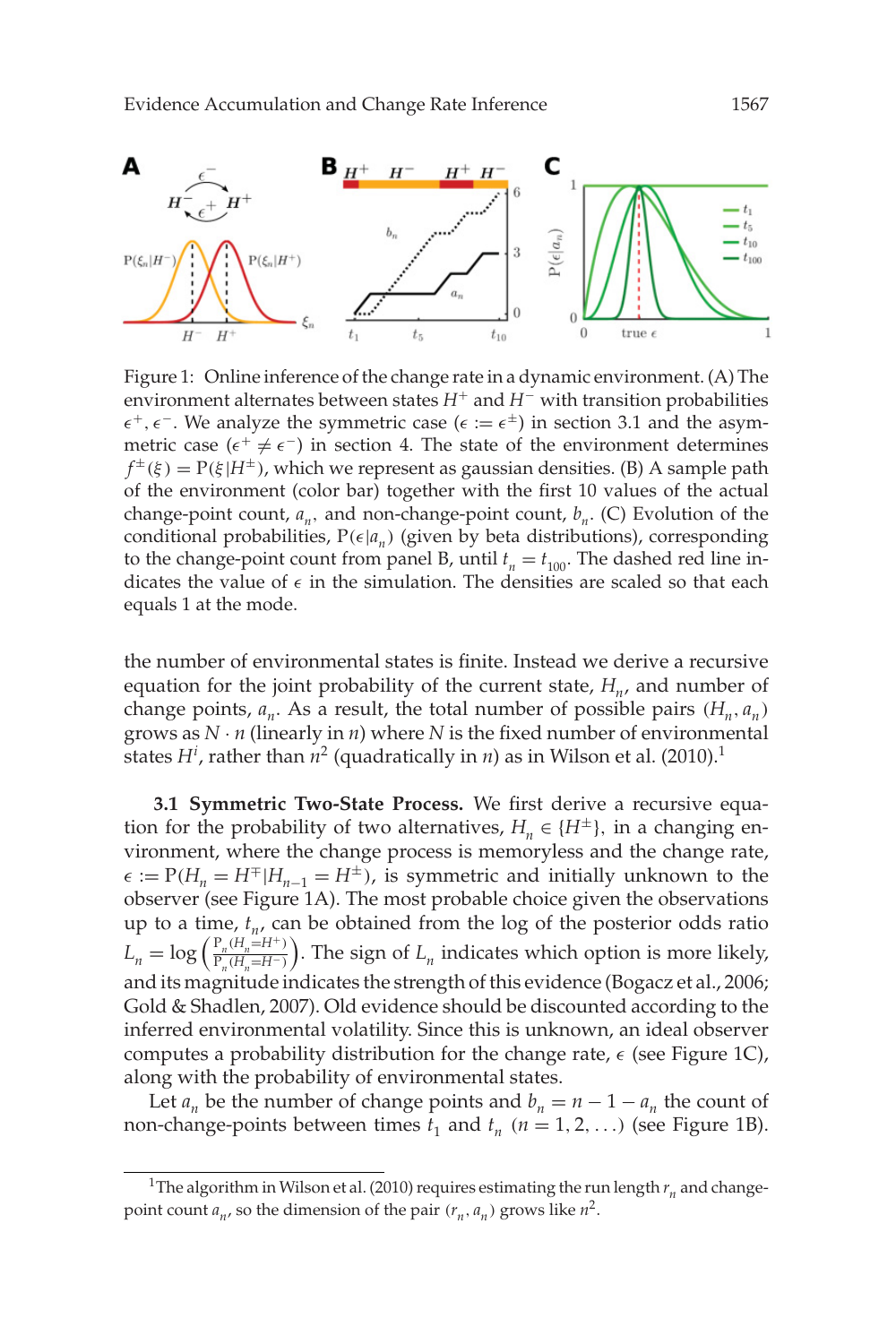The process  $\{a_n\}_{n\geq 1}$  is a pure birth process with birth rate  $\epsilon$ . The observer assumes no changes prior to the start of observation,  $P(a_1 = 0) = 1$ , and must make at least two observations,  $\xi_1$  and  $\xi_2$ , to detect a change.

To develop an iterative equation for the joint conditional probability density,  $P_n(H_n, a_n)$ , given the *n* observations  $\xi_{1:n}$ , we begin by marginalizing over these quantities at the time of the previous observation,  $t_{n-1}$ , for  $n > 1$ (see section A.1 for details):

$$
P_n(H_n, a_n) =
$$
  
\n
$$
\frac{P(\xi_{1:n-1})}{P(\xi_{1:n})} P(\xi_n | H_n) \sum_{H_{n-1} = H^{\pm}} \sum_{a_{n-1} = 0}^{n-2} P(H_n, a_n | H_{n-1}, a_{n-1}) P_{n-1}(H_{n-1}, a_{n-1}).
$$
  
\n(3.1)

With two choices, we have the following relationships for all  $n > 1$ :

$$
H_n = H_{n-1} \Leftrightarrow a_n = a_{n-1}, \text{ and } H_n \neq H_{n-1} \Leftrightarrow a_n = a_{n-1} + 1. \tag{3.2}
$$

The term  $P(H_n, a_n|H_{n-1}, a_{n-1})$  in equation 3.1 is therefore nonzero only if either,  $H_{n-1} = H_n$ , and  $a_{n-1} = a_n$ , or  $H_{n-1} ≠ H_n$  and  $a_{n-1} = a_n - 1$ . If the system is in the joint state ( $H_{n-1}$ ,  $a_{n-1}$ ) at  $t_{n-1}$ , then at  $t_n$ , it can either transition to  $(H_n \neq H_{n-1}, a_n = a_{n-1} + 1)$  or remain at  $(H_n = H_{n-1}, a_n = a_{n-1})$ . This observation is central to the message-passing algorithm described in Adams and MacKay (2007) and Wilson et al. (2010), with probability mass flowing from lower to higher values of *a* according to a pure birth process (see Figure 2A). We can thus simplify equation 3.1, leaving only two terms in the double sum. Writing  $P_n(H^{\pm}, a)$  for  $P_n(H_n = H^{\pm}, a_n = a)$ , and similarly for any conditional probabilities, we have for  $n > 1$ :

$$
P_n(H^{\pm}, a) = \frac{P(\xi_{1:n-1})}{P(\xi_{1:n})} f^{\pm}(\xi_n) [P(H^{\pm}, a | H_{n-1} = H^{\pm}, a_{n-1} = a)
$$
  

$$
\cdot P_{n-1}(H^{\pm}, a) + P(H^{\pm}, a | H_{n-1} = H^{\mp}, a_{n-1} = a - 1)
$$
  

$$
\cdot P_{n-1}(H^{\mp}, a - 1)].
$$
 (3.3)

We must also specify initial conditions at time  $t_1$  and boundary values when *a* ∈ {0, *n* − 1} for these equations. At *t*<sub>1</sub> we have  $P(a_1 = 0) = 1$ . Therefore,

$$
P_1(H^{\pm}, 0) = \frac{1}{P(\xi_1)} f^{\pm}(\xi_1) P_0(H^{\pm}),
$$
\n(3.4)

and  $P_1(H^{\pm}, a) = 0$  for  $a \neq 0$ . Here  $P_0(H^{\pm})$  is the prior over the two choices, which we typically take to be uniform so  $P_0(H^+) = P_0(H^-)$ . The probability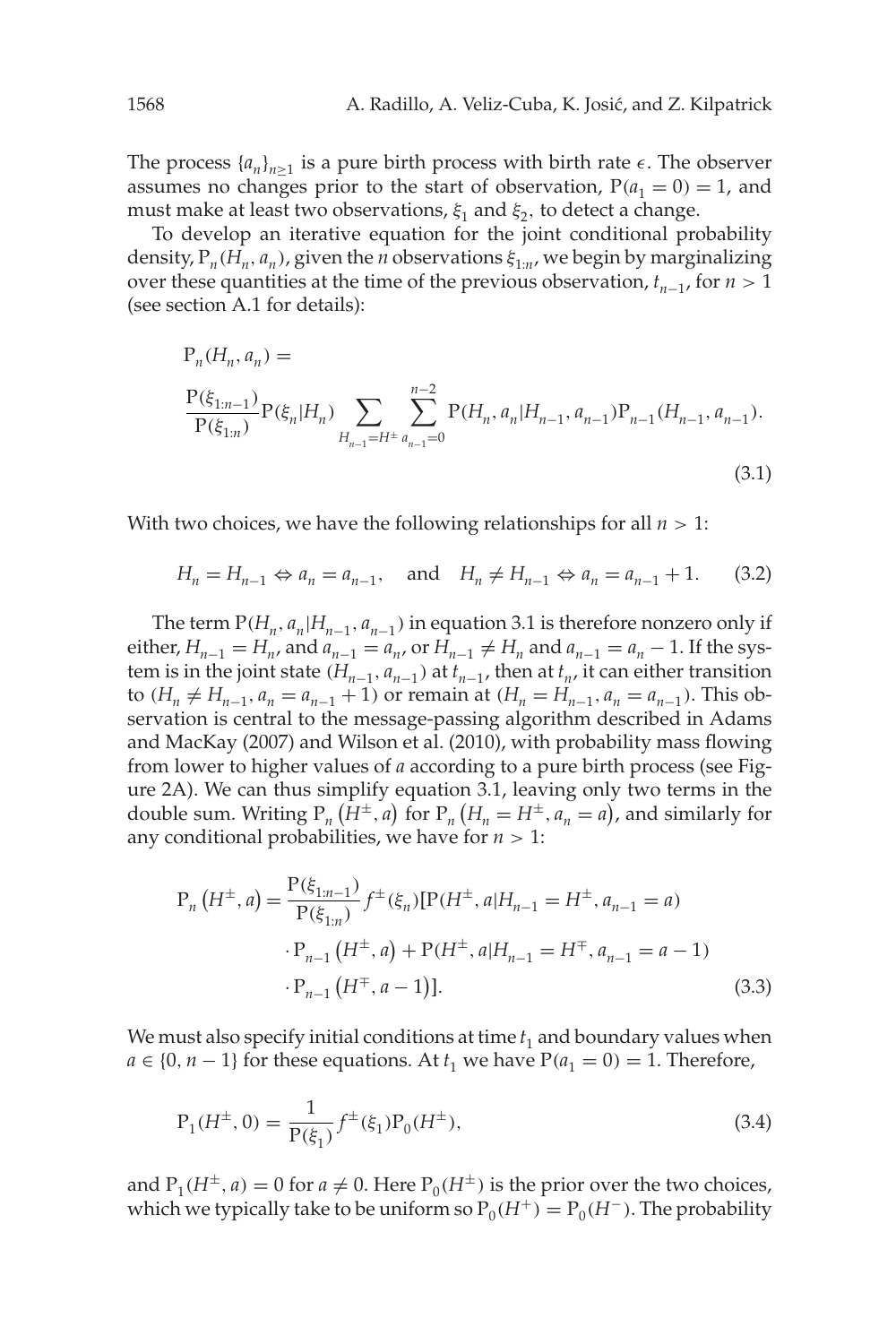

Figure 2: Inference of the states,  $H^{\pm}$ , and change rate,  $\epsilon$ . (A) The joint posterior probability,  $P_n(H^{\pm}, a)$ , is propagated along a directed graph according to equation 3.14. Only paths corresponding to the initial condition  $(H_1, a_1) = (H^+, 0)$ are shown. (B) A sample sequence of environmental states (color bar, top) together with the first 10 observations  $\xi_1, \ldots, \xi_{10}$  (blue dots), for  $\epsilon = 0.1$ . Superimposed in black (right *y*-axis) is the log-posterior odds ratio  $L_n$  as a function of time. (C) Evolution of the posterior over *an* (gray scale). The posterior mean (red) converges to the expected number of change points  $\epsilon$  ( $n - 1$ ) (dashed line). (D) Evolution of the posterior over the change rate  $\epsilon$  (gray scale). The posterior mean (red) converges to the true value (dashed line), and the variance diminishes with the number of observations.

 $P(\xi_1)$  is unknown to the observer. However, similar to the ratio  $\frac{P(\xi_{1:n-1})}{P(\xi_{1:n})}$  in equation 3.3,  $P(\xi_1)$  acts as a normalization constant and does not appear in the posterior odds ratio,  $R_n$  (see equation 3.15). Finally, at all future times  $n > 1$ , we have separate equations at the boundaries,

$$
P_n(H^{\pm}, 0) = \frac{P(\xi_{1:n-1})}{P(\xi_{1:n})} f^{\pm}(\xi_n) P(H^{\pm}, 0 | H_{n-1} = H^{\pm}, a_{n-1} = 0) P_{n-1}(H^{\pm}, 0)
$$
\n(3.5)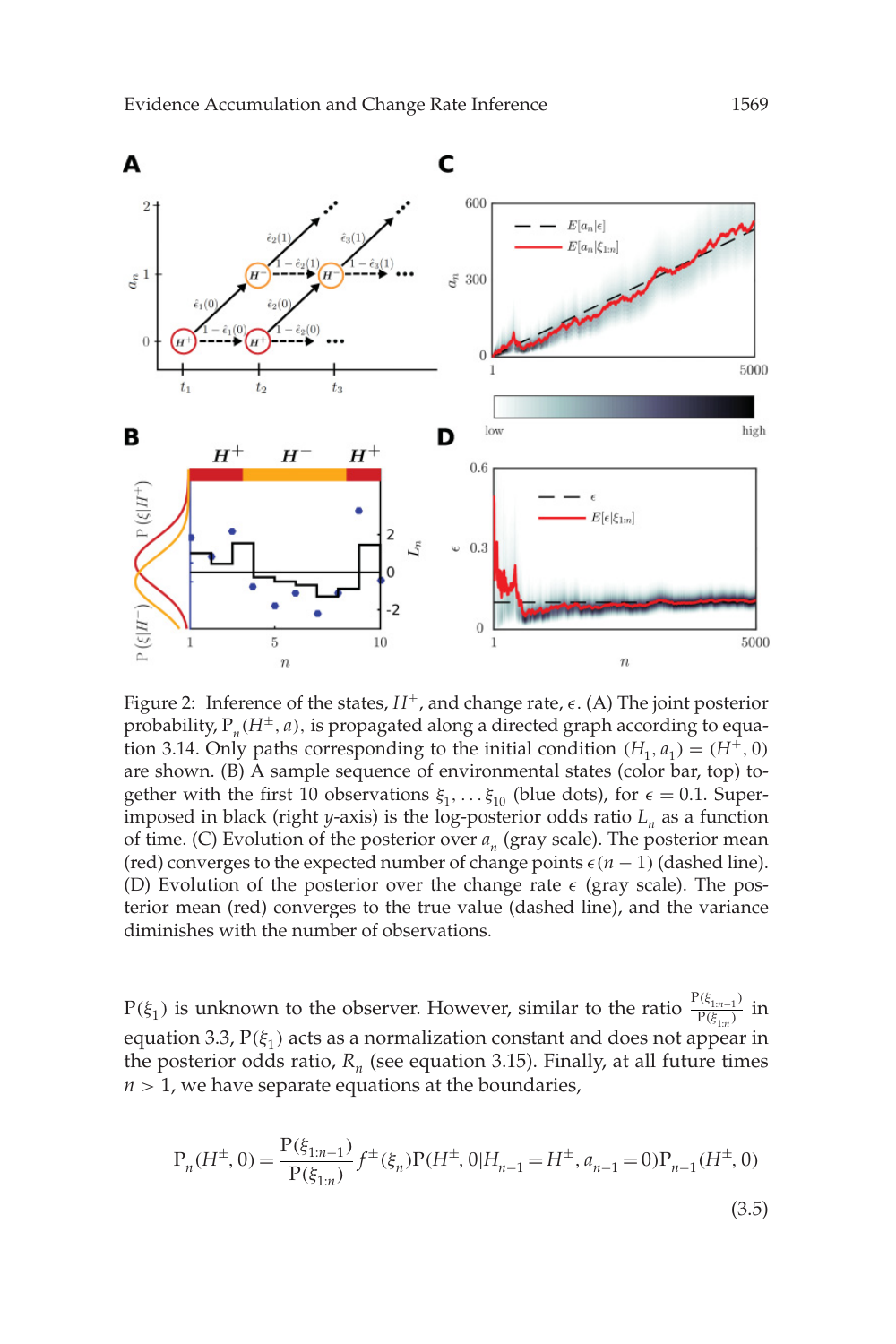and

$$
P_n(H^{\pm}, n-1) = \frac{P(\xi_{1:n-1})}{P(\xi_{1:n})} f^{\pm}(\xi_n) P(H^{\pm}, n-1 | H_{n-1} = H^{\mp}, a_{n-1} = n-2)
$$
  
× P<sub>n-1</sub> (H<sup>+</sup>, n-2). (3.6)

We next compute  $P(H_n, a_n|H_{n-1}, a_{n-1})$  in equation 3.1, with  $n > 1$ , by marginalizing over all possible transition rates  $\epsilon \in [0, 1]$ :

$$
P(H_n, a_n | H_{n-1}, a_{n-1}) = \int_0^1 P(H_n, a_n | \epsilon, H_{n-1}, a_{n-1}) P(\epsilon | H_{n-1}, a_{n-1}) d\epsilon.
$$
\n(3.7)

Note that  $P(\epsilon | H_{n-1}, a_{n-1}) = P(\epsilon | a_{n-1})$ , so we need the distribution of  $\epsilon$ , given *a*<sub>*n*−1</sub> change points, for all *n* > 1. We assume that prior to any change point observations—that is, at time  $t_1$ —the rates follow a beta distribution with hyperparameters  $a_0$ ,  $b_0 > 0$  (see also sections 3.1 and 3.2 in Wilson et al., 2010),

$$
P_0(\epsilon) = \beta(\epsilon; a_0, b_0) := \frac{\epsilon^{a_0 - 1} (1 - \epsilon)^{b_0 - 1}}{B(a_0, b_0)},
$$

where  $\beta$  denotes the probability density of the associated beta distribution and  $B(x, y) := \int_0^1 e^{x-1}(1-e)^{y-1}d\epsilon$  is the beta function. For any  $n > 1$ , the random variable  $a_n | \epsilon$  follows a binomial distribution with parameters (*n* −  $1, \epsilon$ ), for which the beta distribution is a conjugate prior. The posterior over the change rate when the change-point count is known at time  $n > 1$  is therefore

$$
\epsilon | a_n \sim Beta(a_0 + a_n, b_0 + b_n). \tag{3.8}
$$

For simplicity, we assume that prior to any observations, the probability over the transition rates is uniform,  $P_0(\epsilon) = 1$ , for all  $\epsilon \in [0, 1]$ , and therefore  $a_0 = b_0 = 1$  (see Figure 1C).

We now return to equation 3.7 and use the definition of the transition rate,  $\epsilon$ , (see Figure 1) to find

$$
P(H_n, a_n | \epsilon, H_{n-1}, a_{n-1}) = \begin{cases} 1 - \epsilon, & \& H_n = H_{n-1} \& a_n = a_{n-1}, \\ \epsilon, & \& H_n \neq H_{n-1} \& a_n = a_{n-1} + 1, \\ 0, & \& \text{: otherwise.} \end{cases}
$$
(3.9)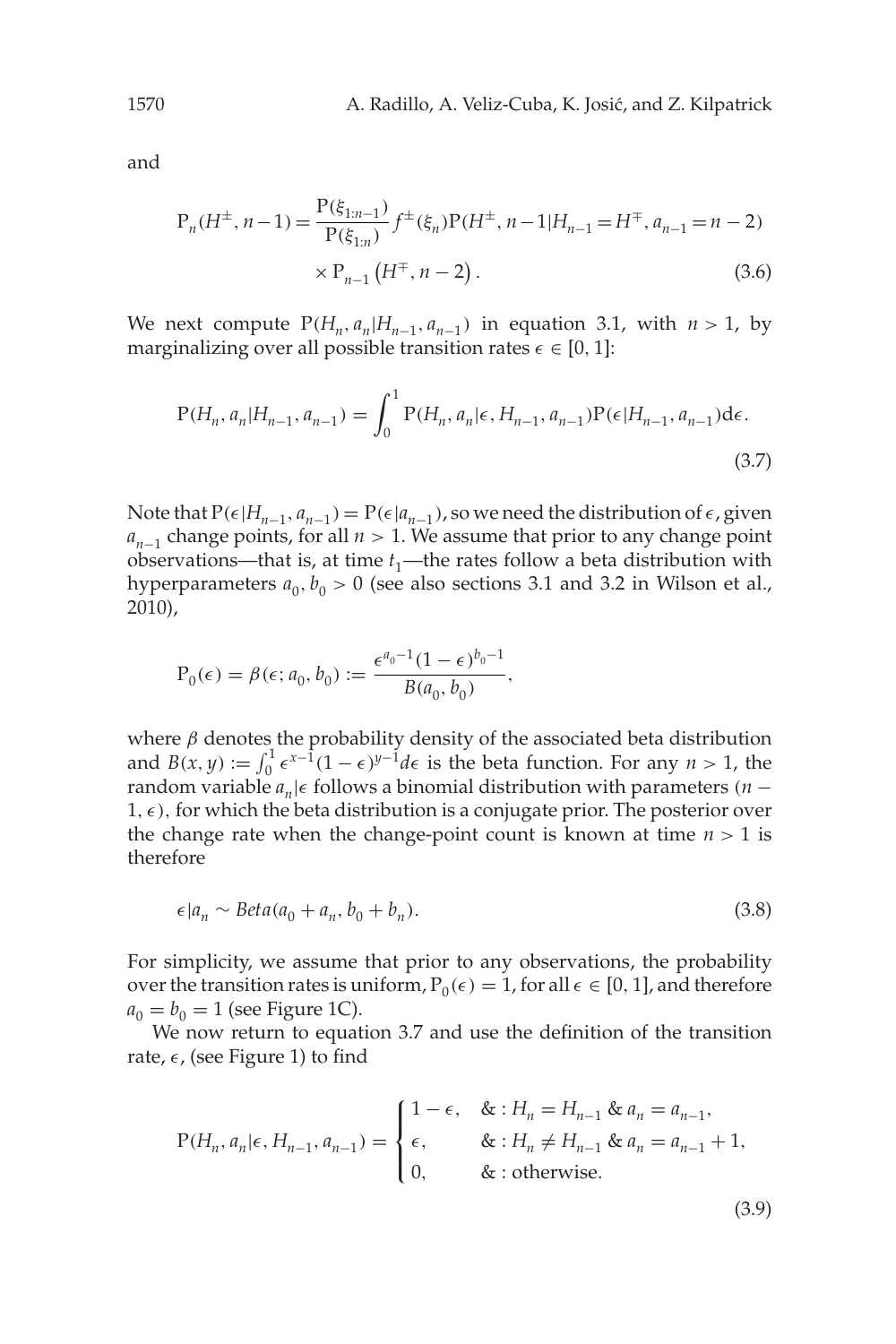Equation 3.7 can therefore be rewritten using two integrals, depending on the values of  $(H_n, a_n)$  and  $(H_{n-1}, a_{n-1})$ ,

$$
P(H^{\pm}, a|H_{n-1} = H^{\pm}, a_{n-1} = a) = \int_0^1 (1 - \epsilon) \beta(\epsilon; a_{n-1} + 1, b_{n-1} + 1) d\epsilon,
$$
\n(3.10)

and similarly for  $P(H^{\pm}, a|H_{n-1} = H^{\mp}, a_{n-1} = a - 1)$ .

The mean of the beta distribution, for  $n > 1$ , can be expressed in terms of its two parameters:

$$
\hat{\epsilon}_{n-1}(a_{n-1}) := \mathbb{E}\left[\epsilon | a_{n-1}\right] = \frac{a_{n-1} + 1}{a_{n-1} + b_{n-1} + 2}.\tag{3.11}
$$

We denote this expected value by  $\hat{\epsilon}_{n-1}(a_{n-1})$  as it represents a point estimate of the change rate  $\epsilon$  at time  $t_{n-1}$  when the change-point count is  $a_{n-1}$ ,  $n > 1$ . Since  $a_{n-1} + b_{n-1} = n - 2$ , we have

$$
\hat{\epsilon}_{n-1}(a_{n-1}) = \frac{a_{n-1} + 1}{n}.\tag{3.12}
$$

The expected transition rate,  $\hat{\epsilon}_{n-1}(a_{n-1})$ , is thus determined by the ratio between the previous change-point count and the number of time steps, *n*. Leaving  $a_0$  and  $b_0$  as parameters in the prior gives  $\hat{\epsilon}_{n-1}(a_{n-1}) = (a_{n-1} + a_n)$  $a_0$  )/( $n-2 + a_0 + b_0$ ). Using the definition in equation 3.12, it follows from equation 3.10 that

$$
P(H^{\pm}, a|H_{n-1} = H^{\pm}, a_{n-1} = a) = 1 - \hat{\epsilon}_{n-1}(a),
$$
\n(3.13a)

$$
P(H^{\pm}, a|H_{n-1} = H^{\mp}, a_{n-1} = a - 1) = \hat{\epsilon}_{n-1}(a - 1).
$$
 (3.13b)

Equations 3.13a and 3.13b, illustrated in Figure 2A, can in turn be substituted into equation 3.3 to yield, for all  $n > 1$ :

$$
P_n(H^{\pm}, a) = \frac{P(\xi_{1:n-1})}{P(\xi_{1:n})} f^{\pm}(\xi_n) \left[ \left( 1 - \hat{\epsilon}_{n-1}(a) \right) \cdot P_{n-1} \left( H^{\pm}, a \right) \right. \\ \left. + \hat{\epsilon}_{n-1}(a-1) \cdot P_{n-1} \left( H^{\mp}, a-1 \right) \right]. \tag{3.14}
$$

The initial conditions and boundary equations for this recursive probability update have already been described in equations 3.4 to 3.6. Equation 3.14 is the equivalent of equation 3 in Adams and MacKay (2007), and equation 3.7 in Wilson et al. (2010). However, here the observer does not need to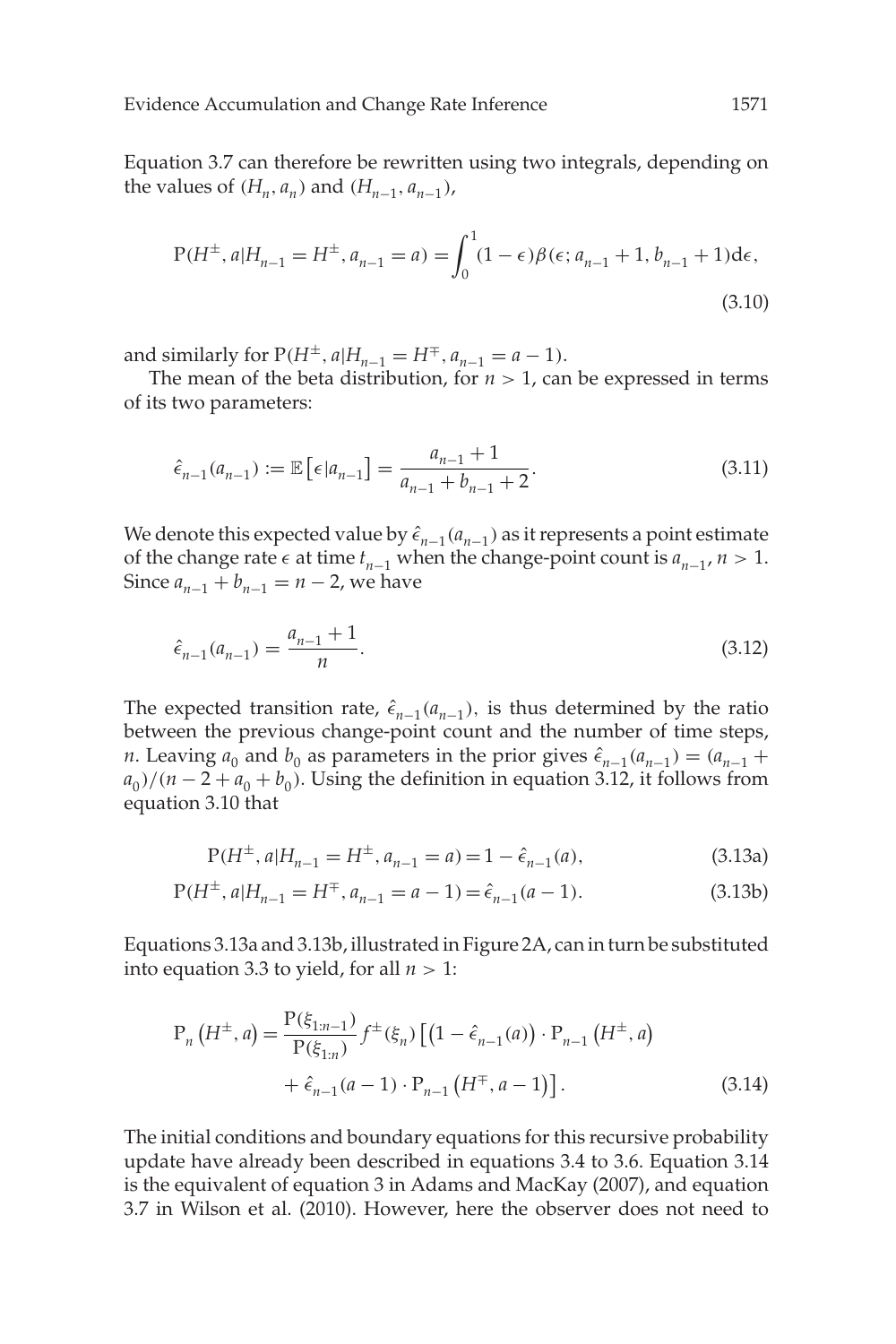estimate the length of the interval since the last change point. We demonstrate the inference process defined by equation 3.14 in Figure 2.

The observer can compute the posterior odds ratio by marginalizing over the change-point count:

$$
R_n := \frac{P_n(H^+)}{P_n(H^-)} = \frac{\sum_{a=0}^{n-1} P_n(H^+, a)}{\sum_{a=0}^{n-1} P_n(H^-, a)}.
$$
\n(3.15)

Here  $log(R_n) = L_n > 0$  implies that  $H_n = H^+$  is more likely than  $H_n = H^-$ (see Figure 2B). Note that  $P(\xi_{1:n-1})/P(\xi_{1:n})$  and  $1/P(\xi_1)$  need not be known to the observer to obtain the most likely choice.

A posterior distribution of the transition rate  $\epsilon$  can also be derived from equation 3.14 by marginalizing over  $(H_n, a_n)$ ,

$$
P_n(\epsilon) = \sum_{s=\pm} \sum_{a=0}^{n-1} P(\epsilon | a_n = a) P_n(H^s, a), \qquad (3.16)
$$

where  $P(\epsilon | a_n)$  is given by the beta distribution prior, equation 3.8. The expected rate is therefore

$$
\bar{\epsilon} := \int_0^1 \epsilon P_n(\epsilon) d\epsilon = \sum_{s=\pm} \sum_{a_n=0}^{n-1} \int_0^1 \epsilon P(\epsilon | a_n) P_n(H^s, a_n) d\epsilon
$$

$$
= \sum_{s=\pm} \sum_{a_n=0}^{n-1} \frac{a_n+1}{n+1} P_n(H^s, a_n).
$$
(3.17)

Explicit knowledge of the transition rate,  $\epsilon$ , is not used in the inference process described by equation 3.14. However, computing it allows us to evaluate how the observer's estimate converges to the true transition rate (see Figure 2D). We will also relate this estimate to the coupling strength between neural populations in the model described in section 6.

We conjecture that when measurements are noisy, the variance of the distribution  $P_n(\epsilon)$  does not converge to a point mass at the true rate,  $\epsilon$ , in the limit of infinitely many observations,  $n \rightarrow \infty$ ; that is, the estimate of  $\epsilon$  is not consistent. As we have shown, to infer the rate, we need to infer the parameter of a Bernoulli variable. It is easy to show that the posterior over this parameter converges to a point mass at the actual rate value if the probability of misclassifying the state is known to the observer (Djuric & Huang, 2000). However, when the misclassification probability is not known, the variance of the posterior remains positive even in the limit of infinitely many observations. In our case, when measurements are noisy, the observer does not know the exact number of change points at a finite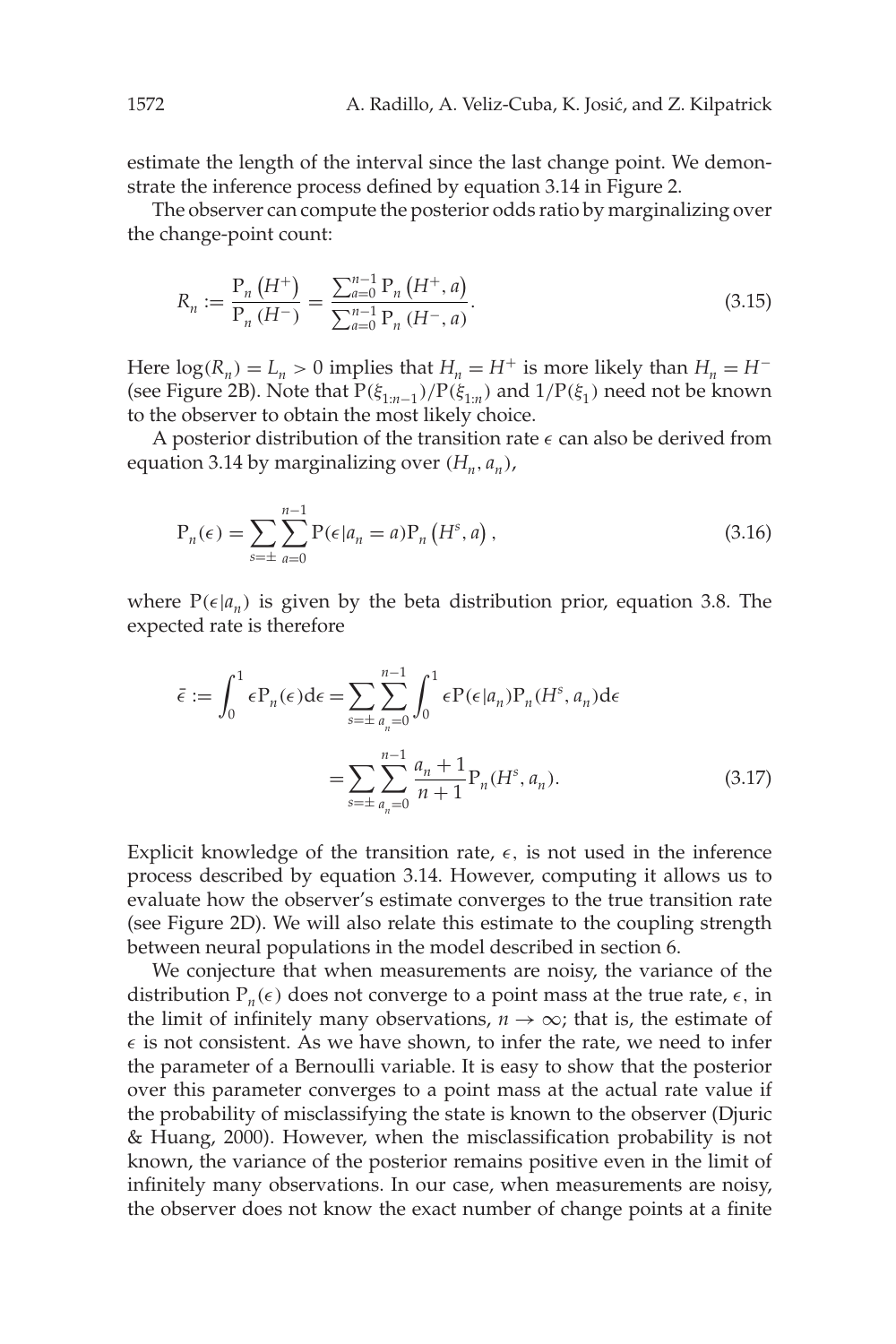

Figure 3: The performance of the inference algorithm. (A) Performance under the interrogation paradigm measured as the percentage of correct responses at the interrogation time. Here and in the next panel,  $\epsilon = 0.05$ , and SNR= 1. The black curve represents the performance of an ideal observer who infers the change rate from measurements. The green curves represent the performance of observers who assume a fixed change rate (0.3, 0.15, 0.05, 0.03 from darker to lighter; see equation 2.1). The solid green line corresponds to an observer who assumes the true rate and the dashed lines to erroneous rates. (B) The green curve represents the performance at interrogation time  $t_{300}$  of an observer who assumes a fixed change rate. The red star marks the maximum of this curve, corresponding to the true change rate  $\epsilon = 0.05$ . The horizontal black curves represent the performance at times  $t_{40}$ ,  $t_{100}$ ,  $t_{200}$ ,  $t_{300}$  (from bottom to top) of the observer who learns the change rate. (C) The accuracy as a function of the average threshold hitting time in the free response protocol. Here  $\epsilon = 0.1$ , and  $SNR = 0.75$ . See section A.2 for details on numerical simulations. See also Figure 3 in Veliz-Cuba et al. (2016).

time. Hence, the observer does not know exactly how to weight previous observations to make an inference about the current state. As a result, the probability of misclassifying the current state may not be known. We conjecture that this implies that even in the limit  $n \to \infty$ , the posterior over  $\epsilon$  has positive variance (see Figure 2D).

In Figure 3, we compare the performance of this algorithm in three cases: when the observer knows the true rate (point mass prior over the true rate  $\epsilon$ ), when the observer assumes a wrong rate (point mass prior over an erroneous  $\epsilon$ ), and when the observer learns the rate from measurements (flat prior over  $\epsilon$ ). We define performance as the probability of a correct decision.

Under the interrogation protocol, the observer infers the state of the environment at a fixed time. As expected, performance increases with interrogation time and is highest if the observer uses the true rate (see Figure 3A and equation 2.1). Performance plateaus quickly when the observer assumes a fixed rate and more slowly if the rate is learned. The performance of observers who learn the rate slowly increases toward that of observers who know the true rate. In Figure 3B, we present the performance of the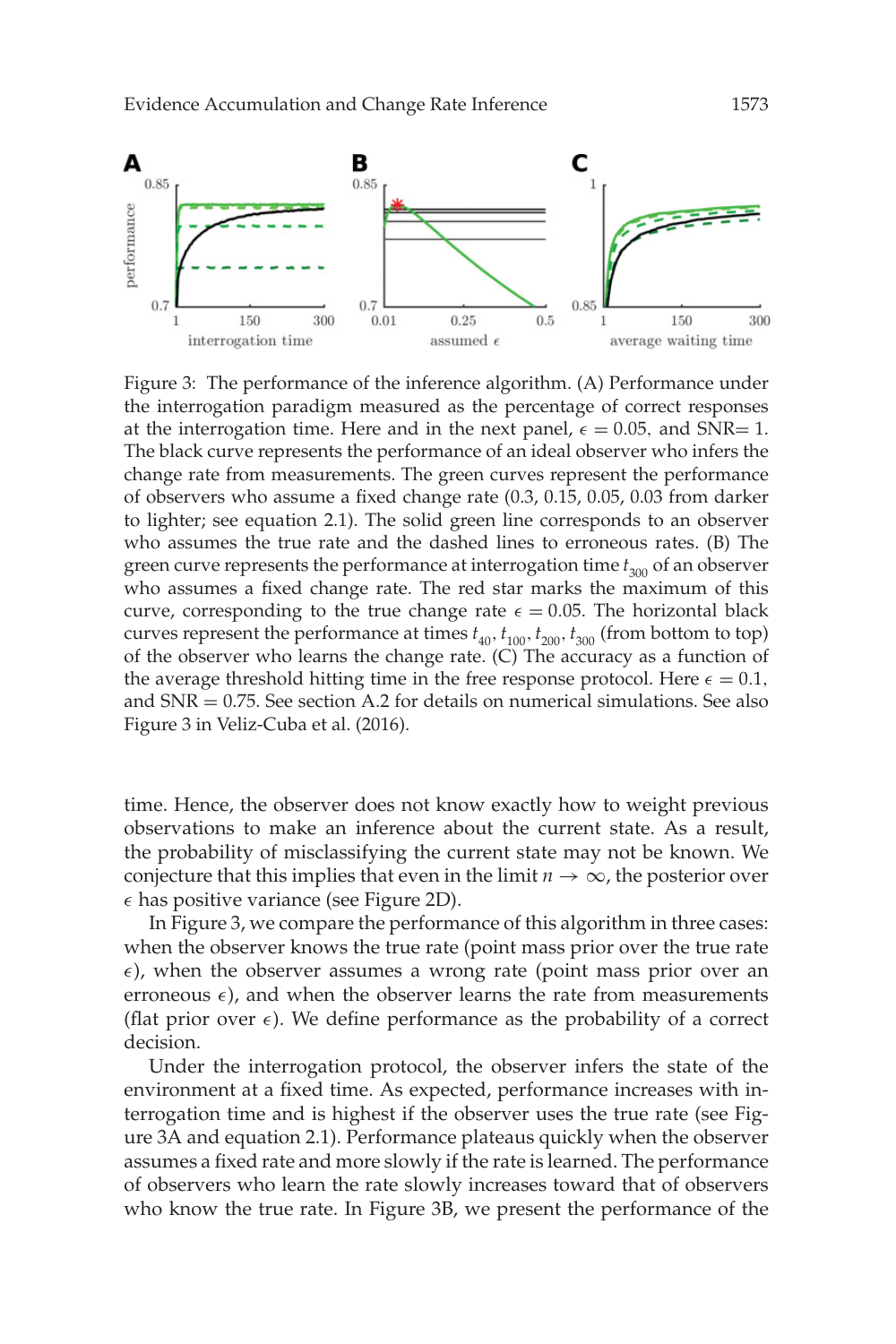unknown-rate algorithm at four different times  $(t_{40}, t_{100}, t_{200}, t_{300})$  and compare it to the asymptotic values with different assumed rates (green curves).

Note that an observer who assumes an incorrect change rate can still perform near optimally (e.g., curve for 0.03 in Figure 3A), especially when the signal-to-noise ratio (SNR) is quite high. The SNR is the difference in means of the likelihoods divided by their common standard deviation. Change rate inference is more effective at lower SNR values, in which case multiple observations are needed for an accurate estimate of the present state. However, at very low SNR values, the observer will not be able to substantially reduce uncertainty about the change rate, resulting in high uncertainty about the state.

In the free response protocol, the observer makes a decision when the log-odds ratio reaches a predefined threshold. In Figure 3C, we present simulation results for this protocol in a format similar to Figure 3A, with empirical performance as a function of average hitting time. Each performance level corresponds to unique log-odds threshold. Similar to the interrogation protocol (see Figure 3A), the performance of the free response protocol saturates much more quickly for an observer who fixes the change rate estimate than one that infers this rate over time.

**3.2 Symmetric Multistate Process.** We next consider evidence accumulation in an environment with an arbitrary number of states,  $\{H^1, H^2,$  $\dots$ ,  $H^N$ , with symmetric transition probabilities,  $\epsilon^{ij} \equiv$  constant, whenever *i* ≠ *j*. We define  $\epsilon := (N-1)\epsilon^{ij}$  for any *i* ≠ *j*, so that the probability of remaining in the same state becomes  $\epsilon^{ii} = 1 - \epsilon$ , for all  $i = 1, ..., N$ . The symmetry in transition rates means that an observer still needs only to track the total number of change points,  $a_n$ , as in section 3.1.

Equations 3.1 and 3.2 remain valid with *N* possible choices,  $\{H^1, \ldots, H^N\}$ . When  $n > 1$ , the double sum in equation 3.1 simplifies to

$$
P_n(H^i, a) = \frac{P(\xi_{1:n-1})}{P(\xi_{1:n})} f^i(\xi_n) \Big[ P(H^i, a | H_{n-1} = H^i, a_{n-1} = a) \cdot P_{n-1}(H^i, a) + \sum_{j \neq i} P(H^i, a | H_{n-1} = H^j, a_{n-1} = a - 1) \cdot P_{n-1}(H^j, a - 1) \Big].
$$

As in section 3.1, we have  $P_1(H^i, 0) = f^i(\xi_1)P_0(H^i)/P(\xi_1)$  and  $P_1(H^i, a_1) = 0$ for  $a_1 \neq 0$ , where  $P_0(H^i)$  describes the observer's belief prior to any observations. At all future times,  $n > 1$ , we have at the boundaries for all  $i=1,\ldots,N$ 

$$
P_n(H^i, 0) = \frac{P(\xi_{1:n-1})}{P(\xi_{1:n})} f^i(\xi_n) P(H^i, 0 | H_{n-1} = H^i, a_{n-1} = 0) P_{n-1}(H^i, 0),
$$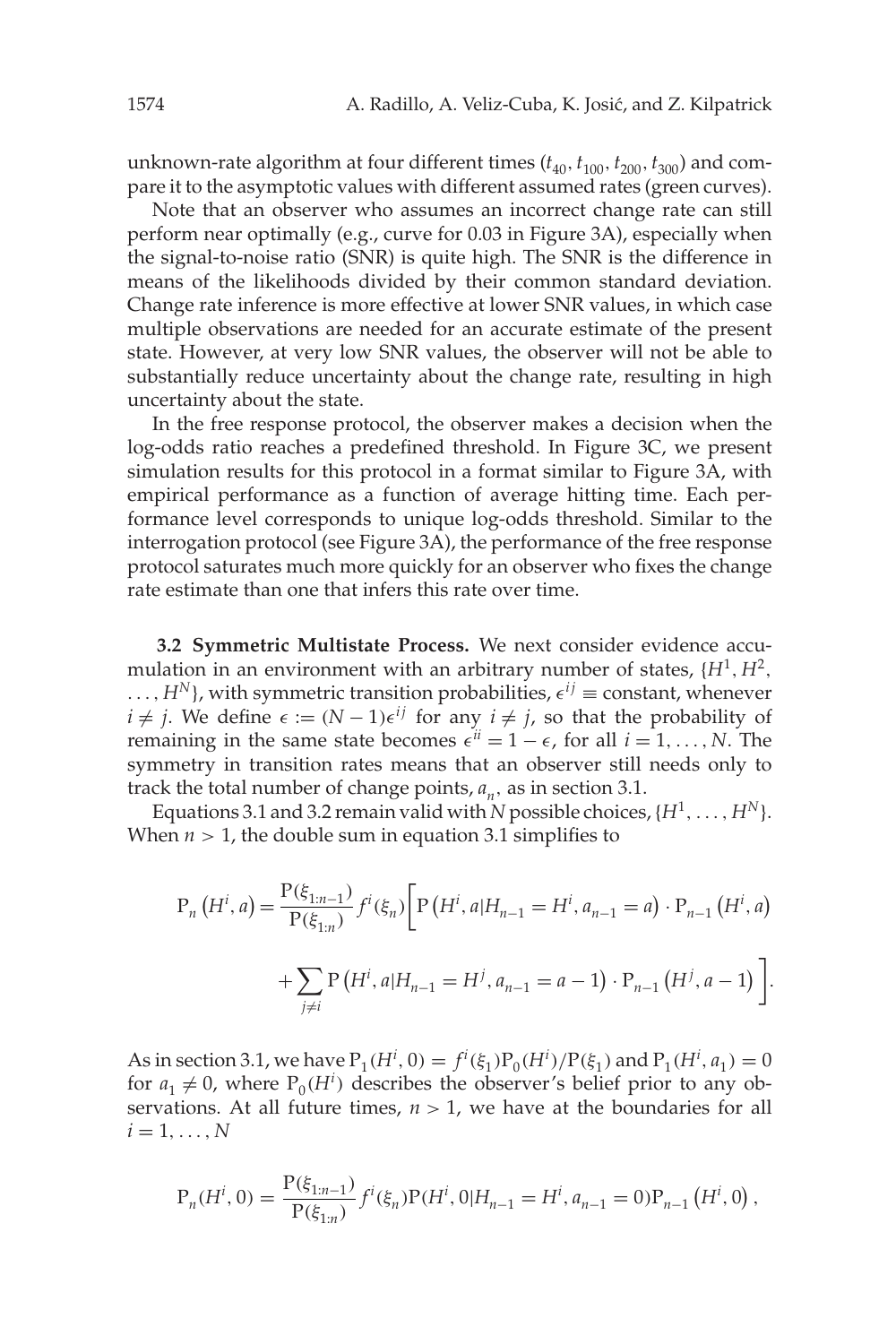$$
P_n(H^i, n-1) = \frac{P(\xi_{1:n-1})}{P(\xi_{1:n})} f^i(\xi_n) \sum_{j \neq i} P(H^i, n-1 | H_{n-1} = H^j, a_{n-1} = n-2)
$$
  
 
$$
\times P_{n-1}(H^j, n-2).
$$

Equation 3.7 remains unchanged, and we still have  $P(\epsilon | H_{n-1}, a_{n-1}) =$ P( $\epsilon | a_{n-1}$ ). Furthermore, assuming a beta prior on the change rate, equation 3.8, remains valid, and equation 3.9 is replaced by

$$
P(H_n, a_n | \epsilon, H_{n-1}, a_{n-1}) = \begin{cases} 1 - \epsilon & H_n = H_{n-1} \& a_n = a_{n-1}, \\ \epsilon/(N-1) & H_n \neq H_{n-1} \& a_n = a_{n-1} + 1, \\ 0 & \text{otherwise.} \end{cases}
$$

The integral from equation 3.7 gives, once again, the mean of the beta distribution,  $\hat{\epsilon}_{n-1}(a)$ , defined in equations 3.11 and 3.12. As in section 3.1,  $\hat{\epsilon}_{n-1}(a_{n-1})$  is a point estimate of the change rate  $\epsilon$  at time  $t_{n-1}$  when the change-point count is  $a_{n-1}$ . We have

$$
P(H_n, a_n|H_{n-1}, a_{n-1})
$$
\n
$$
= \begin{cases}\n1 - \hat{\epsilon}_{n-1}(a_n), & \& H_n = H_{n-1} \& a_n = a_{n-1}, \\
\hat{\epsilon}_{n-1}(a_n - 1)/(N - 1), & \& H_n \neq H_{n-1} \& a_n = a_{n-1} + 1,\n\end{cases}
$$
\n(3.18)\n
$$
0, \quad \& \text{: otherwise,}
$$

and the main probability update equation is now

$$
P_n(H^i, a) = \frac{P(\xi_{1:n-1})}{P(\xi_{1:n})} f^i(\xi_n) \left[ (1 - \hat{\epsilon}_{n-1}(a_n)) \cdot P_{n-1}(H^i, a) + \frac{\hat{\epsilon}_{n-1}(a_n - 1)}{N - 1} \sum_{j \neq i} P_{n-1}(H^j, a - 1) \right].
$$

The observer can infer the most likely state of the environments by computing the index that maximizes the posterior probability, marginalizing over all change-point counts,

$$
\hat{\imath} = \operatorname{argmax}_{i} P_{n}(H^{i}) = \operatorname{argmax}_{i} \left( \sum_{a=0}^{n-1} P_{n}(H^{i}, a) \right).
$$

and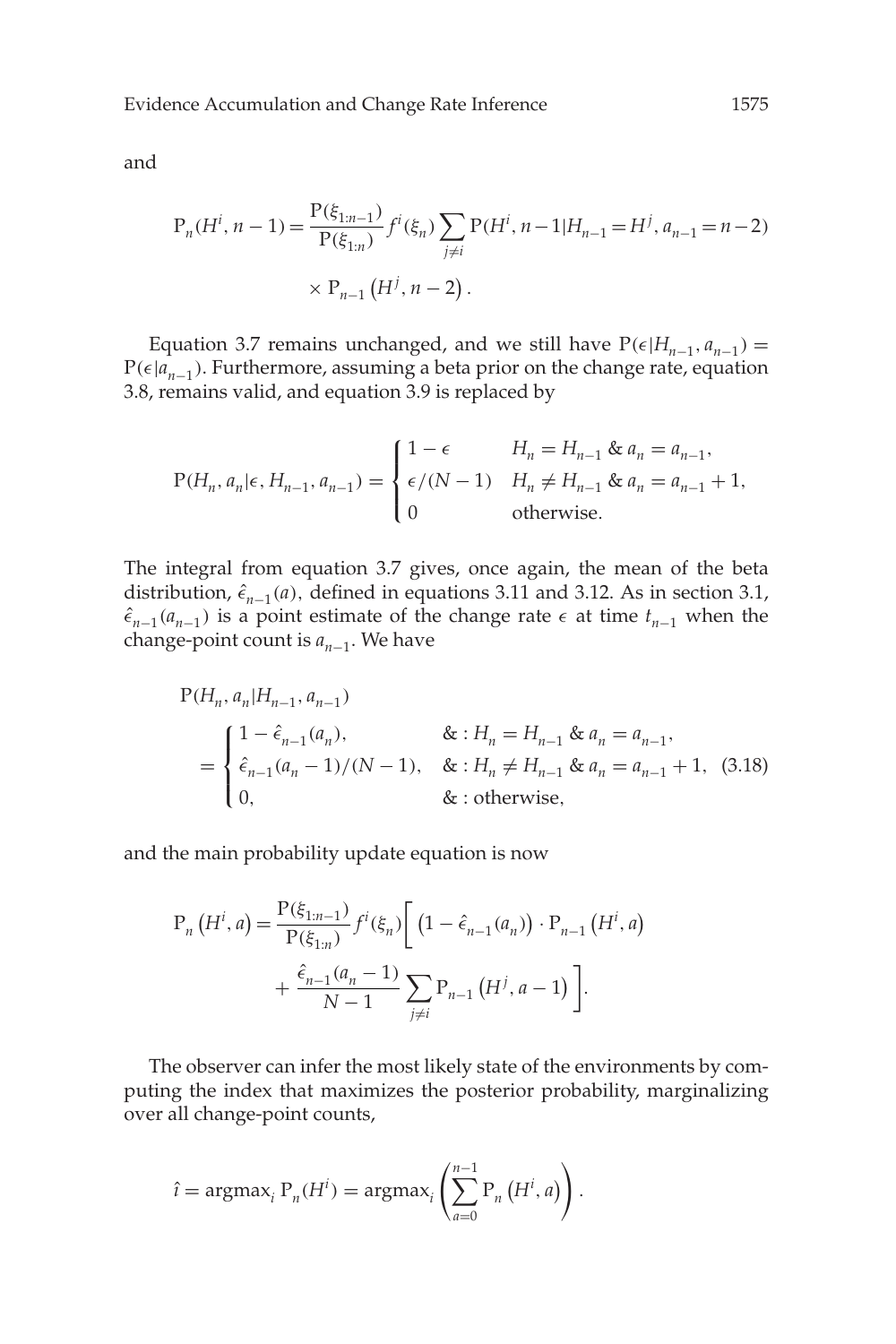The observer can also compute the posterior probability  $P_n(\epsilon)$  of the transition rate  $\epsilon$  by marginalizing over all states  $H_n$  and change-point counts  $a_n$ , as in equation 3.16. Furthermore, a point estimate of  $\epsilon$  is given by the mean of the posterior after marginalizing, as in equation 3.17.

#### **4 Environments with Asymmetric Transition Rates**

In this section, we depart from the framework of Adams and MacKay (2007) and Wilson et al. (2010) and consider unequal transition rates between states. This includes the possibility that some transitions are not allowed. We consider an arbitrary number, *N*, of states with unknown transition rates,  $\epsilon^{ij}$ , between them. The switching process between the states is again memoryless, so that *H<sub>n</sub>* is a stationary, discrete-time Markov chain with finite state space,  $\Omega := \{H^1, \ldots, H^N\}$ . We write the (unknown) transition matrix for this chain as a left stochastic matrix,

|            | $\epsilon^{11}$ | $\epsilon^{1N}$ |  |
|------------|-----------------|-----------------|--|
| $\epsilon$ |                 |                 |  |
|            | $\epsilon^{N1}$ | $\epsilon^{NN}$ |  |

where  $\epsilon^{ij} = P(H_n = H^i | H_{n-1} = H^j)$ , with  $i, j \in \{1, ..., N\}$ . We denote by  $\epsilon^{i}$ the *i*th column of the matrix  $\epsilon$ , and similarly for other matrices. Each such column sums to 1. We define the change-point counts matrix at time  $t_n$  as

$$
a_n := \begin{pmatrix} a_n^{11} & \cdots & a_n^{1N} \\ \vdots & \ddots & \vdots \\ a_n^{N1} & \cdots & a_n^{NN} \end{pmatrix},
$$

where  $a_n^{ij}$  is the number of transitions from state *j* to state *i* up to time  $t_n$ . There can be a maximum of  $n - 1$  transitions at time  $t_n$ . For a fixed  $n \geq 1$ , all entries in  $a_n$  are nonnegative and sum to  $n-1$ , that is,  $\sum_{i,j} a_n^{ij} = n-1$ . As in the symmetric case, the change-point matrix at time  $t_1$  must be the zero matrix,  $a_1 = 0$ .

We will show that our inference algorithm assigns positive probability only to change-point matrices that correspond to possible transition paths between the states  $\{H^1, \ldots, H^N\}$ . Many nonnegative integer matrices with entries that sum to  $n - 1$  are not possible change-point matrices  $a_n$ . A combinatorial argument shows that when  $N = 2$ , the number of possible pairs,  $(H_n, a_n)$ , grows quadratically with the number of steps, *n*, to leading order. It can also be shown that the growth is polynomial for  $N > 2$ , although we do not know the growth rate in general (see Figure 4B). An ideal observer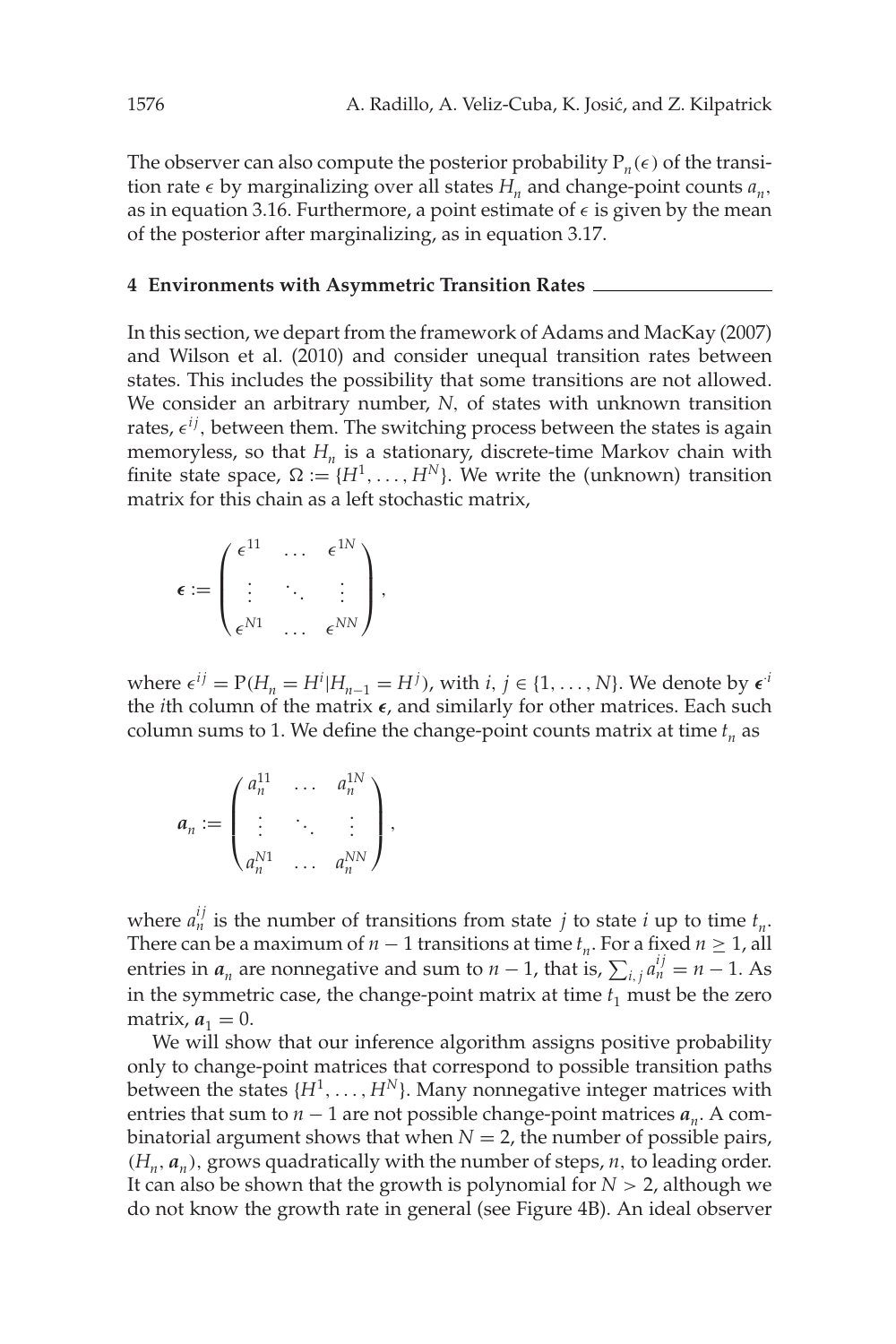has to assign a probability of each of these states, which is much more demanding than in the symmetric rate case where the number of possible states grows linearly in *n*.

We next derive an iterative equation for  $P_n(H_n, a_n)$ , the joint probability of the state  $H_n$ , and an allowable combination of the  $N(N-1)$  change-point counts (off-diagonal terms of *an*) and *N* non-change-point counts (diagonal terms of  $a_n$ ). The derivation is similar to the symmetric case. For  $n > 1$ , we first marginalize over  $H_{n-1}$  and  $a_{n-1}$ ,

$$
P_n(H_n, a_n)
$$
  
=  $\frac{1}{P(\xi_{1:n})} \sum_{H_{n-1}, a_{n-1}} P(\xi_{1:n}|H_n, H_{n-1}, a_n, a_{n-1}) P(H_n, H_{n-1}, a_n, a_{n-1}),$ 

where the sum is over all  $H_{n-1} \in \{H^1, \ldots, H^N\}$  and possible values of the change-point matrix, *an*<sup>−</sup>1.

Using  $P(H_n, H_{n-1}, a_n, a_{n-1}) = P(H_n, a_n | H_{n-1}, a_{n-1})P(H_{n-1}, a_{n-1})$ , and applying Bayes' rule to write

$$
P(\xi_{1:n-1}|H_{n-1}, a_{n-1})P(H_{n-1}, a_{n-1}) = P(H_{n-1}, a_{n-1}|\xi_{1:n-1})P(\xi_{1:n-1})
$$

gives

$$
P_n(H_n, a_n) = \frac{P(\xi_{1:n-1})}{P(\xi_{1:n})} P(\xi_n | H_n) \sum_{H_{n-1}, a_{n-1}} P_{n-1}(H_{n-1}, a_{n-1})
$$
  
× P(H\_n, a\_n | H\_{n-1}, a\_{n-1}). (4.1)

We compute the conditional probability  $P(H_n, a_n|H_{n-1}, a_{n-1})$  by marginalizing over all possible transition matrices, *-*. To do so, we relate the probabilities of  $\epsilon$  and  $a$ . Note that if the observer assumes the columns  $\epsilon$  *j* are independent prior to any observations, then the exit rates conditioned on the change-point counts,  $\epsilon^{j} | a_{n}^{j}$ , are independent for all states,  $j = 1, ..., N$ .

To motivate the derivation, we first consider a single state,  $j = 1$ , and assume that the environmental state has been observed perfectly over *T* > 1 time steps, but the transition rates are unknown. Therefore, all  $a_n^1$  are known to the observer  $(1 \le n \le T)$ , but the  $\epsilon^1$  are not. The state of the system at time  $n + 1$ , given that it was in state  $H<sup>1</sup>$  at time *n*, is a categorical random variable, and  $P(H_{n+1} = H^i | H_n = H^1) = \epsilon^{i_1}$ , for  $1 \le n \le T - 1$ . The observed transitions  $H^1 \mapsto H^i$  are independent samples from a categorical distribution with unknown parameters *-*·1.

The conjugate prior to the categorical distribution is the Dirichlet distribution, and we therefore use it as a prior on the change-point probabilities.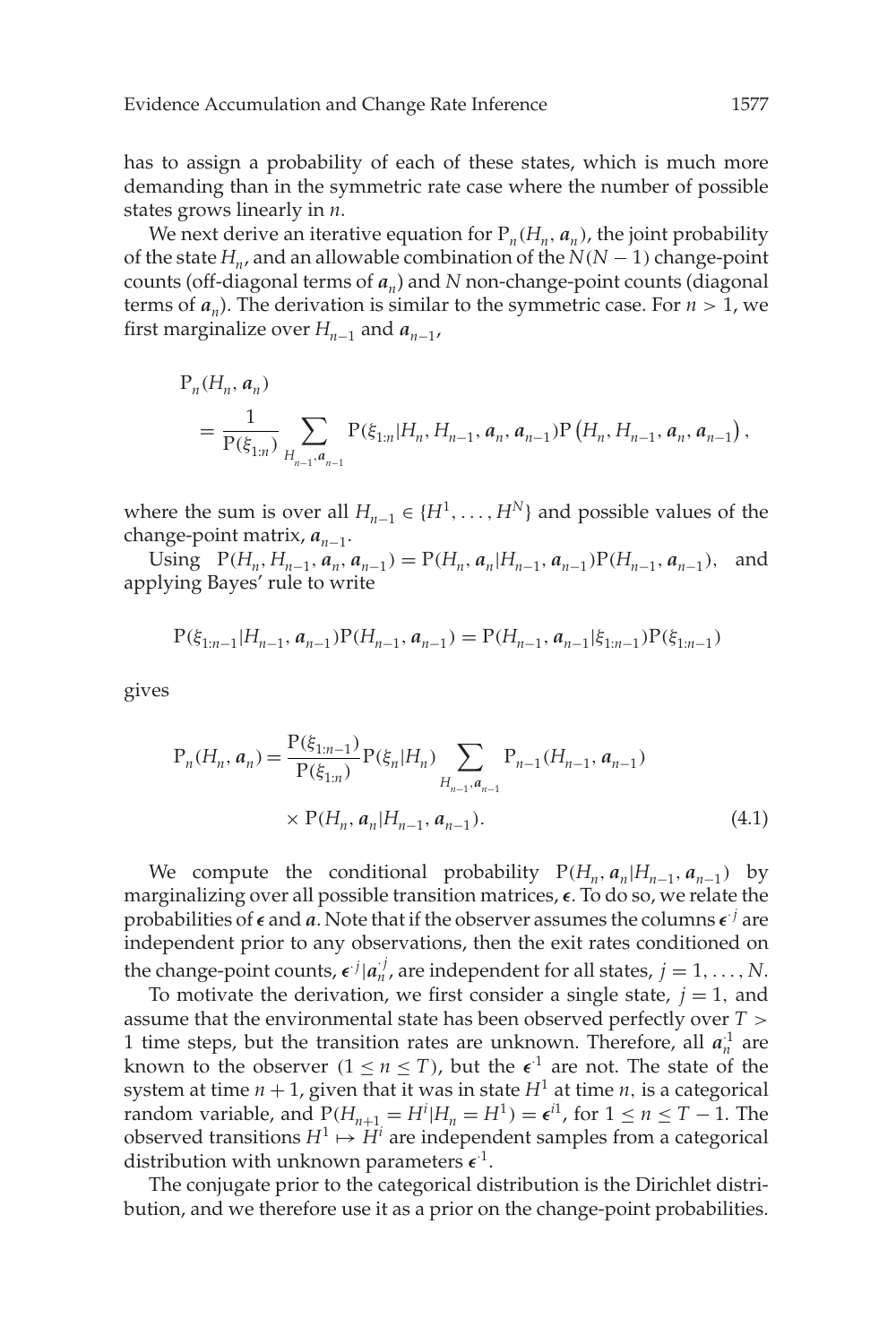For simplicity, we again assume a flat prior over  $\epsilon^1$ , that is,  $P(\epsilon^1) = \chi_S(\epsilon^1)$ , where  $\chi_S$  is the indicator function on the standard ( $N - 1$ )-simplex, *S*.

Denote by *D* the sequence of states that the environment transitioned to at time *n* + 1 whenever it was in state  $H^1$  at time *n*, for all  $1 \le n \le T - 1$ . Therefore, *D* is a sequence of states from the set  $\{H^1,\ldots,H^N\}$ . By definition,  $P(D|\epsilon^{1}) = \prod_{i=1}^{N} (\epsilon^{i1})^{\sum_{n=1}^{T-1} \chi(H_{n+1} = H^{i}, H_{n} = H^{1})}$ , where  $\chi(H_{n+1} = H^{i}, H_{n} = H^{1})$  is the indicator function, which is unity only when  $H_{n+1} = H^i$  and  $H_n = H^1$ and zero otherwise. Equivalently, we can write  $P(a_T^1 | \boldsymbol{\epsilon}^{1}) = \prod_{i=1}^N (\boldsymbol{\epsilon}^{i1})^{a_T^i}$ , since  $a_T^{i1} = \sum_{n=1}^{T-1} \chi(H_{n+1} = H^i, H_n = H^1)$ . For general  $n > 1$ , the posterior distribution for the transition probabilities  $\epsilon^1$  given the change-point vector  $a_n^{\text{-}1}$  is then

$$
P(\epsilon^1 | a_n^1) = \frac{\Gamma\left(\sum_{i=1}^N (a_n^{i1} + 1)\right)}{\prod_{i=1}^N \Gamma(a_n^{i1} + 1)} \prod_{i=1}^N (\epsilon^{i1})^{a_n^{i1}} = \text{dir}(\epsilon^1; a_n^{i1} + 1).
$$

Here  $\mathbf{1} = (1, \ldots, 1)^T$ , so  $a_n^1 + 1$  should be interpreted as the vector with entries  $(a_n^1 + 1)_{i=1}^N$ ,  $\Gamma(x)$  is the gamma function, and  $dir(\epsilon^1; a_n^1 + 1)$  the probability density function of the *N*-dimensional Dirichlet distribution,  $Dir(a_n^{\cdot 1} + 1).$ 

The same argument applies to all initial states,  $H^j$ ,  $j \in \{1, \ldots, N\}$ . We assume that the transition rates are conditionally independent, so that

$$
P(\epsilon | a_n) = \prod_{j=1}^{N} dir(\epsilon^{j}; a_n^{j} + 1) = \prod_{j=1}^{N} \frac{\Gamma\left(\sum_{i=1}^{N} (a_n^{ij} + 1)\right)}{\prod_{i=1}^{N} \Gamma((a_n^{ij} + 1))} \prod_{k=1}^{N} \left(\epsilon^{kj}\right)^{a_n^{kj}}.
$$
 (4.2)

Using this observation, the transition probability between two states can be computed by marginalizing over all possible transition matrices,  $\epsilon$ , conditioned on *an*<sup>−</sup>1,

$$
P(H_n, a_n|H_{n-1}, a_{n-1})
$$
  
=  $\int_M P(H_n, a_n|\epsilon, H_{n-1}, a_{n-1})P(\epsilon|H_{n-1}, a_{n-1})d\epsilon$   
=  $\int_S \cdots \int_S P(H_n, a_n|\epsilon^1, \ldots, \epsilon^N, H_{n-1}, a_{n-1})$   
 $\times dir(\epsilon^1; a_{n-1}^1 + 1) \times \cdots \times dir(\epsilon^N; a_{n-1}^N + 1) d\epsilon^1 \cdots d\epsilon^N,$  (4.3)

where  $M$  represents the space of all  $N \times N$  left stochastic matrices and *S* is the *N* − 1-dimensional simplex of  $\epsilon^{j} \in [0, 1]^N$  such that  $\sum_{i=1}^{N} \epsilon^{ij} = 1$ .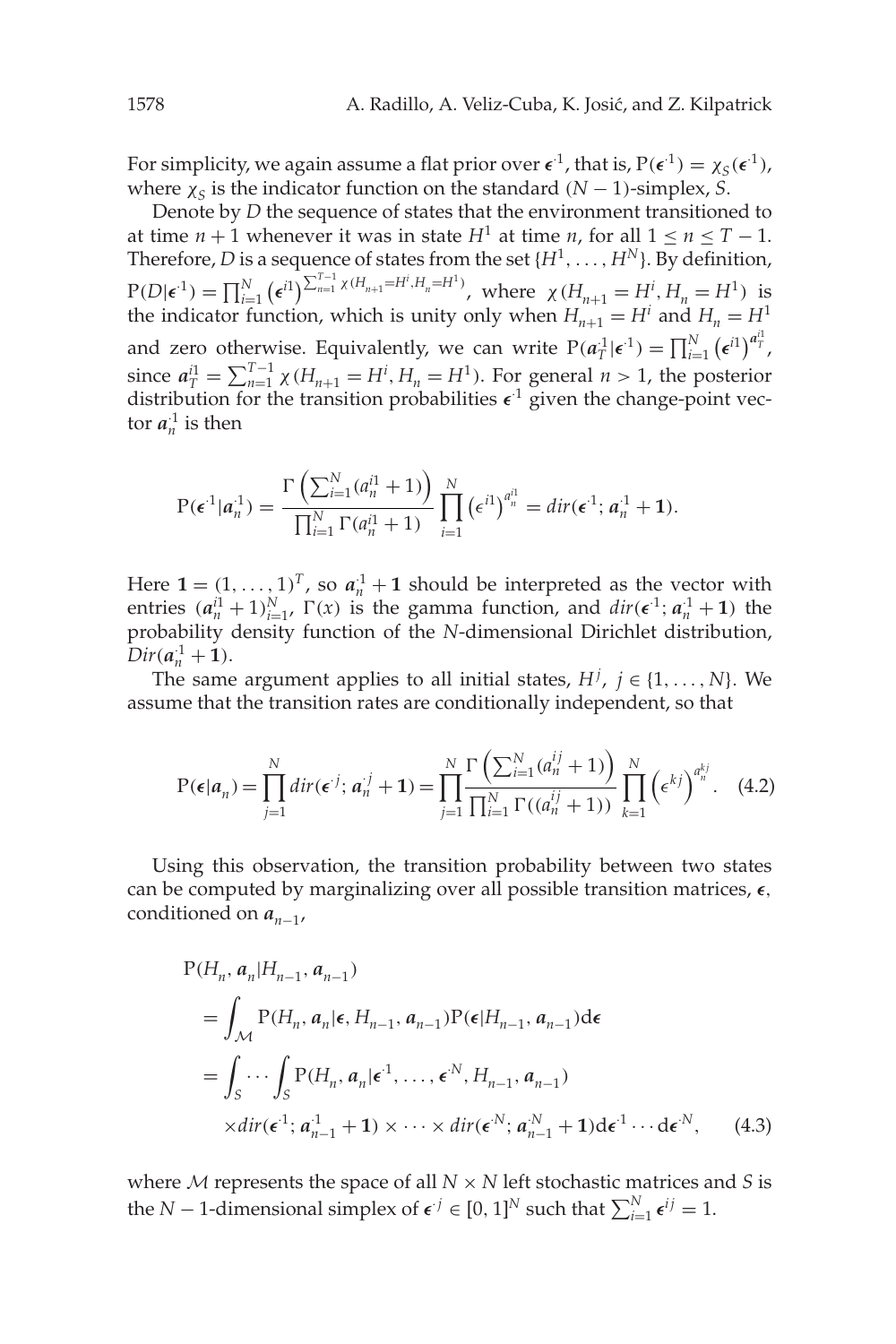Let  $\delta^{ij}$  be the  $N \times N$  matrix containing a 1 as its *i* jth entry, and 0 everywhere else. For all  $i, j \in \{1, \ldots, N\}$  we have

$$
P(H_n = H^i, a_n | \epsilon, H_{n-1} = H^j, a_{n-1}) = \begin{cases} \epsilon^{ij} & \text{if } a_n = a_{n-1} + \delta^{ij}, \\ 0 & \text{otherwise.} \end{cases}
$$
(4.4)

Implicit in equation 4.4 is the requirement that the environment must have been in state  $H_{n-1} = H^j$  in order for the transition  $H^j \mapsto H^i$  to have occurred between  $t_{n-1}$  and  $t_n$ . This will ensure that the change-point matrices  $a_n$  that are assigned nonzero probability correspond to admissible paths through the states  $\{H^1, \ldots, H^N\}$ . Applying equation 4.4, we can compute the integrals in equation 4.3 for all pairs  $(i, j)$ . We let  $\hat{\epsilon}_{n-1}^{ij}(a_{n-1}) := P(H_n = H^i, a_n =$  $a_{n-1} + \delta^{ij} | H_{n-1} = H^j$ ,  $a_{n-1}$ ) to simplify notation and find

$$
\hat{\epsilon}_{n-1}^{ij}(a_{n-1}) = \int_{S} \cdots \int_{S} \epsilon^{ij} \prod_{k=1}^{N} dir(\epsilon^{k}; a_{n-1}^{k} + 1) d\epsilon^{1} \cdots d\epsilon^{N}
$$
\n
$$
= \int_{S} \epsilon^{ij} dir(\epsilon^{j}; a_{n-1}^{j} + 1) d\epsilon^{j} \prod_{k \neq j} \int_{S} dir(\epsilon^{k}; a_{n-1}^{k} + 1) d\epsilon^{k}
$$
\n
$$
= \int_{S} \epsilon^{ij} dir(\epsilon^{j}; a_{n-1}^{j} + 1) d\epsilon^{j} = \frac{a_{n-1}^{ij} + 1}{N + \sum_{k=1}^{N} a_{n-1}^{kj}}.
$$
\n(4.5)

As in the point estimate of the rate  $\hat{\epsilon}_{n-1}(a_{n-1})$  in equation 3.12, each  $\hat{\epsilon}_{n-1}^{ij}(a_{n-1})$  is a ratio containing the number of  $H^j$  →  $H^i$  transitions in the numerator and the total number of transitions out of the *j*th state in the denominator. Thus, the estimated transition rate  $\hat{\epsilon}_{n-1}^{ij}(a_{n-1})$  increases with the number of transitions  $H^j \mapsto H^i$  in a given interval  $\{1, \ldots, n\}$ . Furthermore, each column sums to unity;

$$
\sum_{i=1}^{N} \hat{\epsilon}_{n-1}^{ij}(a_{n-1}) = \frac{\sum_{i=1}^{N} (a_{n-1}^{ij} + 1)}{N + \sum_{k=1}^{N} a_{n-1}^{kj}} = \frac{N + \sum_{i=1}^{N} a_{n-1}^{ij}}{N + \sum_{k=1}^{N} a_{n-1}^{kj}} = 1,
$$

so the point estimates  $\hat{\epsilon}_{n-1}^{ij}$  ( $a_{n-1}$ ) for the transition rates out of each state *j* provide an empirical probability mass function along each column. However, as in the symmetric case, these estimates are biased toward the interior of the domain. This is a consequence of the hyperparameters we have chosen for our prior density,  $dir(\epsilon; a_0 + 1)$ .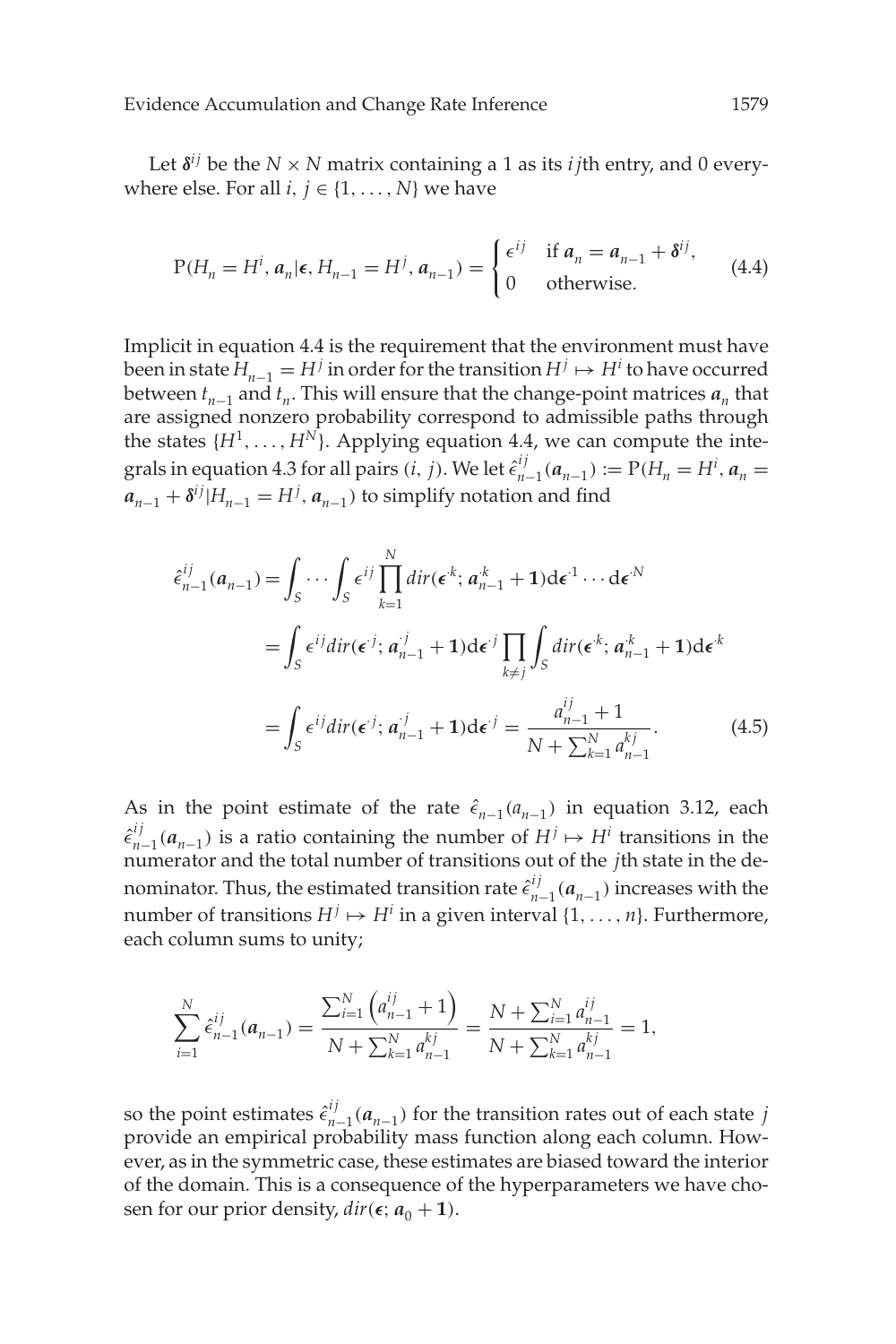Therefore, for  $n > 1$ , the probability update equation in the case of asymmetric transition rates, equation 4.1, is given by

$$
P_n(H_n = H^i, a_n)
$$
  
= 
$$
\frac{P(\xi_{1:n-1})}{P(\xi_{1:n})} f^i(\xi_n) \sum_{j=1}^N \xi_{n-1}^{ij} (a_n - \delta^{ij}) P_{n-1} (H_{n-1} = H^j, a_n - \delta^{ij}).
$$
 (4.6)

The point estimates of the transition rates,  $\hat{\epsilon}_{n-1}^{ij}$  ( $a_{n-1} = a_n - \delta^{ij}$ ), are defined in equation 3.5. As before,  $P_1(H^i, a_1 = 0) = f^i(\xi_1)P_0(H^i)/P(\xi_1)$  and  $P_1(H^i, a_1) = 0$  for any  $a_1 \neq 0$ . At future times, it is only possible to obtain change-point matrices  $a_n$  whose entries sum to  $\sum_{i,j} a_n^{ij} = n - 1$ ; the changepoint matrices  $a_n$  and  $a_{n-1}$  must be related as  $a_n = a_{n-1} + \delta^{ij}$ , as noted in equation 4.4. This considerably reduces the number of terms in the sum in equation 4.6.

The observer can find the most likely state of the environment by maximizing the posterior probability after marginalizing over the change-point counts *an*,

$$
\hat{\imath} = \operatorname{argmax}_{i} P_{n}(H^{i}) = \operatorname{argmax}_{i} \left( \sum_{a_{n}} P_{n}(H^{i}, a_{n}) \right).
$$

The transition rate matrix can also be computed by marginalizing across all possible states,  $H_n$ , and change-point count matrices,  $a_n$ ,

$$
P_n(\epsilon) = \sum_{s=1}^N \sum_{a_n} P(\epsilon | a_n) P_n(H^s, a_n),
$$

where  $P(\epsilon | a_n)$  is the product of probability density functions,  $dir(\epsilon^j; a_n^j + \epsilon)$ **1**), given in equation 4.2. The mean of this distribution is given by

$$
\bar{\epsilon} = \int_{\mathcal{M}} \epsilon P_n(\epsilon) d\epsilon = \sum_{s=1}^{N} \sum_{a_n} P_n(H^s, a_n) \int_{\mathcal{M}} \epsilon P(\epsilon | a_n) d\epsilon
$$

$$
= \sum_{s=1}^{N} \sum_{a_n} P_n(H^s, a_n) E(a_n), \qquad (4.7)
$$

where  $E(a_n)^{ij} = \hat{\epsilon}_n^{ij}(a_n) = \mathbb{E}\left[\epsilon^{ij}|a_n\right]$ , defined in equation 4.5, is a conditional expectation over each possible change-point matrix *an*.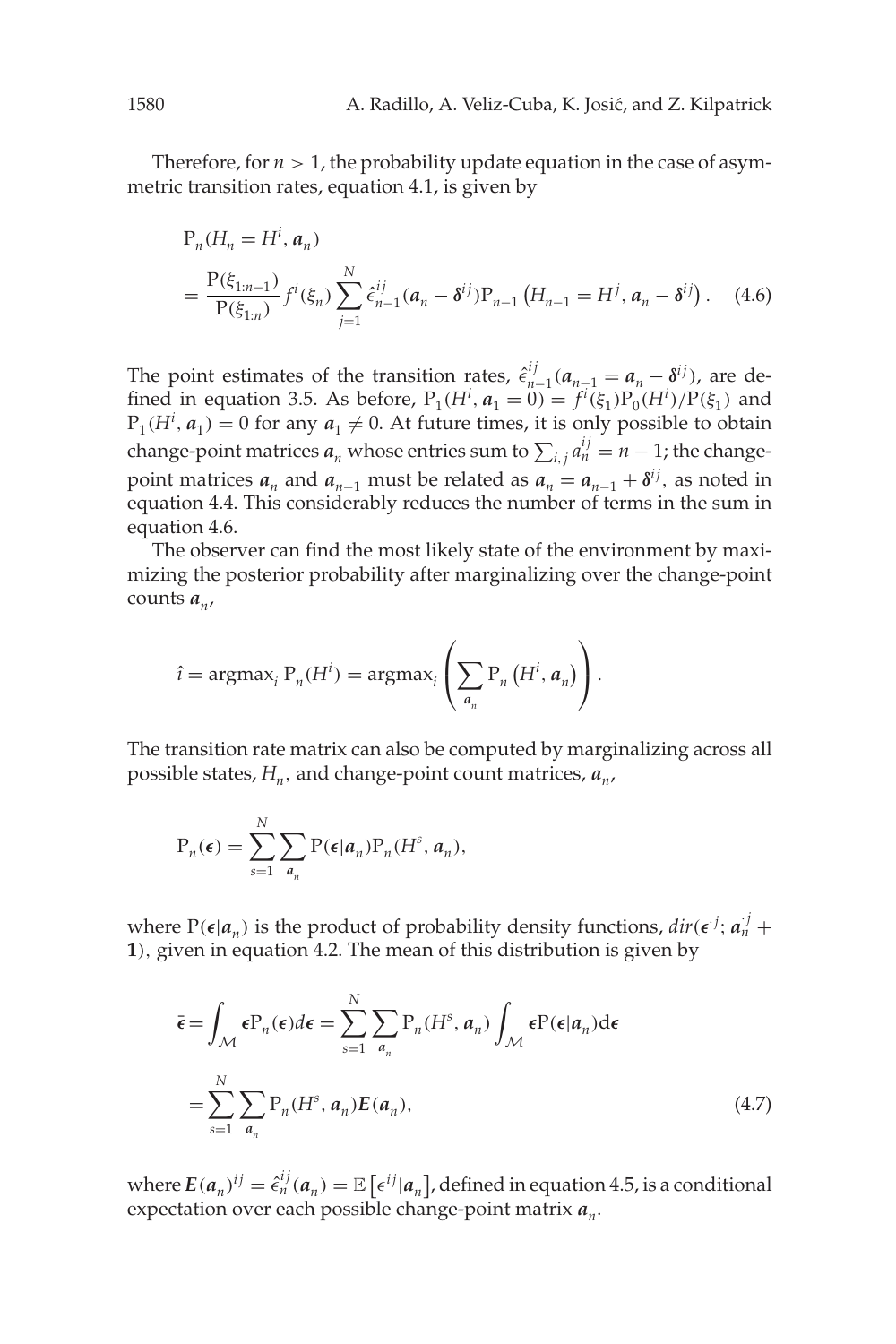Equation 4.6 is easier to interpret when  $N = 2$ . Using equation 4.5, we find

$$
\hat{\epsilon}_{n-1}^{21}(a_{n-1}) = \frac{a_{n-1}^{21} + 1}{2 + a_{n-1}^{21} + a_{n-1}^{11}}, \quad \hat{\epsilon}_{n-1}^{12}(a_{n-1}) = \frac{a_{n-1}^{12} + 1}{2 + a_{n-1}^{12} + a_{n-1}^{22}},
$$

and we can express  $\hat{\epsilon}_{n-1}^{11}(a_{n-1}) = 1 - \hat{\epsilon}_{n-1}^{21}(a_{n-1})$  and  $\hat{\epsilon}_{n-1}^{22}(a_{n-1}) = 1 \hat{\epsilon}_{n-1}^{12}(a_{n-1})$ . Expanding the sum in equation 4.6, we have

$$
P_n(H^1, a_n) = \frac{P(\xi_{1:n-1})}{P(\xi_{1:n})} f^1(\xi_n) \left[ \hat{\epsilon}_{n-1}^{11}(a_n - \delta^{11}) P_{n-1}(H^1, a_n - \delta^{11}) + \hat{\epsilon}_{n-1}^{12}(a_n - \delta^{12}) P_{n-1}(H^2, a_n - \delta^{12}) \right],
$$
\n(4.8a)

$$
P_n(H^2, a_n) = \frac{P(\xi_{1:n-1})}{P(\xi_{1:n})} f^2(\xi_n) \left[ \hat{\epsilon}_{n-1}^{22}(a_n - \delta^{22}) P_{n-1}(H^2, a_n - \delta^{22}) + \hat{\epsilon}_{n-1}^{21}(a_n - \delta^{21}) P_{n-1}(H^1, a_n - \delta^{21}) \right].
$$
 (4.8b)

The boundary and initial conditions will be given as above, and the mean inferred transition matrix is given by equation 4.7. Importantly, the inference process described by equations 4.8a and 4.8b allows for both asymmetric change-point matrices,  $a_n$ , and inferred transition rate matrices  $E(a_n)$ , unlike the process in equation 3.14. However, the variance of the posteriors over the rates will decrease more slowly, as fewer transitions out of each particular state will be observed.

This algorithm can be used to infer unequal transition rates as shown in Figure 4. Figures 4C through 4E show that the mode of the joint posterior distribution,  $P_n(\epsilon^{21}, \epsilon^{12})$ , approaches the correct rates, while its variance decreases. As in section 3.1, we conjecture that this joint density does not converge to a point mass at the true rate values unless the SNR is infinite.

#### **5 Continuum Limits and Stochastic Differential Equation Models**

We next derive continuum limits of the discrete probability update equations for the symmetric case discussed in section 3. We assume that observers make measurements rapidly, so we can derive a stochastic differential equation (SDE) that models the update of an ideal observer's belief (Gold & Shadlen, 2007). SDEs are generally easier to analyze than their discrete counterparts (Gardiner, 2004). For example, response times can be studied by examining mean first passage times of log-likelihood ratios (Bogacz et al., 2006), or log likelihoods (McMillen & Holmes, 2006), which is much easier done in the continuum limit (Redner, 2001). For simplicity, we begin with an analysis of the two-state process and then extend our results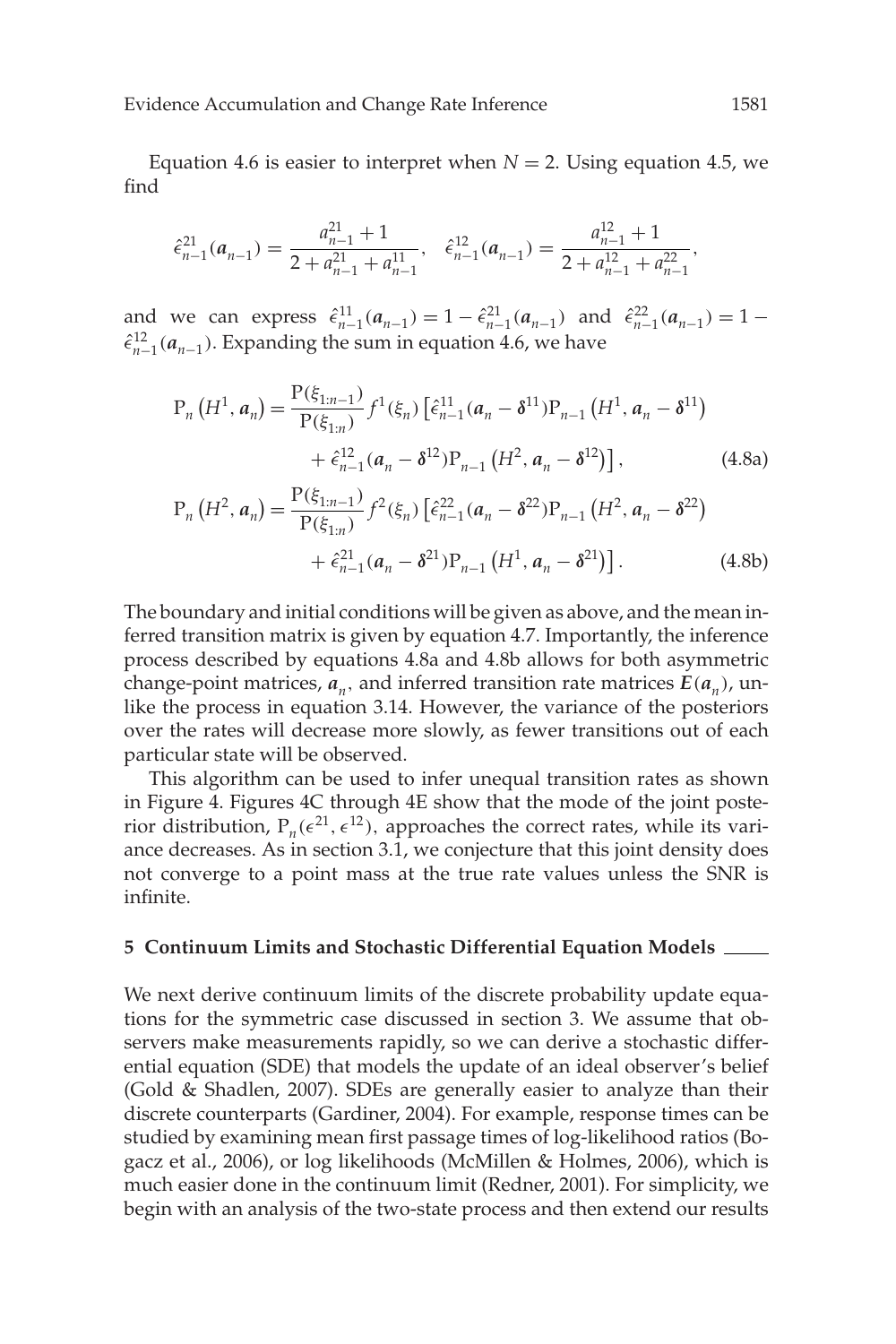

Figure 4: Evidence accumulation and change rates inference in a two-state asymmetric system. (A) Sample path (color bar, top) of the environment between times  $t_{70}$  and  $t_{80}$  (same simulation as in panels C–E) with corresponding observations (blue dots) and log-posterior odds ratio (black step function). Here and in panels C–E,  $(\epsilon^{21}, \epsilon^{12}) = (0.2, 0.1)$ , SNR= 1.4. (B) The number of allowable change-point matrices as a function of observation number,  $n$ , for  $N = 2$  (blue circles) and  $N = 3$  (blue triangles). (C–E) Color plots (gray scale) of the joint density,  $P_n(\epsilon^{21}, \epsilon^{12})$ , with mean value (red star) approaching the true transition rates (green circle).

to the multistate case. The full inference model, Figure 5A, in the two-state case can be reduced using moment closure to truncate the resulting infinite system of SDEs to an approximate finite system (see Figure 5B). This both saves computation time and suggests a potential mechanism for learning the rate  $\epsilon$  of environmental change. We map this approximation to a neural population model in section 6 (see Figure 5C). This model consists of populations that track the environmental state and synaptic weights that learn the transition rate  $\epsilon$ .

### **5.1 Derivation of the Continuum Limit.**

*5.1.1 Two-State Symmetric Process.* We first assume that the state of the environment, {H<sub>t</sub>}, is a homogeneous continuous-time Markov chain with state-space  $\{H^+, H^-\}$ . The probability of transitions between the two states is symmetric and given by  $P(H_{t+\Delta t} = H^{\pm}|H_t = H^{\mp}) = \epsilon \Delta t + o(\Delta t)$ , where  $0 \leq \epsilon < \infty$ . The number of change points,  $a_t$ , up to time *t* is a Poisson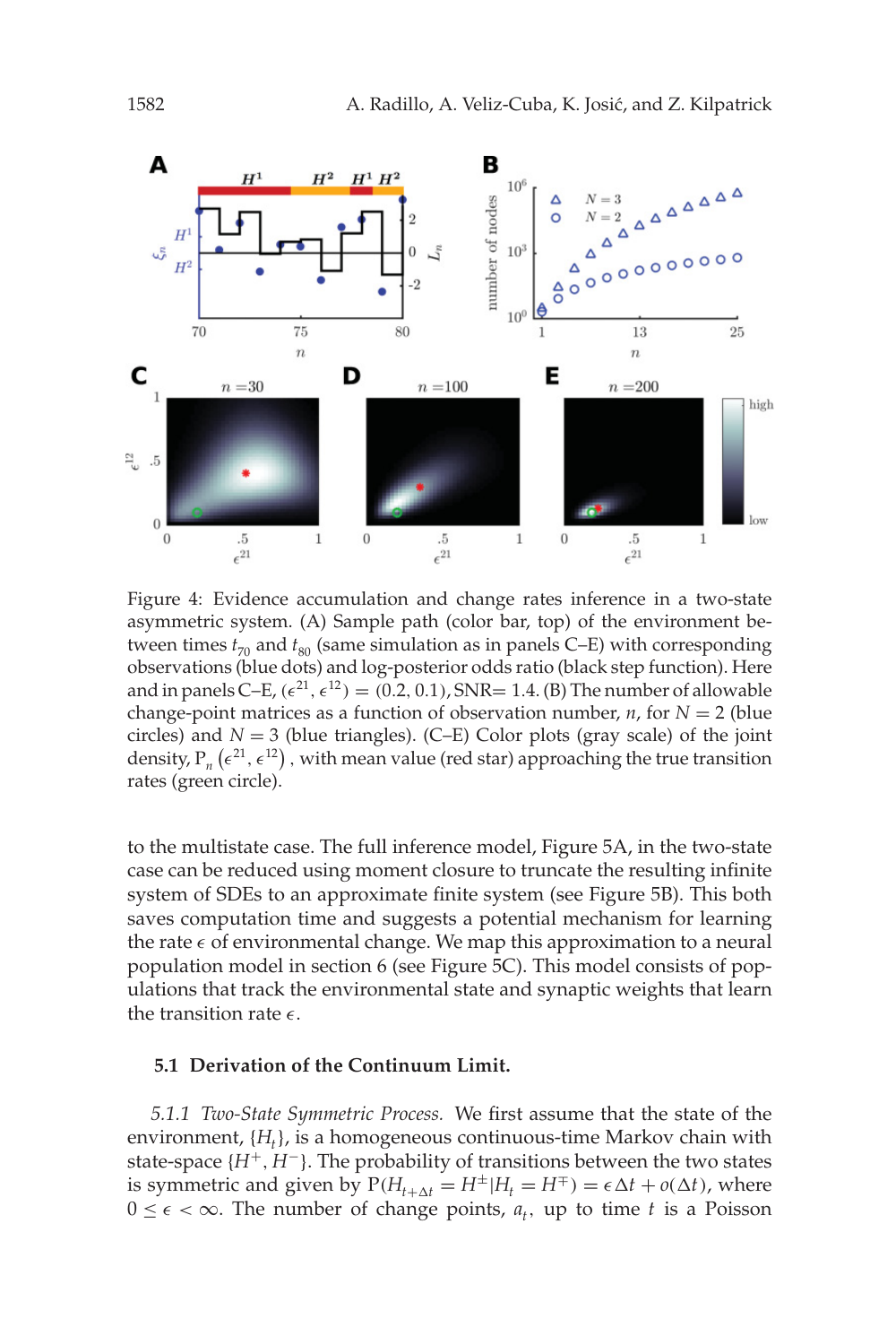

Figure 5: Schematic showing the reduction of the full inference model, equation 5.7, for a two-state ( $H^{\pm}$ ) symmetric environment ( $\epsilon = \epsilon^{\pm}$ ) carried out in sections 5 and 6. (A) Observations  $\xi_t$  arrive continuously in time and are used to update the probabilities  $P_t^{\pm}(a)$  that the environment is in state  $H^{\pm}$  after *a* change points. (B) Red and pink arrows from panels A to B represent, respectively, the summation and averaging of  $P_t^{\pm}(a)$  over *a* to obtain equation 5.1b for the zeroth  $\bar{P}_t^{\pm}$  and first  $\bar{A}_t^{\pm}$  moments in section 5.2. Arrows from  $P_t^-(a)$  have been omitted for clarity. (C) Moment equations are converted to a neural population model, equation 6.7, by assigning the probabilities to population variables,  $\bar{P}_{t}^{\pm} \mapsto u_{t}^{\pm}$ , and the ratio of first and zeroth moments to synaptic weights,  $\bar{A}_t^{\pm}/\bar{P}_t^{\pm} \mapsto w_t^{\pm}$ . Orange arrows from panel B demonstrate this mapping. The transition rate  $\epsilon$ is learned by changes in the weights  $w_t^{\pm}$ . If the observer assumes or knows the rate  $\epsilon$  ahead of time, the weights remain fixed.

process with rate  $\epsilon$ . An observer infers the present state from a sequence of observations,  $\xi_{1:n}$ , made at equally spaced times,<sup>2</sup>  $t_{1:n}$ , with  $\Delta t = t_i - t_{i-1}$ . Each observation,  $\xi_n$ , has probability  $f_{\Delta t}^{\pm}(\xi_n) := \Pr(\xi_n|H^{\pm})$  (see Veliz-Cuba et al., 2016, for more details). We again use the notation  $P_n(H^{\pm}, a) = P(H_{t_n} = a)$ *H*<sup> $\pm$ </sup>, *a*<sub>*t<sub>n</sub>*</sub> = *a*| $\xi$ <sub>1:*n*</sub>) where *t<sub>n</sub>* is the time of the *n*th observation.

As in the previous sections, an estimate of the rate parameter,  $\epsilon$ , is obtained from the posterior distribution over the change-point count,  $a_{t_n}$ , at the time of the *n*th observation, *t<sub>n</sub>*. For simplicity, we assume a gamma prior with parameters  $\alpha$  and  $\beta$  over  $\epsilon$ , so that  $\epsilon \sim$  *Gamma*( $\alpha$ ,  $\beta$ ). By assumption, the change-point count follows a Poisson distribution with parameter  $\epsilon t_n$ , so that  $P(a_{t_n} = a | \epsilon) = (\epsilon t_n)^a e^{-\epsilon t_n} / a!$ . Therefore, once  $a_n$  change points have been  $\alpha$  observed, we have the posterior distribution  $\epsilon | a_n \sim \text{Gamma}(a_n + \alpha, t_n + \beta)$ , that is,

$$
P(\epsilon | a_n) = \frac{(t_n + \beta)^{a_n + \alpha} \epsilon^{a_n + \alpha - 1} e^{-\epsilon(t_n + \beta)}}{\Gamma(a_n + \alpha)}.
$$
\n(5.1)

<sup>&</sup>lt;sup>2</sup>Equal spacing  $\Delta t = t_j - t_{j-1}$  is not necessary for all  $j = 2, ..., n$ , but it does allow for a more concise derivation of the continuum limit. Irregular spacings would require a more careful selection of the scaling of the log likelihoods ln  $f^{\pm}(\xi)$ .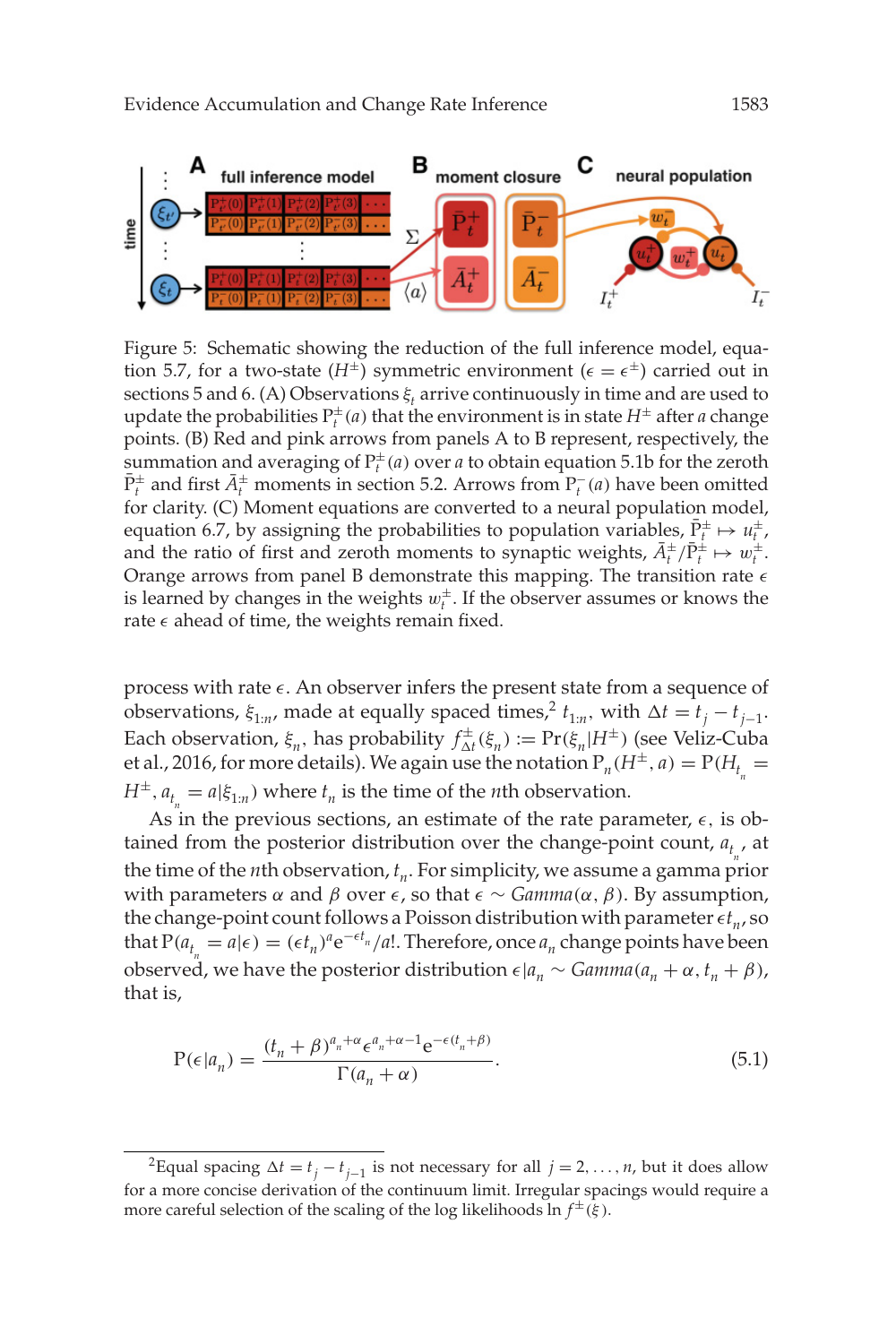We can substitute equation 5.1 into equation 3.7 describing the probability of transitions between time  $t_{n-1}$  and  $t_n$  to find

$$
P(H_n, a_n | H_{n-1}, a_{n-1})
$$
  
=  $\int_0^\infty P(H_n, a_n | \epsilon, H_{n-1}, a_{n-1}) \gamma(\epsilon; a_{n-1} + \alpha, t_{n-1} + \beta) d\epsilon,$  (5.2)

where  $\gamma(\epsilon; \alpha, \beta) = \beta^{\alpha} \epsilon^{\alpha-1} e^{-\epsilon \beta} / \Gamma(\alpha)$  is the density of the gamma distribution. Using the definition of the transition rate  $\epsilon$ , we can relate it to the first conditional probability in the integral of equation 5.2 via

$$
P(H_n, a_n | \epsilon, H_{n-1}, a_{n-1}) = \begin{cases} 1 - \epsilon \Delta t, & \& H_n = H_{n-1} \& a_n = a_{n-1}, \\ \epsilon \Delta t, & \& H_n \neq H_{n-1} \& a_n = a_{n-1} + 1, \\ 0, & \& \text{: otherwise.} \end{cases}
$$
(5.3)

We have dropped the  $o(\Delta t)$  terms as we are interested in the limit  $\Delta t \rightarrow 0$ .

Using equation 5.3 and properties of the gamma distribution, we can evaluate the integral in equation 5.2 to obtain

$$
P(H_n, a_n|H_{n-1}, a_{n-1}) = \begin{cases} 1 - \Delta t \frac{a_n + \alpha}{t_{n-1} + \beta} & H_n = H_{n-1} \& a_n = a_{n-1} \\ \Delta t \frac{a_n + \alpha - 1}{t_{n-1} + \beta} & H_n \neq H_{n-1} \& a_n = a_{n-1} + 1 \\ 0 & \text{otherwise.} \end{cases}
$$
(5.4)

We can use equation 5.4 in the update equation, equation 3.1, to obtain the probabilities of  $(H_n, a_n)$  given observations  $\xi_{1:n}$ . As before, only terms involving  $a_n - 1$  and  $a_n$  remain in the sum for  $n \geq 1$ . Using the same notational convention as in previous sections, we obtain

$$
P_n(H^{\pm}, a) = \frac{P(\xi_{1:n-1})}{P(\xi_{1:n})} f_{\Delta t}^{\pm}(\xi_n) \left[ \left( 1 - \Delta t \frac{a + \alpha}{t_{n-1} + \beta} \right) P_{n-1} \left( H^{\pm}, a \right) \right. \\ \left. + \Delta t \frac{a + \alpha - 1}{t_{n-1} + \beta} P_{n-1} \left( H^{\mp}, a - 1 \right) \right]. \tag{5.5}
$$

Note that equation 5.5 is similar to the update equation 3.14 we derived in section 3, with the time index replaced by  $t_{n-1}/\Delta t$  up to the  $\beta$  term. Also, since we have used a gamma instead of a beta distribution as a prior, the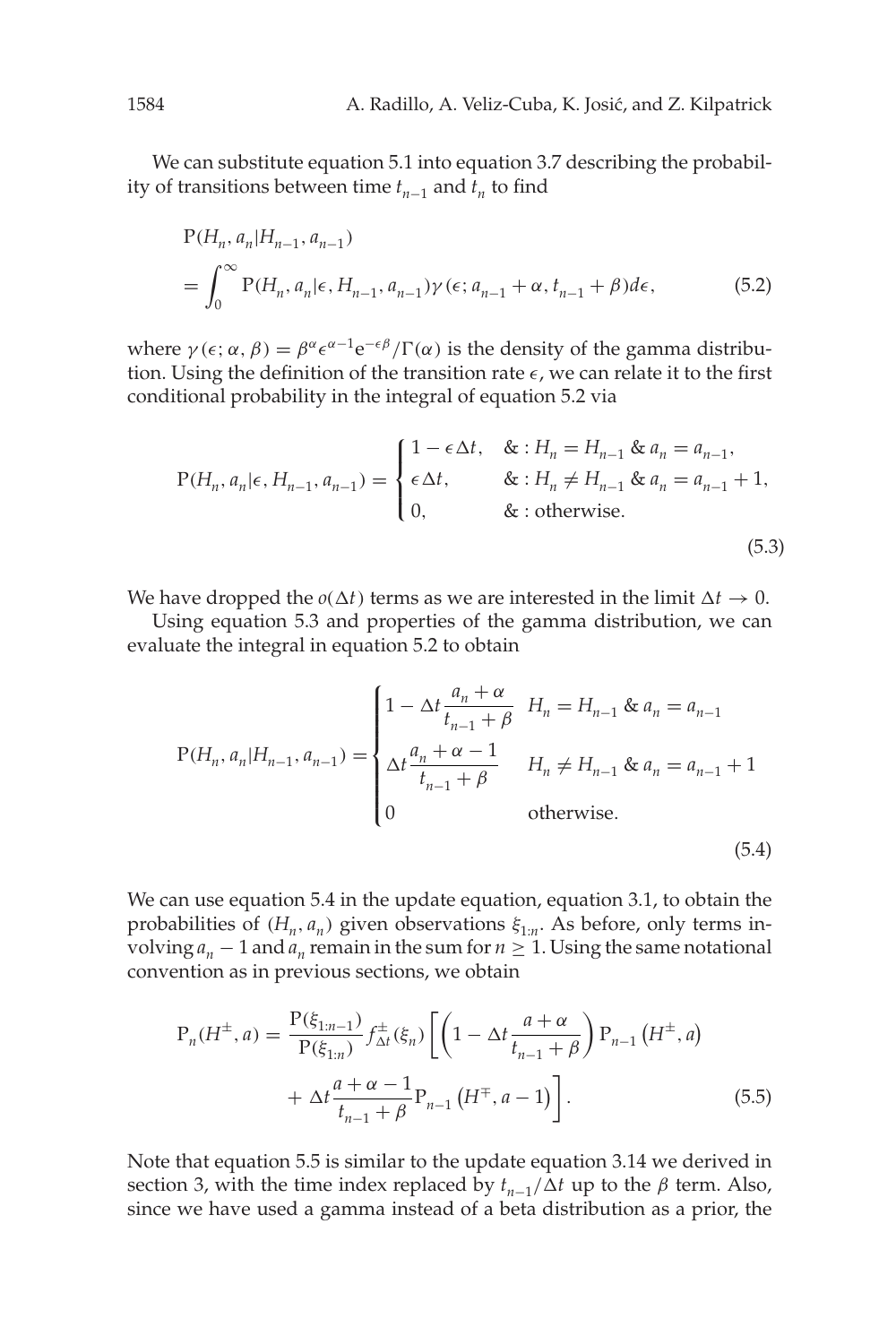point estimate of the transition rate is slightly different (see equation 3.12). As in the discrete time case, a point estimate of the transition rate is required even before the first change point can be observed. We therefore cannot use an improper prior as the rate point estimate would be undefined.

To take the limit of equation 5.5 as  $\Delta t \rightarrow 0$ , we proceed as in Bogacz et al. (2006) and Veliz-Cuba et al. (2016), working with logarithms of the probabilities. Dividing equation 5.5 by  $P_{n-1}(H^{\pm}, a)$ , taking logarithms of both sides, and using the notation  $x_{t_n}^{\pm}(a) := \ln P_n(H^{\pm}, a)$ , we obtain<sup>3</sup>

$$
\Delta x_{t_n}^{\pm}(a) \propto \ln f_{\Delta t}^{\pm}(\xi_n) + \ln \left[ 1 - \Delta t \frac{a + \alpha}{t_{n-1} + \beta} + \Delta t \frac{a + \alpha - 1}{t_{n-1} + \beta} e^{x_{t_{n-1}}^{\mp}(a-1) - x_{t_{n-1}}^{\pm}(a)} \right].
$$

Using the approximation  $ln(1 + z) \approx z$  for small *z* yields

$$
\Delta x_{t_n}^{\pm}(a) \propto \ln f_{\Delta t}^{\pm}(\xi_n) + \Delta t \left( \frac{a+\alpha-1}{t_{n-1}+\beta} e^{x_{t_{n-1}}^{\mp}(a-1) - x_{t_{n-1}}^{\pm}(a)} - \frac{a+\alpha}{t_{n-1}+\beta} \right).
$$

Since the proportionality constant is equal for all *a*, we drop it in the SDE for the log-likelihood  $x_t$  (see Veliz-Cuba et al., 2016, for details of the derivation),

$$
dx_t^{\pm}(a) = g_t^{\pm}dt + dW_t^{\pm} + \left(\frac{a+\alpha-1}{t+\beta}e^{x_t^{\mp}(a-1)-x_t^{\pm}(a)} - \frac{a+\alpha}{t+\beta}\right)dt, \quad (5.6)
$$

where  $g_t^{\pm} = \lim_{\Delta t \to 0} \frac{1}{\Delta t} E_{\xi}[\ln f_{\Delta t}^{\pm}(\xi)|H_t]$  and  $W^i$  satisfies  $\langle W_t^i W_t^j \rangle = \Sigma_t^{ij} \cdot t$ with  $\Sigma_t^{ij} = \lim_{\Delta t \to 0} \frac{1}{\Delta t} \text{Cov}_{\xi}[\ln f_{\Delta t}^i(\xi), \ln f_{\Delta t}^j(\xi)|H_t]$  for  $i, j \in \{+, -\}.$ 

Note that equation 5.6 is an infinite set of differential equations, one for each pair  $(H^{\pm}, \tilde{a})$ ,  $a \in \mathbb{Z}_{>0}$ . The initial conditions at  $t = 0$  are given by  $x^{\pm}(a) =$  $\ln P_0(H^{\pm}, a)$ . To be consistent with the prior over the rate,  $\epsilon$ , we can choose a Poisson prior over *a* with mean,  $\alpha - P_0(a) := \frac{\alpha^a e^{-a}}{a!}$ . The initial conditions for equation 5.6 are given by  $x^{\pm} = \ln P_0(H^{\pm}, a) = \ln [P_0(H^{\pm})P_0(a)]$ . Note also that equation 5.6 at the boundary  $a = 0$  is a special case. Since at  $a = 0$  there is no influx of probability from *a* − 1, equation 5.6 reduces to

$$
dx_t^{\pm}(0) = g_t^{\pm}dt + dW^{\pm} + ((\alpha - 1)e^{-x_t^{\pm}(0)} - \alpha) \frac{dt}{t + \beta}.
$$

<sup>&</sup>lt;sup>3</sup>Note that we drop the  $\ln [P(\xi_{1:n-1})/P(\xi_{1:n})]$  term below since it is common to all evolution equations. For determining the most likely option, only the relative magnitudes of the log likelihoods are important. In numerical simulations, we normalize to account for this discrepancy.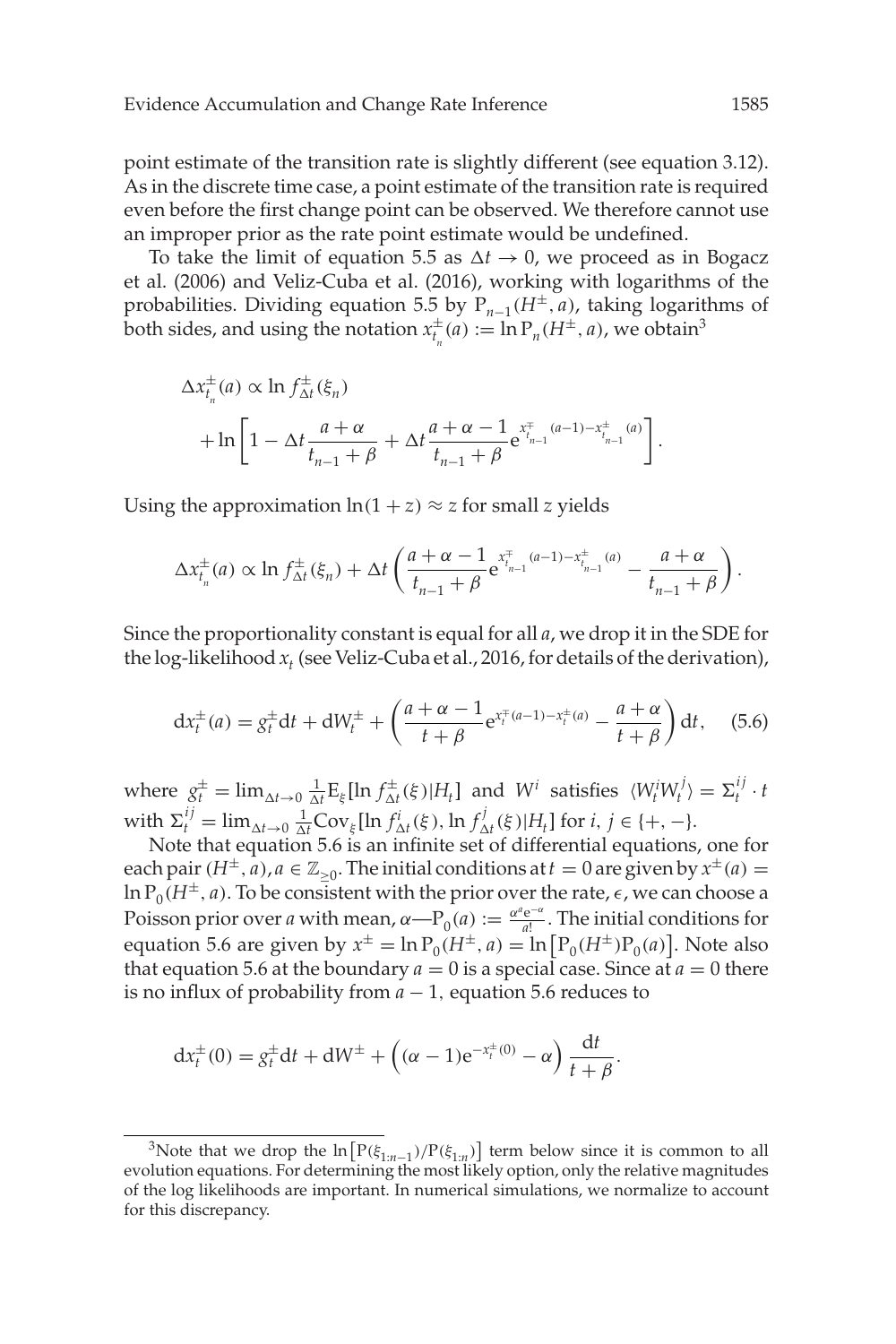Finally, note that we can obtain evolution equations for the likelihoods,  $P_t^{\pm}(a) = P(H_t = H^{\pm}, a)$ , by applying the change of variables  $P_t^{\pm}(a) = e^{x_t^{\pm}(a)}$ . Itô's change of coordinates rules (Gardiner, 2004) implies that equation 5.6 is equivalent to

$$
dP_t^{\pm}(a) = P_t^{\pm}(a) \left[ \left( g_t^{\pm} + \frac{1}{2} \right) dt + dW_t^{\pm} \right] + \left[ \frac{a + \alpha - 1}{t + \beta} P_t^{\pm}(a - 1) - \frac{a + \alpha}{t + \beta} P_t^{\pm}(a) \right] dt,
$$
 (5.7)

where now initial conditions at  $t = 0$  are simply  $P_0^{\pm}(a) = P_0(H^{\pm}, a) =$  $P_0(H^{\pm})P_0(a)$ . We will compare the full system, equation 5.7, with an approximation using a moment expansion in section 5.2 (see also Figure 5).

*5.1.2 Two States with Asymmetric Rates.* Next we consider the case where the state of the environment,  ${H<sub>t</sub>}$ , is still a continuous-time Markov chain with state-space  $\{H^1, H^2\}$ , but the probabilities of transition between the two states are asymmetric:  $P(H_{t+\Delta t} = H^i | H_t = H^j) = \epsilon^{ij} \Delta t + o(\Delta t), i \neq j$ , where  $\epsilon^{12} \neq \epsilon^{21}$ . Thus, we must separately enumerate change points,  $a_t^{12}$  and  $a_t^{21}$ , to obtain an estimate of the rates  $\epsilon^{12}$  and  $\epsilon^{21}$ . In addition, we will rescale the enumeration of non-change-points so that  $a_t^{j j} = t^j := a_{\Delta t}^{j j} \Delta t$ , in anticipation of the divergence of  $a_{\Delta t}^{j j}$  as  $\Delta t \rightarrow 0$ . This will mean the total dwell time,  $a_i^{jj}$ , will be continuous, while the change-point count will be discrete. The quantities  $a_t^{ij}$  are then placed into a 2 × 2 matrix,  $A_t = (a_t^{ij}) \in \mathbb{R}^{2 \times 2}$ , where  $a_i^{ij}$  ∈  $\mathbb{Z}_{\geq 0}$  for  $i \neq j$  and  $a_i^{jj}$  ∈  $\mathbb{R}_{\geq 0}$ . Note that if the number of change points,  $a_t^{ij}$ , and the total dwell time in a state,  $a_t^{jj} = t^j$ , were known, the change rate could be estimated as  $\tilde{\epsilon}_t^{ij} = a_t^{ij}/a_t^{jj}$ .<br>As before, we will estimate the

As before, we will estimate the rate parameters,  $\epsilon^{ij}$ , using the posterior probability of the change-point matrix, *At*. We assume gamma priors on each rate, so that  $\epsilon^{ij} \sim gamma(\alpha_j, \beta_j)$ . By assumption, the changepoint count,  $a_t^{ij}$ , follows a Poisson distribution with parameter  $\epsilon^{ij}a_t^{jj}$ , so that  $P(a_t^{ij} = a | \epsilon^{ij} a_t^{jj}) = (\epsilon^{ij} a_t^{jj})^a e^{-\epsilon^{ij} a_t^{jj}} / a!$ . Therefore, once  $a_t^{ij}$  change points have been observed along with the dwell time  $a_i^{jj}$ , we have the posterior distribution  $\epsilon^{ij}|(a_t^{ij}, a_t^{jj}) \sim \text{Gamma}(a_t^{ij} + \alpha_j, a_t^{jj} + \beta_j)$ , so

$$
P(\epsilon^{ij} | a_i^{ij}, a_i^{jj}) = \frac{(a_i^{jj} + \beta_j)^{a_i^{jj} + \alpha_j} (\epsilon^{ij})^{a_i^{jj} + \alpha_j - 1} e^{-\epsilon^{ij} (a_i^{jj} + \beta_j)}}{\Gamma(a_i^{ij} + \alpha_j)}.
$$
(5.8)

We now derive the continuum limit of equation 4.8. One key step of the derivation is the application of a change of variables to the change-point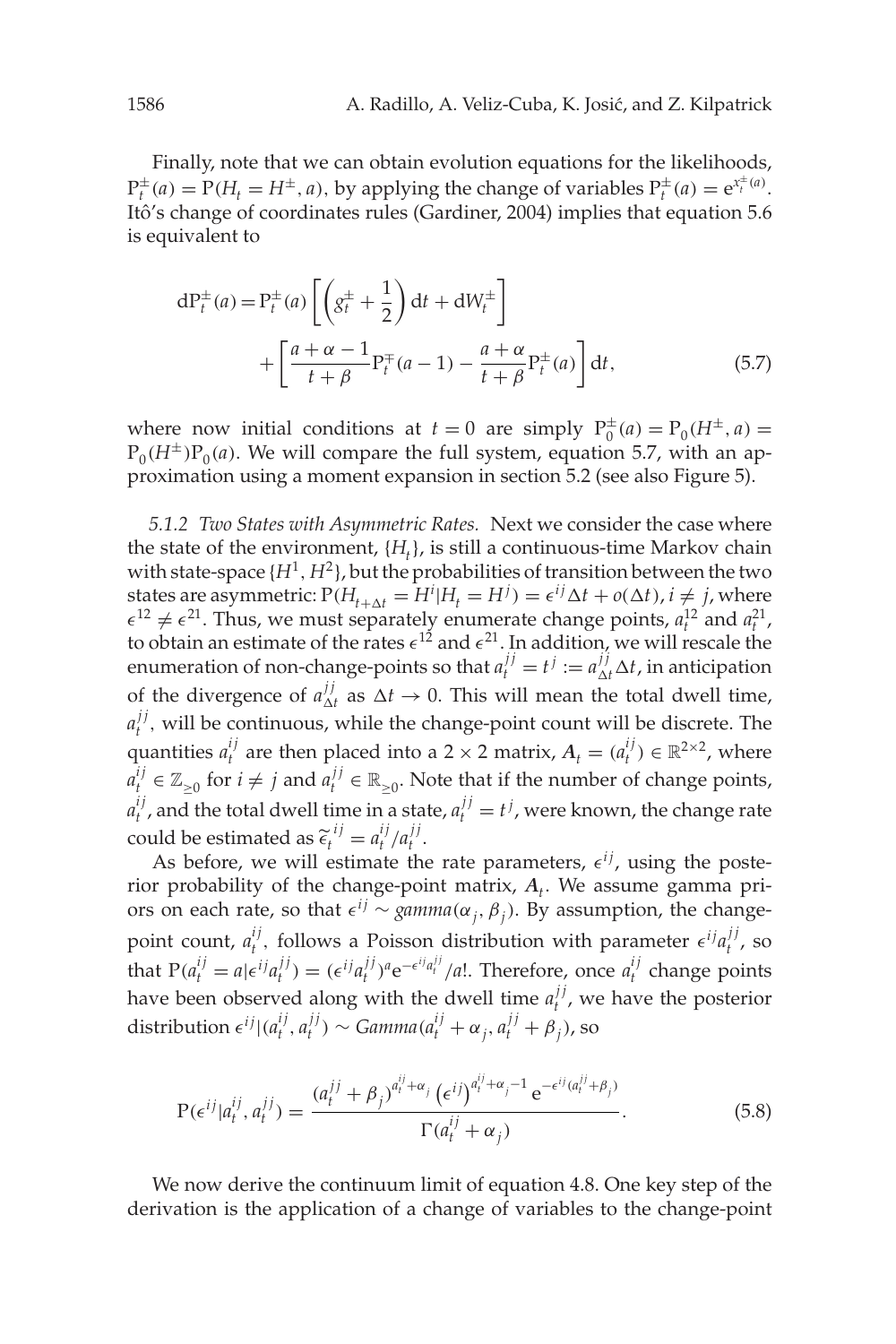matrix *a*, where we replace the non-change-point counts with dwell times *t*<sup>*j*</sup>, defined as  $a_t^{jj} = t^j := a_{\Delta t}^{jj} \Delta t$  for  $\Delta t = t_n - t_{n-1}$ . This is necessary due to the divergence of  $a_{\Delta t}^{ii}$  as  $\Delta t \to 0$ . In the limit  $\Delta t \to 0$ , the modified change-point matrix becomes

$$
A_t = \begin{pmatrix} t^1 & a^{21} \\ a^{12} & t^2 \end{pmatrix},
$$

where  $a_t^{ij} \in \mathbb{Z}^*$  is the change-point count from  $H^j \mapsto H^i$ , while  $t^i \in \mathbb{R}_{\geq 0}$  is the dwell time in state *H<sup>i</sup>* . Thus, taking logarithms, linearizing, and taking the limit  $\Delta t \rightarrow 0$ , we obtain the following system of stochastic partial differential equations (SPDEs) for the log likelihoods,  $x_t^j(A) = \ln P_n(H^{\pm}, A)$ :

$$
dx_t^1(A_t) = g_t^1 dt + dW_t^1
$$
  
+ 
$$
\left(\frac{a_t^{12} + \alpha_2 - 1}{t^2 + \beta_2} e^{x_t^2 (A_t - \delta^{12}) - x_t^1 (A_t)} - \frac{a_t^{21} + \alpha_1}{t^1 + \beta_1} - \frac{\partial x_t^1}{\partial t^1}\right) dt, (5.9a)
$$
  

$$
dx_t^2(A_t) = g_t^2 dt + dW_t^2
$$

$$
+\left(\frac{a_t^{21}+\alpha_1-1}{t^1+\beta_1}e^{x_t^1(A_t-\delta^{21})-x_t^2(A_t)}-\frac{a_t^{12}+\alpha_2}{t^2+\beta_2}-\frac{\partial x_t^2}{\partial t^2}\right)dt,\quad(5.9b)
$$

where the drift,  $g_t^i$ , and noise,  $W_t^i$ , are defined as before (for details, see section A.3). Note that the flux terms,  $\frac{\partial x_i^i}{\partial t^i}$ , account for the flow of probability to longer dwell times  $t^i$ . For example, the SPDE for  $x_t^1$  has a flux term for the linear increase of the dwell time  $t<sup>1</sup>$  since this represents the environment remaining in state  $H^1$ . These flux terms simply propagate the probability densities  $e^{x_t^i(A)} = P_t(H^i, A_t)$  over the space  $(t^1, t^2)$ , causing no net change in the probability of residing in either state  $H^i$ :  $P_t^i = \int_0^\infty \int_0^\infty e^{x_t^i(A_t)} dt^1 dt^2$ .

Equation 5.9 generalizes equation 4.8 as an infinite set of SPDEs, indexed by the discrete variables  $(H^j, a_t^{12}, a_t^{21})$  where  $a_t^{12}, a_t^{21} \in \mathbb{Z}_{\geq 0}$ . Each SPDE is over the space  $(t^1, t^2)$ , and it is always true that  $t^1 + t^2 = t$ . Initial conditions at  $t = 0$  are given by  $x^{j}(A_t) = \ln [P_0(H^{j}) \cdot P_0(A_t)]$ . For consistency with the prior on the rates,  $\epsilon^{ij}$ , we choose a Poisson prior over the change-point counts  $a^{ij}$ ,  $i \neq j$  and a Dirac delta distribution prior over the dwell times  $t^i$ ,

$$
P_0(A) = \frac{\alpha_1^{a^{21}} e^{-\alpha_1}}{a^{21}!} \frac{\alpha_2^{a^{12}} e^{-\alpha_2}}{a^{12}!} \delta(t^1 - \beta_1) \delta(t^2 - \beta_2).
$$
 (5.10)

As before, equation 5.9 at the boundaries  $a_t^{12} = 0$  and  $a_t^{21} = 0$  is a special case, since there will be no influx of probability from  $a_t^{12} - 1$  or  $a_t^{21} - 1$ .

As in the symmetric case, we can convert equation 5.9 to equations describing the evolution of the likelihoods  $P_t^i(A_t) = P(H_t = H^i, A_t)$ . Applying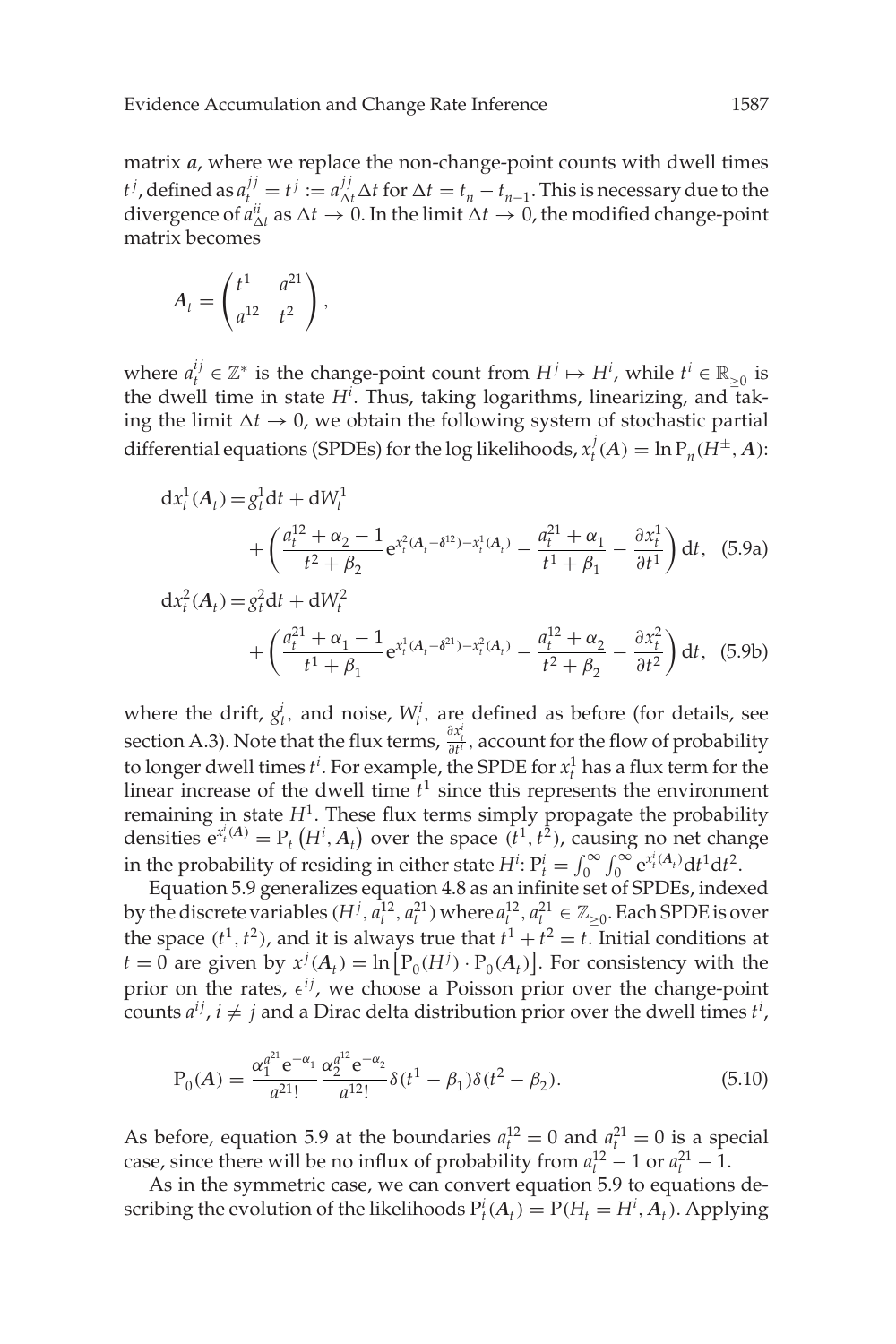the change of variables  $P_t^i(A_t) = e^{x_t^i(A_t)}$ , we find

$$
dP_t^1(A_t) = P_t^1(A_t) \left[ \left( g_t^1 + \frac{1}{2} \right) dt + dW_t^1 \right] + \left[ \frac{a_t^{12} + \alpha_2 - 1}{t^2 + \beta_2} P_t^2(A_t - \delta^{12}) - \frac{a_t^{21} + \alpha_1}{t^1 + \beta_1} P_t^1(A_t) - \frac{\partial P_t^1(A_t)}{\partial t^1} \right] dt,
$$
\n(5.11a)

$$
dP_t^2(A_t) = P_t^2(A_t) \left[ \left( g_t^2 + \frac{1}{2} \right) dt + dW_t^2 \right] + \left[ \frac{a_t^{21} + \alpha_1 - 1}{t^1 + \beta_1} P_t^1(A_t - \delta^{21}) - \frac{a_t^{12} + \alpha_2}{t^2 + \beta_2} P_t^2(A_t) - \frac{\partial P_t^2(A_t)}{\partial t^2} \right] dt,
$$
\n(5.11b)

where now initial conditions at  $t = 0$  are  $P_0^i(A_t) = P_0(H^i)P_0(A_t)$ .

*5.1.3 Multiple States with Symmetric Rates.* The continuum limit in the case of *N* states,  $\{H^1, \ldots, H^N\}$ , with symmetric transition rates can be derived as with  $N = 2$  (see section A.4 for details). Again, denote the transition probabilities by  $P(H_{t+\Delta t} = H^i | H_t = H^j) = \epsilon^{ij} \Delta t + o(\Delta t)$  and the rate of switching from one to any other state by  $\epsilon = (N - 1)\epsilon^{ij}$ .

Assuming again a gamma prior on the transition rate,  $\epsilon \sim \textit{Gamma}(\alpha, \beta)$ , and introducing  $x_{t_n}^i(a) := \ln P_n(H^i, a)$ , we obtain the SDE

$$
dx_t^i(a) = g_t^i dt + dW_t^i + \left(\frac{a+\alpha-1}{(N-1)(t+\beta)} \sum_{j \neq i} e^{x_t^j (a-1) - x_t^i(a)} - \frac{a+\alpha}{t+\beta}\right) dt,
$$
\n(5.12)

where  $g_t^i = \lim_{\Delta t \to 0} \frac{1}{\Delta t} E_{\xi}[\ln f_{\Delta t}^i(\xi)|H_t]$  and  $W^i$  satisfies  $\langle W^i W^j \rangle = \Sigma_t^{ij} \cdot t$  with  $\Sigma_t^{ij} = \lim_{\Delta t \to 0} \frac{1}{\Delta t} \text{Cov}_{\xi} [\ln f_{\Delta t}^i(\xi), \ln f_{\Delta t}^j(\xi) | H_t].$ 

Equation 5.12 is again an infinite set of stochastic differential equations, one for each pair  $(H^i, a)$ ,  $i \in 1, ..., N$ ,  $a \in \mathbb{Z}_{\geq 0}$ . We have some freedom in choosing initial conditions at *t* = 0. For example, since  $x^{i}(a) = \ln P_0(H^{i}, a)$ , we can use the Poisson distribution discussed in the case of two states.

The posterior over the transition rate,  $\epsilon$ , is

$$
P_n(\epsilon) = \sum_{s=1}^N \sum_{a_n=0}^\infty P(\epsilon|a_n) P_n(H^s, a_n),
$$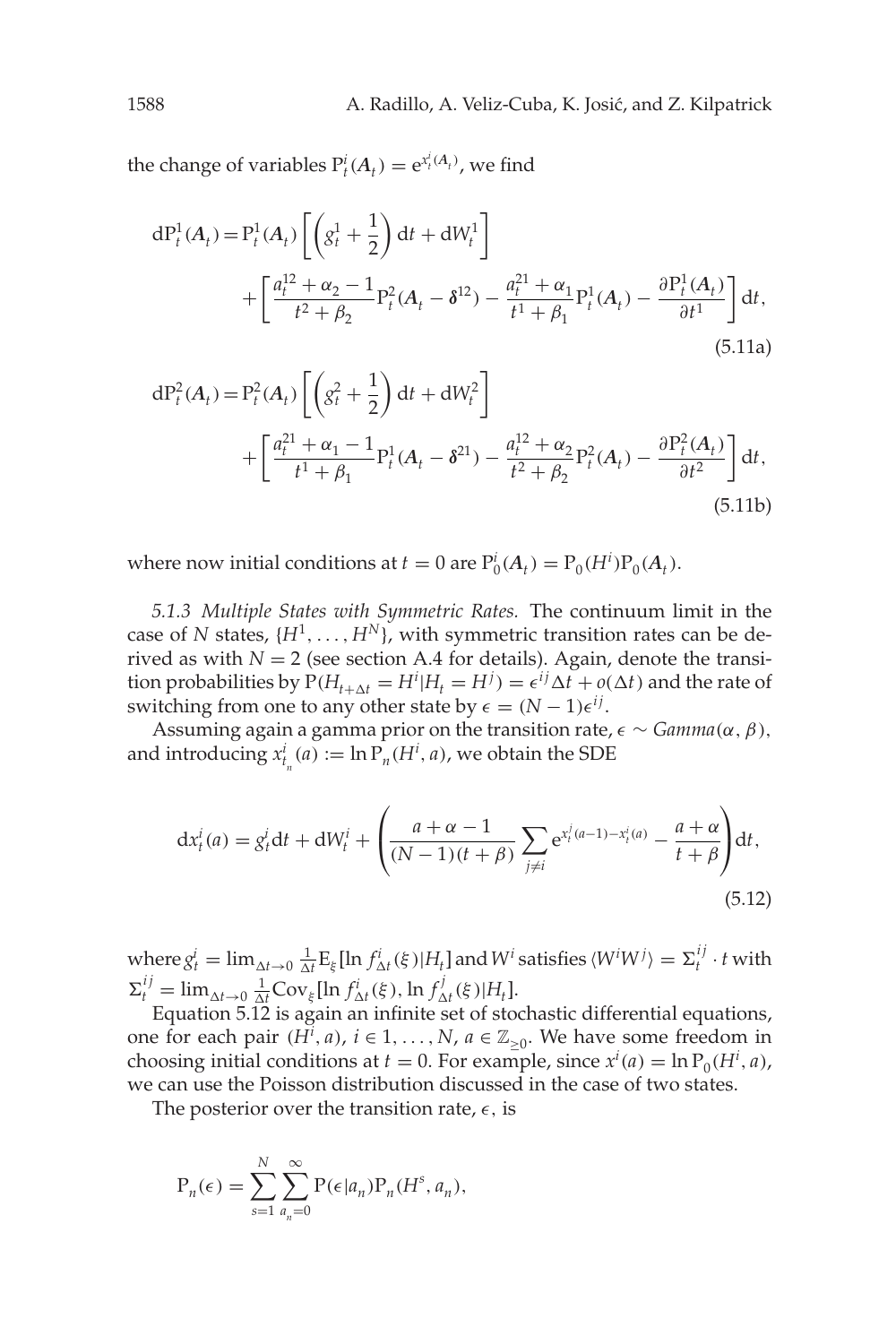where  $P(\epsilon | a_n)$  is the gamma distribution given by equation 4.9. Similar to equation 3.17, the expected rate is

$$
\bar{\epsilon} := \int_0^\infty \epsilon P_n(\epsilon) d\epsilon = \sum_{s=1}^N \sum_{a_n=0}^\infty \int_0^\infty \epsilon P(\epsilon | a_n) P_n(H^s, a_n) d\epsilon
$$

$$
= \sum_{s=1}^N \sum_{a_n=0}^\infty \frac{a_n + \alpha}{t_n + \beta} P_n(H^s, a_n).
$$

An equivalent argument can be used to obtain the posterior over the rates in the asymmetric case with *N* states.

**5.2 Moment Hierarchy for the Two-State Process.** In the previous section, we approximated the evolution of the joint probabilities of environmental states and change-point counts. The result, in the symmetric case, was an infinite set of SDEs, one for each combination of state and changepoint values ( $H^i$ , *a*). However, an observer is mainly concerned with the current state of the environment. The change-point count is important for this inference but may not be of direct interest itself. We next derive simpler, approximate models that do not track the entire joint distribution over all change-point counts, only essential aspects of this distribution. We do so by deriving a hierarchy of iterative equations for the moments of the distribution of change-point counts,  $a \in \mathbb{Z}_{\geq 0}$ , focusing specifically on the two-state symmetric case.

Our goal in deriving moment equations is to have a low-dimensional, and reasonably tractable, system of SDEs. Similar to previous studies of sequential decision-making algorithms (Bogacz et al., 2006), such lowdimensional systems can be used to inform neurophysiologically relevant population rate models of the evidence accumulation process. To begin, we consider the infinite system of SDEs given in the two-state symmetric case, equation 5.7. Our reduction then proceeds by computing the SDEs associated with the lower order (zeroth, first, and second) moments over the change-point count *a*:

$$
\bar{P}_t^{\pm} = \sum_{a \in \mathbb{Z}_{\ge 0}} P_t^{\pm}(a), \quad \bar{a}_t^{\pm} = \sum_{a \in \mathbb{Z}_{\ge 0}} (a + \alpha) P_t^{\pm}(a), \quad \bar{b}_t^{\pm} = \sum_{a \in \mathbb{Z}_{\ge 0}} (a + \alpha)^2 P_t^{\pm}(a).
$$
\n(5.13)

We denote the moments using bars  $(\bar{b}_t^{\pm})$ . Below, when we discuss cumulants, we will represent them using hats  $(\hat{b}^{\pm}_{t})$ . Note that the "zeroth" moments are the marginal probabilities of *H*<sup>+</sup> and *H*<sup>−</sup>.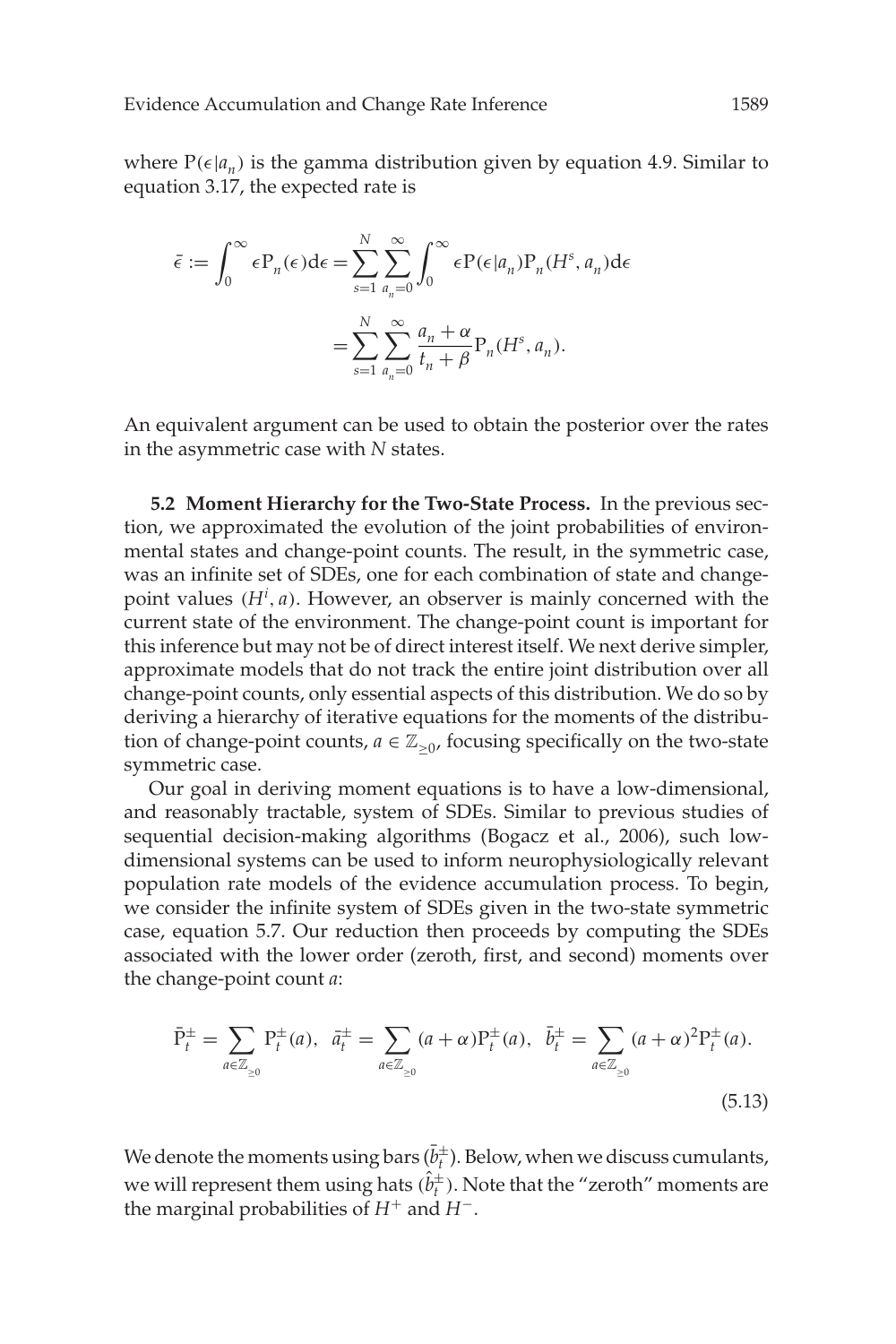We begin by summing equation 5.7 over all  $a \in \mathbb{Z}_{>0}$  and applying equation 5.13 to find this generates an SDE for the evolution of the moments  $\bar{P}_t^{\pm}$ given

$$
d\overline{P}_t^{\pm} = \overline{P}_t^{\pm} \left[ \left( g_t^{\pm} + \frac{1}{2} \right) dt + dW_t^{\pm} \right] + \frac{1}{t + \beta} \left[ \overline{a}_t^{\mp} - \overline{a}_t^{\pm} \right] dt, \tag{5.14}
$$

where we have used the fact that

$$
\overline{(a-1)}_t^{\pm} = \sum_{a=1}^{\infty} (a+\alpha-1) P_t^{\pm}(a-1) = \sum_{a=0}^{\infty} (a+\alpha) P_t^{\pm}(a) = \overline{a}_t^{\pm}.
$$

The SDE given by equation 5.14 for the zeroth moment,  $\bar{P}_{t}^{\pm}$ , depends on the first moment,  $\bar{a}_t^{\pm}$ . We can determine values for the first moment by either obtaining the next SDE in the moment hierarchy or assuming a reasonable functional form for  $\bar{a}_t^{\pm}$ . For instance, if the transition rate  $\epsilon$  is known, we can assume  $\bar{a}_t^{\pm} := (t + \beta)\epsilon \bar{P}_t^{\pm} + \mathcal{O}(1)$ , so that  $\bar{a}_t^+ + \bar{a}_t^-$  is approximately the mean of the counting process with rate  $\epsilon$ . In this case, the continuum limit  $t \rightarrow \infty$  of equation 5.14 becomes

$$
\mathrm{d}\bar{P}_t^{\pm} = \bar{P}_t^{\pm} \left[ \left( g_t^{\pm} + \frac{1}{2} \right) \mathrm{d}t + \mathrm{d}W_t^{\pm} \right] + \epsilon \cdot \left[ \bar{P}_t^{\mp} - \bar{P}_t^{\pm} \right] \mathrm{d}t.
$$

As expected, this is the two-state version of equation 2.2, with known rate,  $\epsilon$ . However, if the observer has no prior knowledge of the rate,  $\epsilon$ , then  $\bar{a}^{\pm}_{t}$ should evolve toward  $(t + \beta) \in \bar{P}_t^{\pm}$  at a rate that depends on the noisiness of observations.

To obtain an equation for  $\bar{a}^{\pm}$  we multiply equation 5.7 by  $(a + \alpha)$  and sum to yield

$$
\mathrm{d}\bar{a}_t^{\pm} = \bar{a}_t^{\pm} \left[ \left( g_t^{\pm} + \frac{1}{2} \right) \mathrm{d}t + \mathrm{d}W_t^{\pm} \right] + \frac{1}{t + \beta} \left[ \bar{a}_t^{\mp} + \bar{b}_t^{\mp} - \bar{b}_t^{\pm} \right] \mathrm{d}t. \tag{5.15}
$$

This equation relates the first and second moments,  $\bar{a}_t^{\pm}$  and  $\bar{b}_t^{\pm}$ . Again, we require an expression for the next moment,  $\overline{b}_t^{\pm}$ , to close the system of equations 5.14 and 5.15. We could obtain an equation for  $\bar{b}_t^{\pm}$  by multiplying equation 3.7 by  $(a + \alpha)^2$  and summing. However, as is typical with moment hierarchies, we would not be able to close the system as equations for subsequent moments will depend on successively higher moments (Socha, 2007; Kuehn, 2016). To close the equations for  $\overline{P}_t^{\pm}$ ,  $\overline{a}_t^{\pm}$ , ... we can truncate. One possibility is cumulant neglect (Whittle, 1957; Socha, 2007), which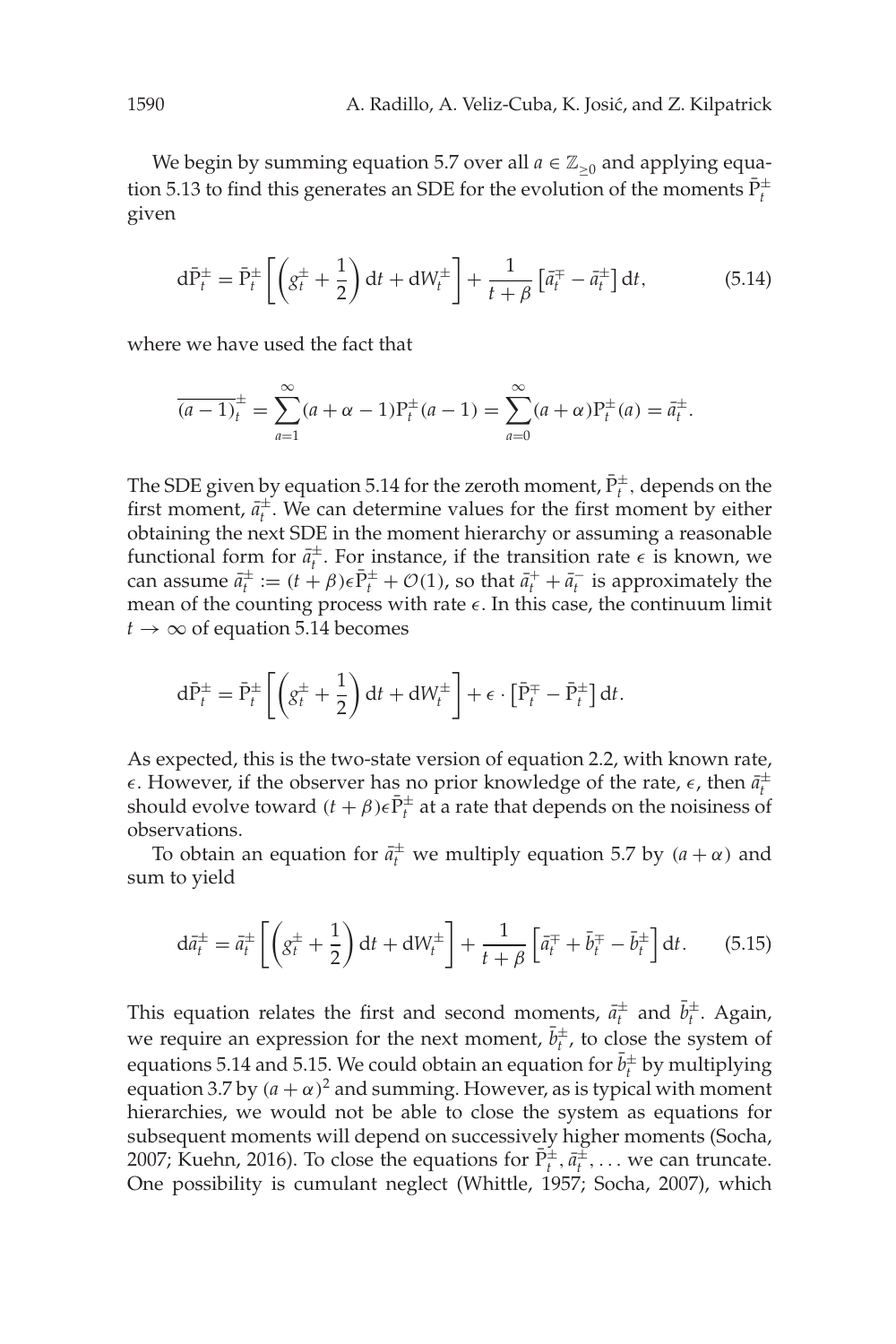assumes all cumulants above a given order grow more slowly than the moment itself and can thus be ignored. This allows one to express the highest-order moment as a function of the lower-order moments, since a moment is an algebraic function of its associated cumulant and lower moments. For instance, neglecting the second cumulant  $\hat{b}^{\pm}_{t} \approx 0$  allows us to approximate the second moment as  $\bar{b}_t^{\pm} = \hat{b}_t^{\pm} + \left(\bar{a}_t^{\pm}\right)^2 \approx \left(\bar{a}_t^{\pm}\right)^2$ .<sup>4</sup>

Applying cumulant neglect to the second moment,  $\bar{b}_t^{\pm}$ , in equations 5.14 and 5.15, using the change of variables,  $\bar{A}_t^{\pm} = \bar{a}_t^{\pm}/(t + \beta)$ , and the fact that  $d\bar{A}^{\pm}_{t} = \left[ (t + \beta) d\bar{a}^{\pm}_{t} - \bar{a}^{\pm}_{t} dt \right] / (t + \beta)^{2}$ , we obtain a closed system of equations for the zeroth and first moments,

$$
d\overline{P}_t^{\pm} = \overline{P}_t^{\pm} \left[ \left( g_t^{\pm} + \frac{1}{2} \right) dt + dW^{\pm} \right] + \left[ \overline{A}_t^{\mp} - \overline{A}_t^{\pm} \right] dt, \tag{5.16a}
$$

$$
d\overline{A}_t^{\pm} = \overline{A}_t^{\pm} \left[ \left( g_t^{\pm} + \frac{1}{2} \right) dt + dW^{\pm} \right] + \left( \overline{A}_t^{\mp} - \overline{A}_t^{\pm} \right) \left( \frac{1}{t + \beta} + \overline{A}_t^{\mp} + \overline{A}_t^{\pm} \right) dt.
$$
\n(5.16b)

Here initial conditions are given by  $\bar{P}_0^{\pm} := P_0(H^{\pm})$  and  $\bar{A}_0^{\pm} = \alpha P_0(H^{\pm})/\beta$ . We show in section A.5 that equation 5.16 is also consistent with equation 2.2, which holds in the case of two states and known rate  $\epsilon$ . Trajectories of equation 5.16 are shown in Figure 6. Note that both  $\bar{P}_t^{\pm}$  and  $\bar{A}_t^{\pm}$  tend to increase when  $g_t^{\pm}$  is the maximal drift rate, that is, when  $H^{\pm}$  is the true environmental state. Thus, we expect that when  $\bar{P}^{\pm}$  is high (close to unity),  $\bar{A}^\pm_t$  will tend to be larger than  $\bar{A}^\mp_t$ .

Immediately after a change point (where the maximal drift rate  $g_t^{\pm}$ changes), there is an additional contribution to the increase of  $\bar{A}_t^{\pm}$  due to the  $(\bar{A}_{t}^{\mp} - \bar{A}_{t}^{\pm})$  term. It is this brief burst of additional input to the subsequently dominant variable that generates the counting process, enumerating the change points. For instance, when a  $H^+ \mapsto H^-$  switch occurs, an increase in  $\bar{A}^-_t$  will temporarily be driven by both the drift term,  $g_t^-$ , and the nonlinear term involving  $(\bar{A}_t^+ - \bar{A}_t^-)$ . The burst of input generated by the nonlinear term in equation 5.16b has an amplitude that decays nonautonomously with time. In fact, it can be shown that when the signal-to-noise ratio of the system is quite high, the variables  $\bar{A}_t^{\pm} \approx (m + \alpha) / (\bar{t} + \beta)$ , which is effectively the true change-point count *m* divided by elapsed time as modified by the prior.

We can also obtain a point estimate of the transition rate of the environment, which we define as  $\tilde{\epsilon}_t := \bar{A}_t^+ + \bar{A}_t^-$ , since the following relations

 ${}^4$ We have used a hat to distinguish cumulants  $(\hat{b}_t^{\pm})$ , whereas bars still denote moments  $(\bar{b}_t^{\pm})$ .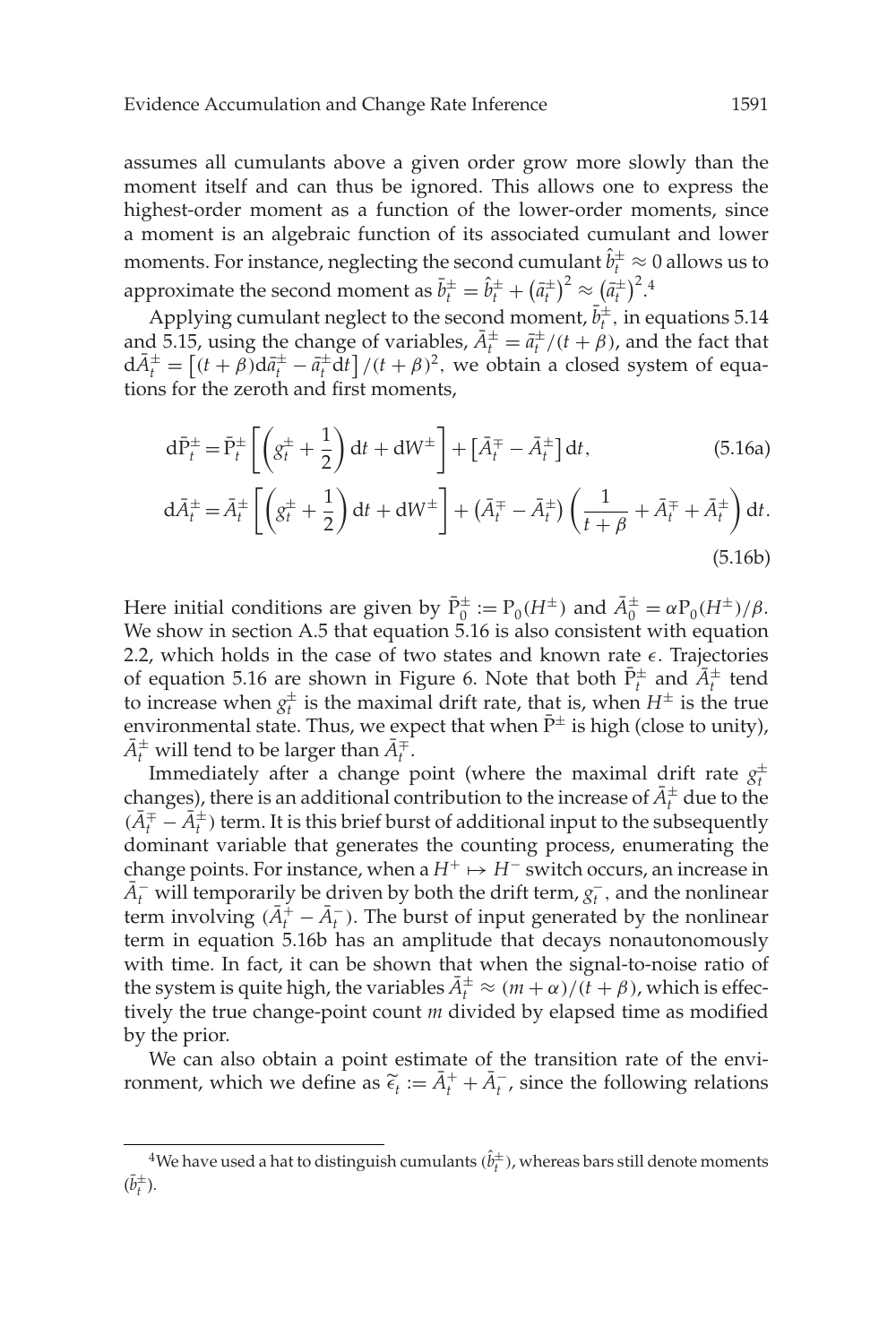

Figure 6: The dynamics of the first two moments as approximated by equation 5.16. (A) The probabilities  $\bar{P}_t^{\pm}$  track the present state of the environment (bar above), switching with rate  $\epsilon = 0.1$ , and approach the stationary densities around the equilibria determined by the dichotomous drift terms  $g_t^{\pm}$ . (B) The first moments,  $\bar{A}_{t}^{\pm}$ , also switch with the environmental state and alternate between the neighborhoods of two points. (C) The sum  $\tilde{\epsilon}_t := \tilde{A}_t^+ + \tilde{A}_t^-$  provides a running point estimate of the environmental transition rate,  $\epsilon$ , as shown in equation 5.17. The estimate is determined by the actual change points and noisily tracks *m*/*t*, where *m* is the actual number of change points. (D–F) Same as panels A–C, but the moment simulations are compared with numerical simulations of the full system of SDEs given by equation 5.7. (D) The thick red line is  $\bar{P}_t^+$  from equation 5.16, and the thin black line is  $\sum_{a=0}^{\infty} P_t^+(a)$  using equation 5.7. (E) The thick red line is  $\bar{A}^+$  from equation 5.16, and the thin black line is  $\sum_{n=1}^{\infty}$  (e)  $\sum_{n=1}^{\infty}$  (e)  $\sum_{n=1}^{\infty}$  (e)  $\sum_{n=1}^{\infty}$  (e)  $\sum_{n=1}^{\infty}$  (e)  $\sum_{n=1}^{\infty}$  $\sum_{a=0}^{\infty} (a + \alpha) P_t^+(a)$  using equation 5.7. (F) Estimates of  $\tilde{\epsilon}_t$  using equation 5.16 and equation 5.7. Details about the simulation method, initial conditions, and parameters are provided in section A.9.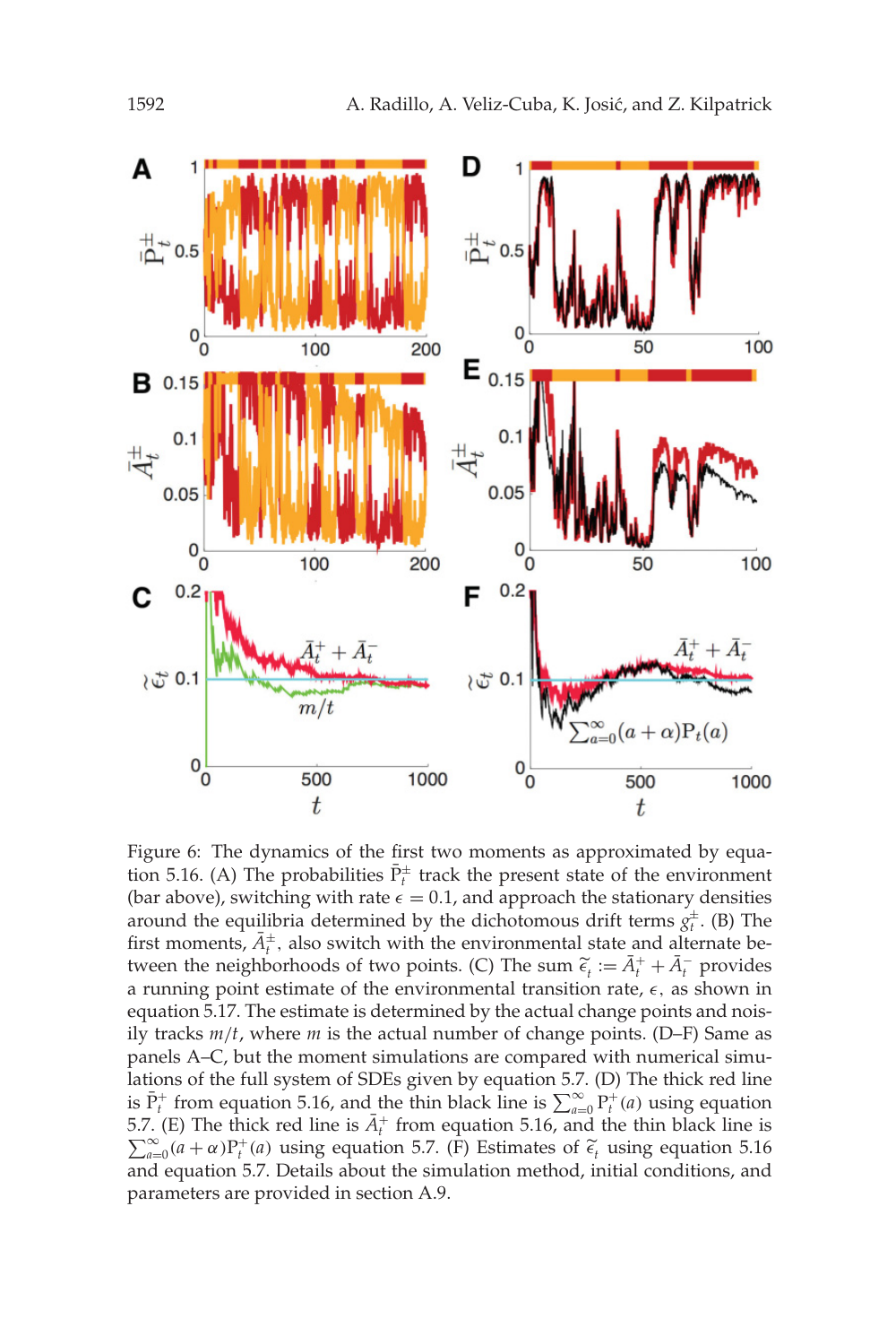hold:

$$
\bar{A}_t^+ + \bar{A}_t^- = \frac{1}{t + \beta} \sum_{a \in \mathbb{Z}_{\ge 0}} (a + \alpha) \left[ P(H^+, a | \xi_t) + P(H^-, a | \xi_t) \right]
$$

$$
= \sum_{a \in \mathbb{Z}_{\ge 0}} \frac{(a + \alpha)}{t + \beta} P(a | \xi_t) = \int_0^\infty \epsilon \sum_{a \in \mathbb{Z}_{\ge 0}} P(\epsilon | a) P(a | \xi_t) d\epsilon. \tag{5.17}
$$

This estimate is an average over the distribution of possible change-point counts, *a*, given the observations,  $\xi_t$ . Here  $P(\epsilon | a)$  is a gamma distribution with parameters  $\alpha$  and  $\beta$ . In Figure 6C we compare this approximation,  $\tilde{\epsilon}_t$ , with the true change rate  $\epsilon$  and the running estimate  $m/t$ , obtained from with the true change rate  $\epsilon$  and the running estimate  $m/t$ , obtained from the actual number of change points, *m*.

In Figures 6D and 6E, these approximations are compared to equation 5.7, the full SDE giving the distribution over all change-point counts, *a*. Notice that the first moments  $\bar{A}_{t}^{\pm}$  are overestimates of the true average,  $\sum_{k=1}^{\infty} (a + a) \bar{B}_{t}^{\pm}(a) / (t + \beta)$ , obtained from equation 5.7. We expect this is  $\sum_{a=0}^{\infty} (a + \alpha) P_t^{\pm}(a)/(t + \beta)$ , obtained from equation 5.7. We expect this is due to the fact that the moment equations, equation 5.16, tend to overcount the number of change points. Fluctuations lead to an increase in the number of events whereby  $\overline{A}_t^+$  and  $\overline{A}_t^-$  exchange dominance  $(\overline{A}_t^+ = \overline{A}_t^-)$ , which will lead to a burst of input to one of the variables  $\bar{A}_{t}^{\pm}$ . As a consequence, the transition rate tends to be overestimated by equation 5.16 compared to equation 5.7.

In sum, while the inference approximation given by equation 5.16 does not provide an estimate of the variance, it does provide insight into the computations needed to estimate the change-point count and transition probability. Transitions increment the running estimate of the change-point count, and this increment decays over time, inversely with the total observation time *t*. Similar equations for the moments can be obtained in the case of asymmetric transition rates, or more than two choices using equations 5.11 and 5.12, respectively, although we omit their derivations here.

#### **6 Learning Transition Rate in Neural Populations with Plasticity**

Models of decision making often consist of mutually inhibitory neural populations with finely tuned synaptic weights (Machens, Romo, & Brody, 2005; McMillen & Holmes, 2006; Wong, Huk, Shadlen, & Wang, 2007). For instance, many models of evidence integration in two alternative choice tasks assume that synaptic connectivity is tuned so that the full system exhibits line attractor dynamics in the absence of inputs. Such networks integrate inputs perfectly and maintain this integrated information in memory after the inputs are removed. However, in changing environments, optimal evidence integration should be leaky, since older information becomes irrelevant for the present decision (Deneve, 2008; Glaze et al., 2015).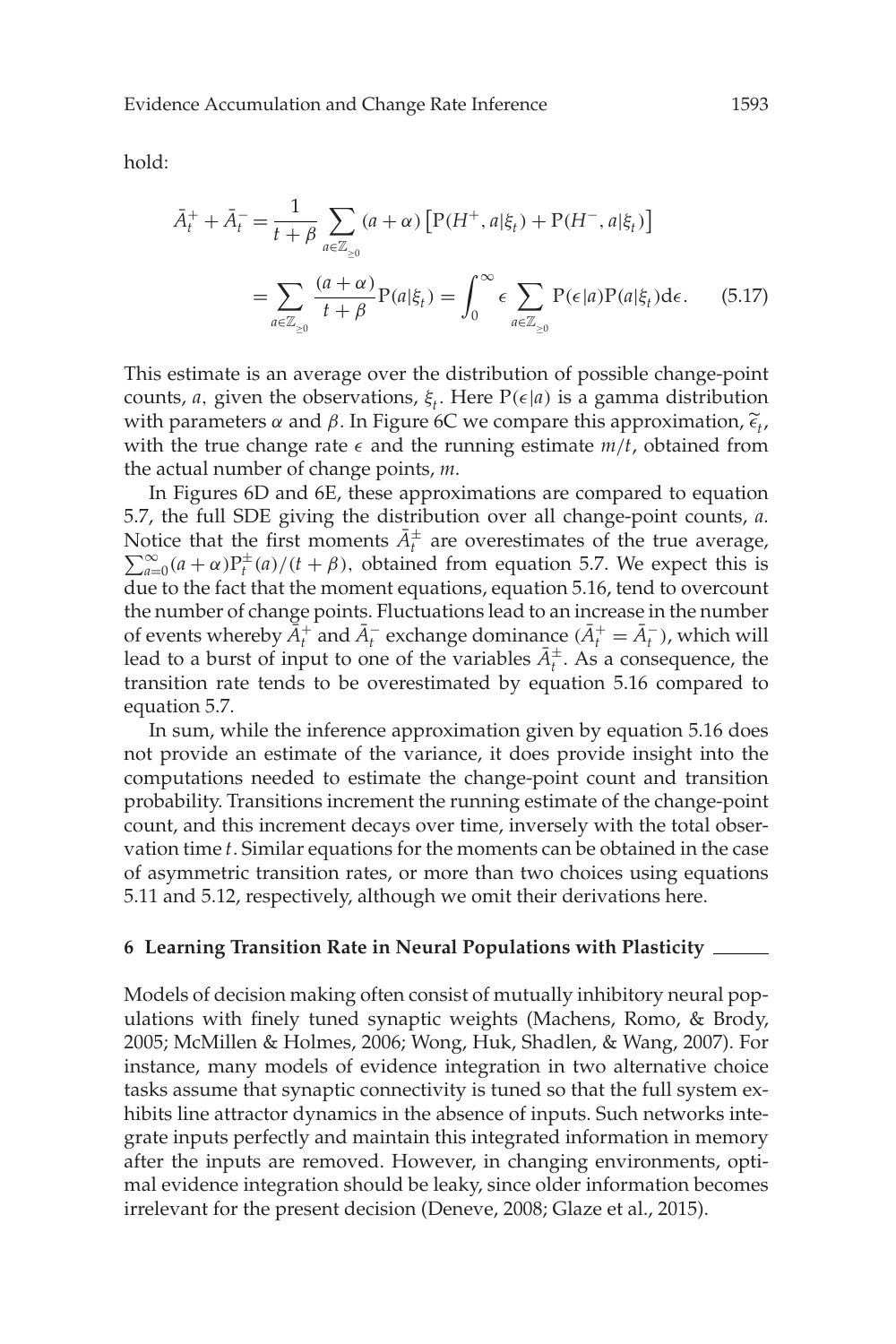We previously showed that optimal integration in changing environments can be implemented by mutually excitatory neural populations (Veliz-Cuba et al., 2016). Instead of a line attractor, the resulting dynamical systems contain globally attracting fixed points. Such leaky integrators maintain a limited memory of their inputs on a timescale determined by the frequency of environmental changes. However, in this previous work, we assumed that the rates of the environmental changes were known to the observer. Here, we show that when these rates are not known a priori, a plastic neuronal network is capable of learning and implicitly representing them through coupling strengths between neural populations.

**6.1 Symmetric Environment.** We begin with equation 5.16, the leadingorder equations for the likelihood  $\bar{P}_t^{\pm}$  and change rate variables  $\bar{A}_t^{\pm}$  derived in section 5.2. We interpret the likelihoods as neural population activity variables  $u_t^{\pm} := \bar{P}_t^{\pm}$ , reflecting a common modeling assumption that two populations receive separate streams of input associated with evidence for either choice (Bogacz et al., 2006). Next, we define a new variable  $w_t^{\pm} := \bar{A}_t^{\pm}/\bar{P}_t^{\pm}$ , which represents the synaptic weight between these neural populations (see Figure 5C). In particular,  $w_t^{\pm}$  represents the strength of coupling from  $u_t^{\pm}$  to  $u_t^{\mp}$ , as well as the local inhibitory coupling within  $u_t^{\pm}$ . Applying this change of variables to equation 5.16, we derive a set of equations for the population activities,  $u_t^{\pm}$ , and their associated synaptic weights,  $w_t^{\pm}$ :

$$
du_t^{\pm} = u_t^{\pm} \left[ \left( g_t^{\pm} + \frac{1}{2} \right) dt + dW_t^{\pm} \right] + \left[ w_t^{\mp} u_t^{\mp} - w_t^{\pm} u_t^{\pm} \right] dt \tag{6.1a}
$$

$$
dw_t^{\pm} = -\left[w_t^{\pm} + w_t^{\mp} - \frac{w_t^{\mp}}{u_t^{\pm}}\right] \left[\frac{1}{t+\beta} + u_t^{\mp}(w_t^{\mp} - w_t^{\pm})\right] dt.
$$
 (6.1b)

This is a neural population model with a rate-correlation-based plasticity rule (Miller, 1994; Pfister & Gerstner, 2006). Each neural population  $u_t^{\pm}$ affects its neighboring population via mutual excitation as in Veliz-Cuba et al. (2016). Note that each population in equation 6.1 is also locally affected by self-inhibition, whose weight evolves according to the same dynamics as the excitatory weights between populations. We expect that such dynamics could arise as the quasi-static approximation of a network with separate excitatory and inhibitory populations, but we save such analyses for future work. We can interpret the nonautonomous term,  $1/(t + \beta)$ , as modeling the dynamics of a chemical agent involved in the plasticity process whose availability decays over time. Simple chemical degradation kinetics for a concentration  $C_t$ , yield such a function when

$$
dC_t = -C_t^2 dt, \quad C_0 = 1/\beta \quad \Rightarrow \quad C_t = \frac{1}{t+\beta}.
$$
\n
$$
(6.2)
$$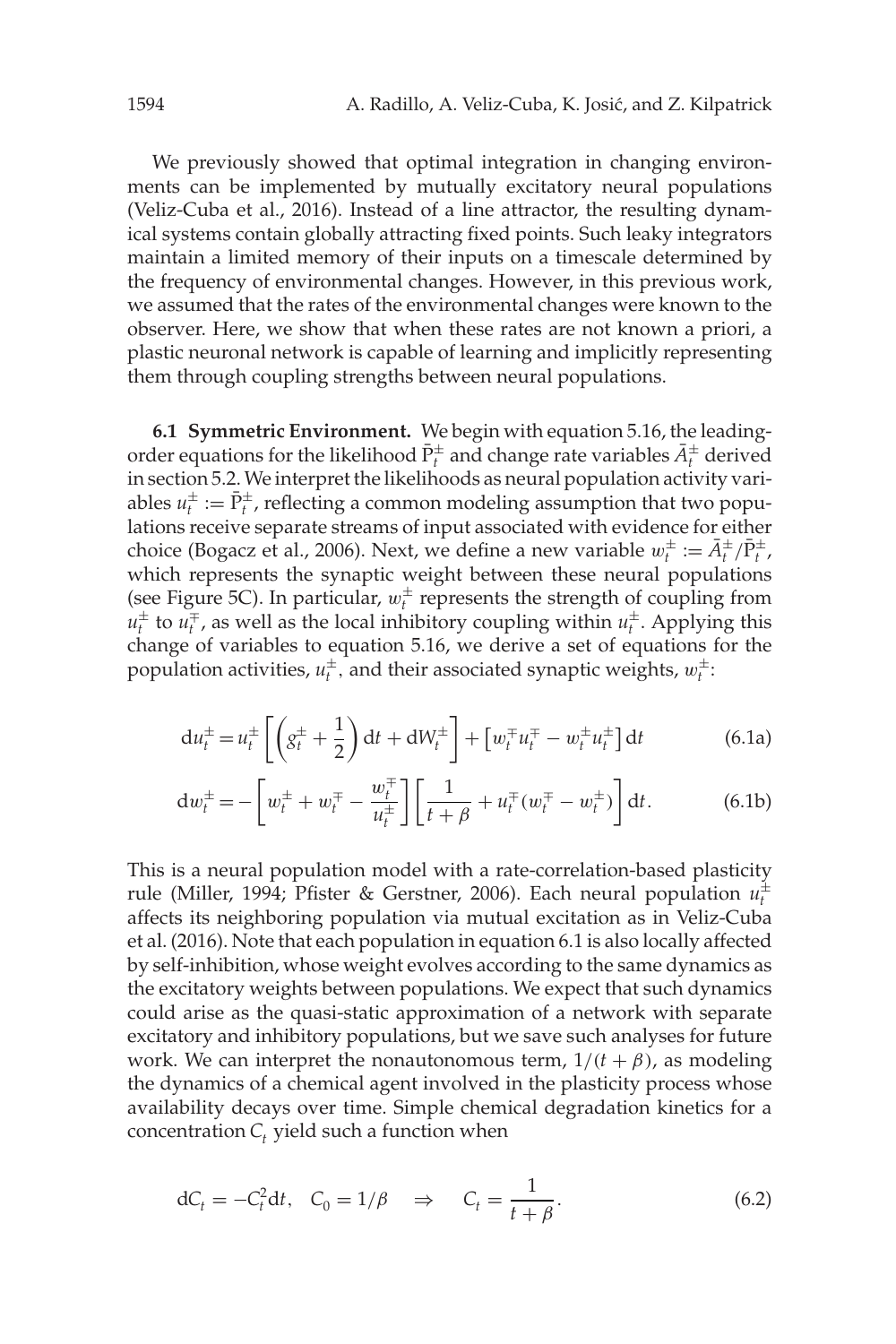We briefly analyze the model, equation 6.1, by considering the limit of no observation noise. That is, we assume  $g_t^{\pm} \rightarrow \pm \infty$  when  $H_t = H^+$  and  $\Sigma^{++} \to 0$ , where  $\langle W_t^+ W_t^+ \rangle = \Sigma_t^{++} \cdot t$ , and analogous relations hold when *H*<sub>t</sub> = *H*<sup>−</sup>. As a result, when *H*<sub>t</sub> = *H*<sup>+</sup>, then  $u_t^+$  → 1 and  $u_t^-$  → 0, which we demonstrate in section A.6. Plugging the expressions  $u_t^+ = 1$  and  $u_t^- = 0$ into equation 6.1b for  $w_t^+$ , we find

$$
\mathrm{d}w_t^+ = -\left[\frac{1}{t+\beta}\right]w_t^+\mathrm{d}t.\tag{6.3}
$$

Next, we write equation 6.1b for  $w_t^-$  in the form

$$
u_t^- \, \mathrm{d}w_t^- = -\left[ u_t^- \, w_t^- + u_t^- \, w_t^+ - w_t^+ \right] \left[ \frac{1}{t+\beta} + u_t^+ \, (w_t^+ - w_t^-) \right] \mathrm{d}t,
$$

so by plugging in  $u_t^+ = 1$  and  $u_t^- = 0$ , we find  $0 = w_t^+[\frac{1}{t+\beta} + w_t^+ - w_t^-]$ , which, when  $w_t^+ \neq 0$ , simplifies to

$$
w_t^- = w_t^+ + \frac{1}{t + \beta}.\tag{6.4}
$$

An analogous pair of equations holds when  $H_t = H^-$  and thus  $u_t^- \to 1$ and  $u_t^+ \to 0$ . Solving equations 6.3 and 6.4 and their  $H_t = H^-$  counterparts iteratively, we find that in the limit of no observation noise (e.g.,  $g_t^{\pm} \rightarrow \pm \infty$ when  $H_t = H^{\pm}$ ),

$$
w_t^{\pm} = \frac{w_0 \beta + m_t}{t + \beta}, \qquad w_t^{\mp} = \frac{w_0 \beta + m_t + 1}{t + \beta}, \tag{6.5}
$$

where  $H_t = H^{\pm}$  and  $w_0 := w^j(0)$  for  $H(0) = H^j$ , so  $w_0$  constitutes the initial estimate of the change rate of the environment. Here,  $m_t$  is the number of change points in the time series  $H_t$  during the time interval [0,  $t$ ]. Equation 6.5 can be reexpressed in the form of a rate-based plasticity rule,

$$
dw_t^{\pm} = \left[\delta(u_t^+ - u_t^-) - w_t^{\pm}\right] \cdot C_t dt,
$$
\n(6.6)

where  $\delta(u)$  is the Dirac delta distribution, along with equation 6.2 for the concentration decay of the agent  $C_t$ . Note that the nonnegative term  $\delta(u_t^+$ *u*<sup>−</sup></sup>) in equation 6.6 results in long-term potentiation (LTP) of both synaptic weights,  $w_t^{\pm}$ , whenever the neural activities,  $u_t^{\pm}$ , are both high, that is, when their values cross at  $u_t^{\pm} = 0.5$ . During such changes, the weights  $w_t^{\pm}$ are incremented. Outside of these transient switching epochs, there is longterm depression (LTD) of the synaptic weights  $w_t^{\pm}$  modeled by the term  $(-w_t^{\pm})$ .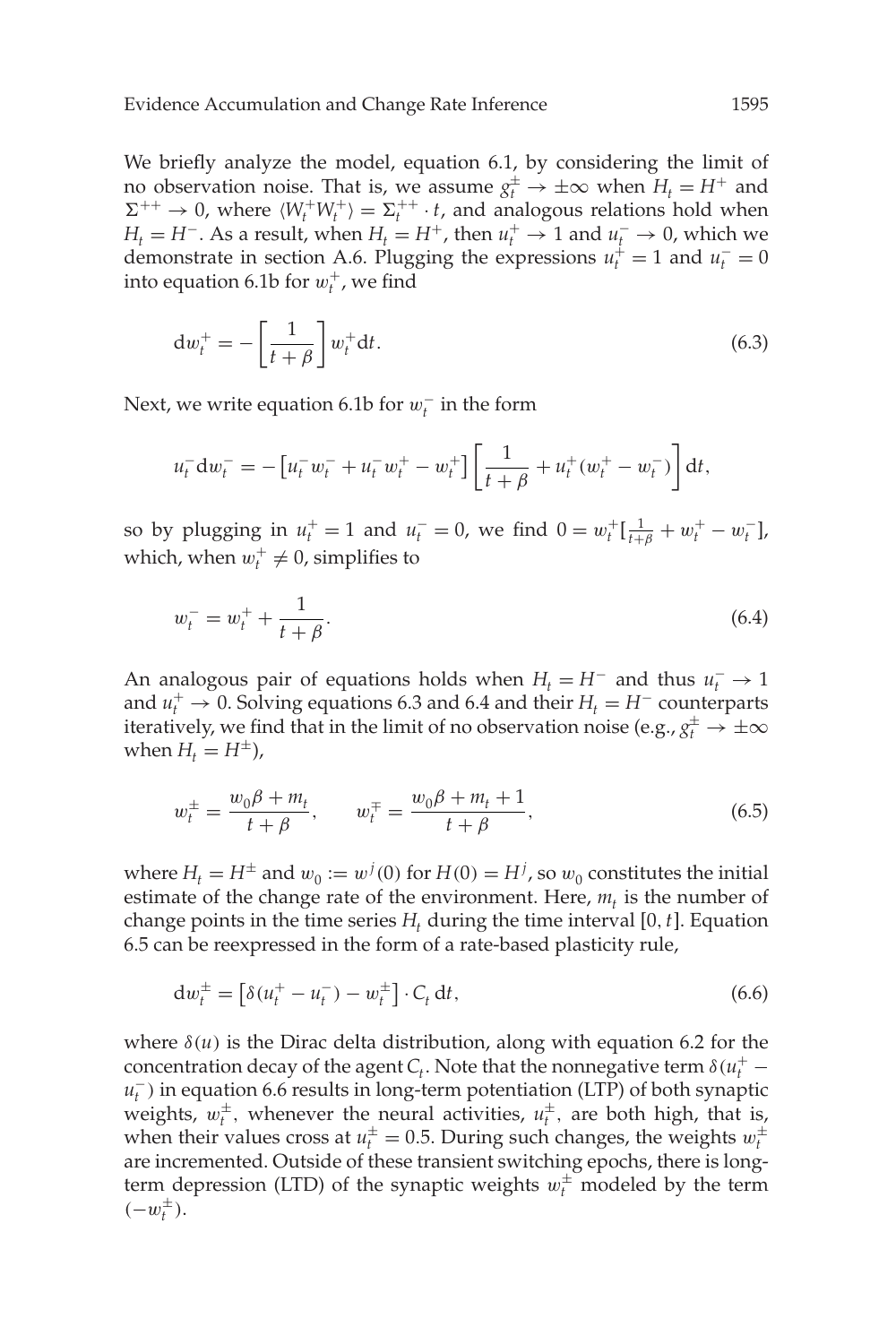

Figure 7: Neural network model with plasticity, inferring the current state *Ht* and rates  $\epsilon^{\pm}$  of environmental change. (A) Schematic showing the synaptic weight  $w^{\pm}$  from neural population  $u^{\pm} \mapsto u^{\mp}$  evolving through long-term potentiation (LTP) and long-term depression (LTD) to match the environment's rate of change,  $\epsilon^{\pm} := \epsilon$ . (B) When the neural populations exchange dominance, their activity levels  $u^{\pm}$  are both transiently high. As a result, both synaptic weights,  $w^{\pm}$ , increase via LTP. When only one population is active, both weights decay via LTD, as described by equation 6.7b. (C) Inference of the rate,  $\epsilon$ , via longterm plasticity of the weights for  $\epsilon = 0.01, 0.05, 0.1$ . Though the signal-to-noise ratio is finite (see section A.9), the weights in the network described by equation 6.7 converge to the actual rate,  $\epsilon$ . (D) Schematic showing the evolution of weights  $w_t^{\pm}$  when rates are asymmetric,  $\epsilon^+ > \epsilon^-$ , so that  $w_{\infty}^+ > w_{\infty}^-$ . The network is described by equation 6.9. (E) Only the weight  $w_t^{\pm}$  decays through LTD when population  $u_t^{\pm}$  is active, and only the weight  $w_t^{\pm}$  is potentiated through LTP when dominance switches from  $u_t^{\pm}$  to  $u_t^{\mp}$ , as in equation 6.9. (F) Network weights  $w_t^{\pm}$  converge to the asymmetric rates,  $\epsilon^{\pm}$ . See section 7.9 for details about the simulations.

We schematize in Figure 7A and simulate in Figures 7B and 7C the resulting plastic neural population network:

$$
du_t^{\pm} = u_t^{\pm} \left[ I_t^{\pm} dt + dW_t^{\pm} \right] + \left[ w_t^{\mp} u_t^{\mp} - w_t^{\pm} u_t^{\pm} \right] dt \tag{6.7a}
$$

$$
dw_t^{\pm} = \left[\delta(u_t^+ - u_t^-) - w_t^{\pm}\right] \cdot C_t dt.
$$
 (6.7b)

The constant 1/2 has been absorbed into the population input, so that  $I_t^{\pm} = g_t^{\pm} + 1/2$ . It is important to note that equation 6.7 performs optimal inference only in the limit of no observation noise. Perturbing away from this case, we expect the performance to be suboptimal. However, as can be seen in Figure 7C, the correct change rate is approximated reasonably well.

Many previous neural population models of evidence accumulation assume that neural activity represents log probabilities or log likelihoods (Bogacz et al., 2006; McMillen & Holmes, 2006; Veliz-Cuba et al., 2016). In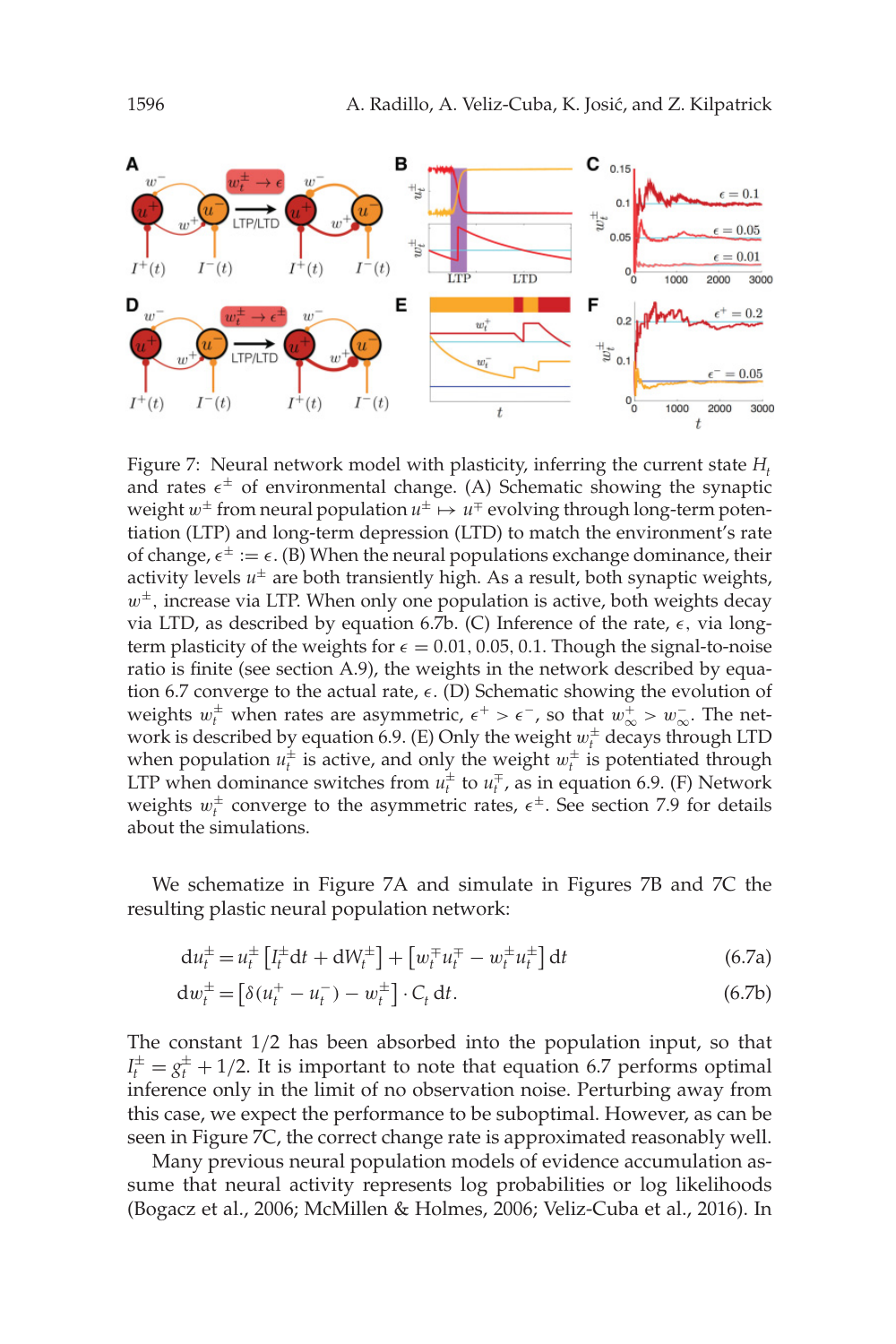our model the rate variables,  $u_t^{\pm}$ , represent the probability that the environment is in state  $H^{\pm}$ . This particular form of the population model leads dynamical equations that are consistent with an accepted rate-correlationbased plasticity rule (Miller, 1994; Pfister & Gerstner, 2006). Using log probabilities would lead to models that contain exponential functions of the rate (Veliz-Cuba et al., 2016), which are less common. In addition, since probabilities can assume a finite range of values, we required that  $u_t^{\pm} \in [0, 1]$ . Using log probabilities would require that we use a semi-infinite range, (−∞, 0] or that we truncate. Note also that the inputs  $I_t^{\pm}$  and noise  $dW_t^{\pm}$  are gainmodulated using the population rates  $u_t^{\pm}$ . Gain-modulating circuits have been identified in many sensory areas (Salinas & Abbott, 1996), and recent studies suggest evidence-accumulating circuits may also modulate input in a history-dependent way (Wyart, De Gardelle, Scholl, & Summerfield, 2012).

Equation 6.7 thus models evidence accumulation in a symmetrically changing environment when the change rate,  $\epsilon$ , is not known a priori. The model is based on the recursive equation for the joint probability of the environmental state,  $H^{\pm}$ , and change-point count, *a*, derived in section 3.1. We obtained a tractable model by first passing to the continuum limit and then applying a moment closure approximation to reduce the dimension of the resulting equations. Obtaining the low-dimensional approximation in equation 5.16 was crucial to obtaining a neural population model that approximates state inference. We next extend this model to the case of asymmetric rates of change.

**6.2 Asymmetric Environment.** The continuum limit of the inference process in an asymmetric environment, equation 5.11, provides several pieces of information we can use to identify an approximate neural population model. First, under the assumption of large signal-to-noise ratios, the synaptic weights should evolve to reflect the number of detected changepoints, rescaled by the amount of time spent in each state

$$
w_t^+ = \frac{w_0^+ \beta^+ + m_t^+}{t^+ + \beta^+}, \qquad w_t^- = \frac{w_0^- \beta^- + m_t^-}{t^- + \beta^-}, \tag{6.8}
$$

where  $w_0^{\pm} := w^{\pm}(0)$  are the network's initial estimates of the change rates  $\epsilon^{\pm}$ ,  $m_t^{\pm}$  is the true number of change points  $H^{\pm} \mapsto H^{\mp}$  during the time interval  $[0, t]$ , and  $t^{\pm}$  is the total length of time spent in the state  $H^{\pm}$ .<sup>5</sup> Second, the flux term in equation 5.11 indicates that a memory process is needed to store the estimated time  $t^{\pm}$  spent in each state  $H^{\pm}$ . This can be accomplished by

 $5$ We use the notation  $H^{\pm}$  for the two states here, for convenience and consistency with equation 6.7. Similarly, we use  $\epsilon^{\pm}$  and  $t^{\pm}$  rather than the numerical notation of the asymmetric case in section 5.1.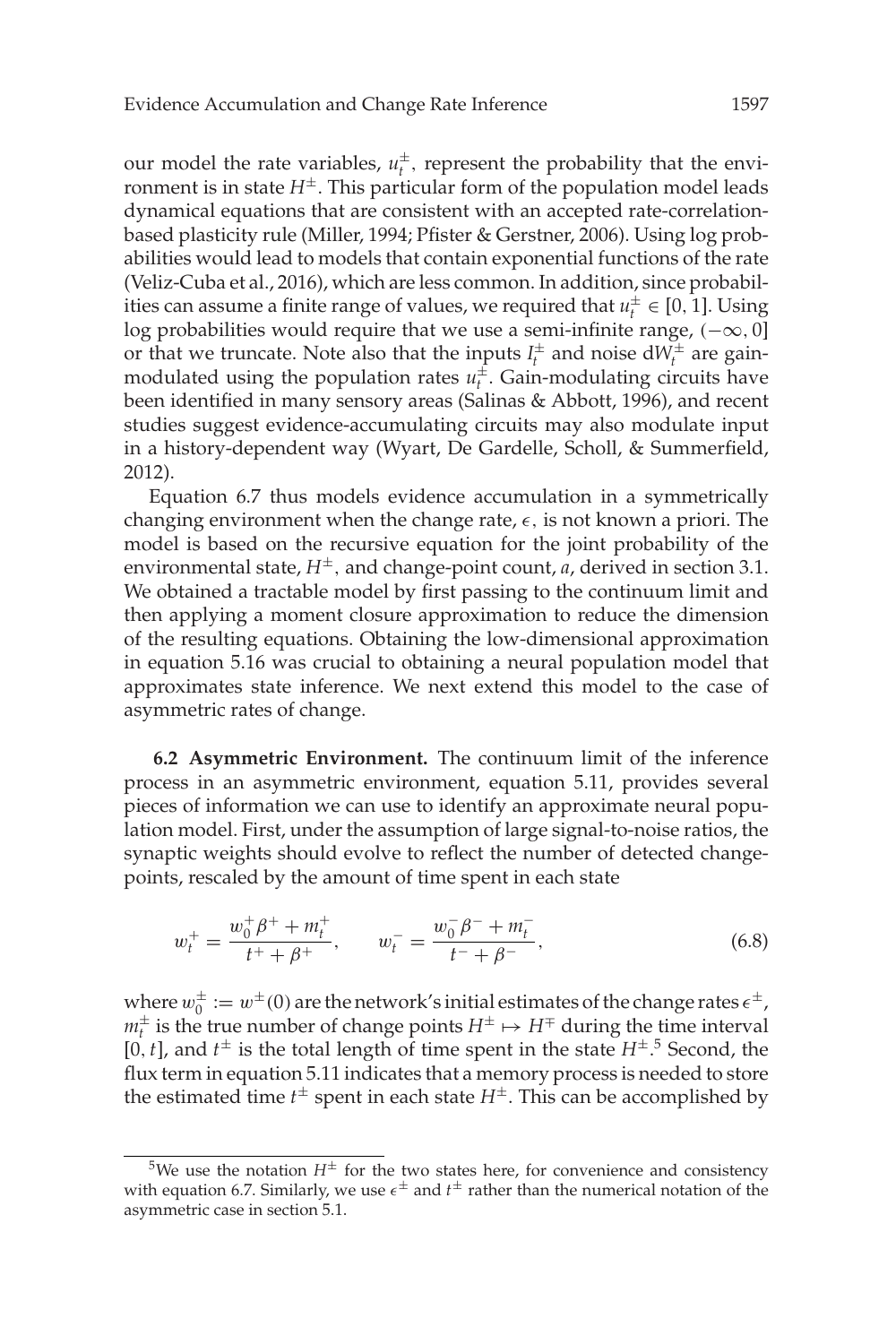modifying equation 6.2 for the plasticity agent, so that each  $C_t^{\pm}$  decays only when the neural population of origin,  $u_t^{\pm}$ , is active. Thus, we obtain the pair of equations

$$
dC_t^{\pm} = -H(u_t^{\pm} - \theta) [C_t^{\pm}]^2.
$$

Expressing equation 6.8 as a system of equations for the synaptic weights,  $w_t^{\pm}$ , yields

$$
dw_t^{\pm} = H(u_{t-\tau}^{\pm} - \theta) \left[ \delta(u_t^+ - u_t^-) - w_t^{\pm} \right] \cdot C_t^{\pm} dt. \tag{6.9}
$$

Here the function  $H(u^{\pm}(t-\tau) - \theta)$  for  $\theta \ge 0.5$ , and  $\tau > 0$  enforces the requirement that the population  $u_t^{\pm}$  must have a high rate of activity prior to the LTP event. Thus, to learn asymmetric weights, there should be a small delay  $\tau$  accounting for the time it takes for the presynaptic firing rate to trigger the plasticity process (Gütig, Aharonov, Rotter, & Sompolinsky, 2003). We demonstrate the performance of the network whose weights evolve according to equation 6.9 in Figures 7D and 7E. The network with weights evolving according to equation 6.9 can still infer symmetric transition rates  $\epsilon^{\pm} = \epsilon$ , but it will do so at half the rate of the network, equation 6.7. This is due to the fact that equation 6.9 counts the change points and dwell times of each state  $H^{\pm}$  separately.

We have thus shown that the recursive update equations for the state probability in a dynamic environment lead to plausible neural network models that approximate the same inference. Previous neural network models of decision making have tended to interpret population rates as a representation of posterior probability (Bogacz et al., 2006; Beck et al., 2008). We have shown that the synaptic weight between populations can represent the change rate of the environment. As a result, standard ratecorrelation models of plasticity can be used to implement the change rate inference process.

#### **7 Discussion**

Evidence integration models have a long history in neuroscience (Ratcliff & McKoon, 2008). These normative models conform with behavioral observations across species (Brunton et al., 2013), and have been used to explain the neural activity that underpins decisions (Gold & Shadlen, 2007). However, animals make decisions in an environment that is seldom static (Portugues & Engert, 2009). The relevance of available information, the accessibility, and the payoff of different choices can all fluctuate. It is thus important to extend evidence accumulation models to such cases.

We have shown how ideal observers accumulate evidence to make decisions when there are multiple, discrete choices, and the correct choice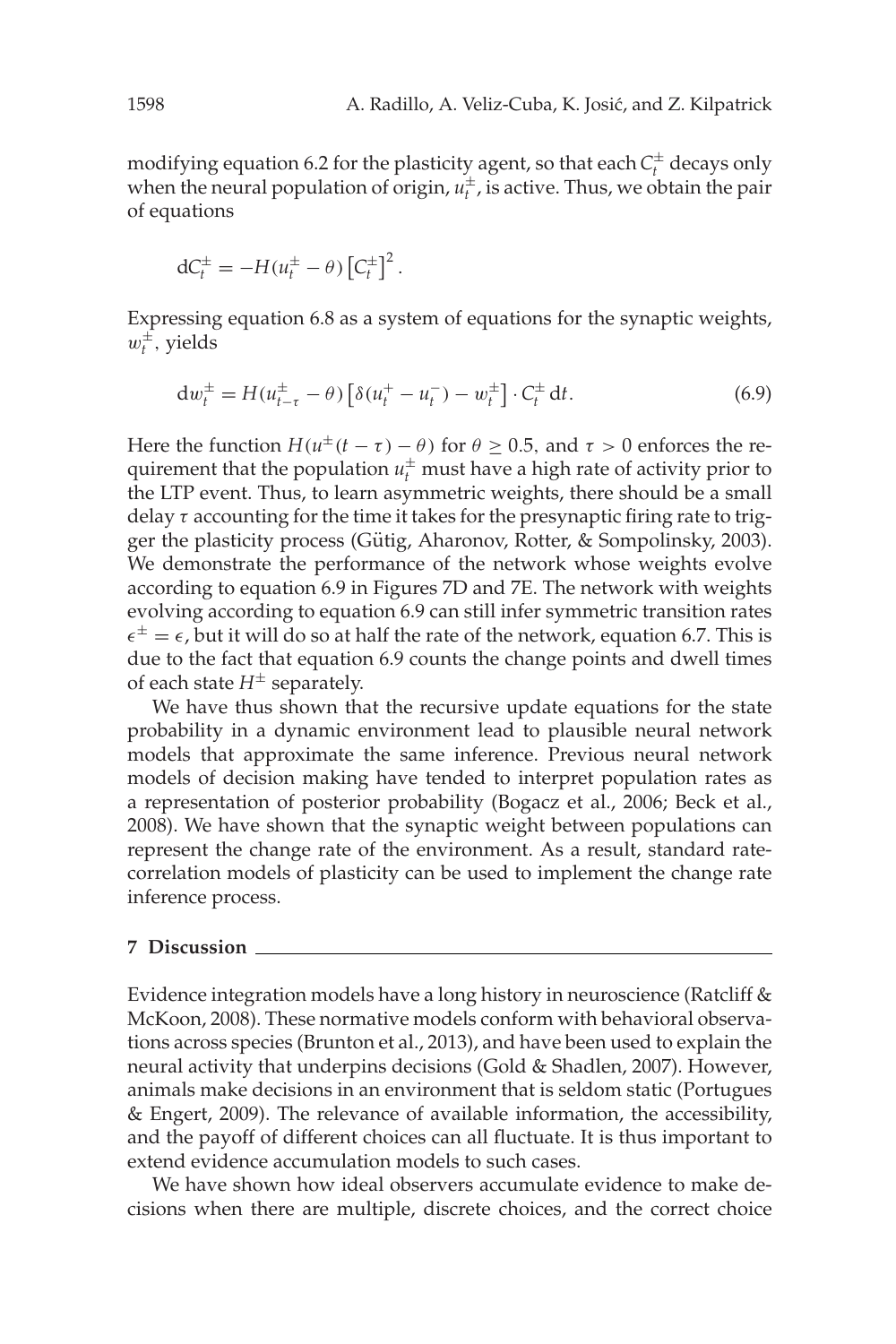changes in time. We assumed that the rates of transition between environmental states are initially unknown to the observer. An ideal observer must therefore integrate information from measurements to concurrently estimate both the transition rates and the current state of the environment. Importantly, these two inference processes are coupled: knowledge of the rate allows the observer to appropriately discount older information to infer the current state, while knowledge of transitions between states is necessary to infer the rate.

Inference when all transition rates are identical is straightforward to implement in resulting models. An ideal observer only needs to track the probability of the environmental state and the total change-point count regardless of the states between which the change occurred. However, when the transition rates are asymmetric, the resulting models are more complex. In this case, an ideal observer must estimate a matrix of change-point counts, distinguished by the starting and ending states. The number of possible matrices grows polynomially with the number of observations. This computation is difficult to implement, and we do not suggest that animals make inferences about environmental variability in this way. However, understanding the ideal inference process allowed us to identify its most important features. In turn, we derived tractable approximations and plausible neural implementations, whose performance compared well with that of an ideal observer (see Figures 6D–6F). We believe humans and other animals do generally implement approximate strategies when they need to infer such rates (Lange & Dukas, 2009). Ideal observer models allow us to understand what inferences can be made with the available information, which assumptions of the observer are important (e.g., assuming an incorrect transition rate does not always have a large impact on performance), and how such inferences could be approximated in networks of the brain and other biological computers.

In many naturally occurring decisions like foraging, mate selection, and home site choice, animals simply need to identify the best alternative rather than the rate of environmental change (Johnson, Blumstein, Fowler, & Haselton, 2013). Therefore, rapid approximations, or a guess of the environmental change rate may provide better initial performance than learning the rate, which could be slow. Moreover, it appears that when measurements are noisy, rates cannot be learned precisely even in the limit of infinite observations. Thus, learning the rate may improve performance only when noise is too high for single measurements to determine the correct alternative but sufficiently low to make rate inference possible. It is within this range of parameters that we expect to be able to distinguish the performance of our normative model from that of different approximations. We plan to carry out such a systematic comparison of model performance in future work. There is evidence that humans adjust their rate of evidence discounting based on the actual change rate of the environment (Glaze et al., 2015). However, further psychophysical studies are needed to identify whether subjects use heuristic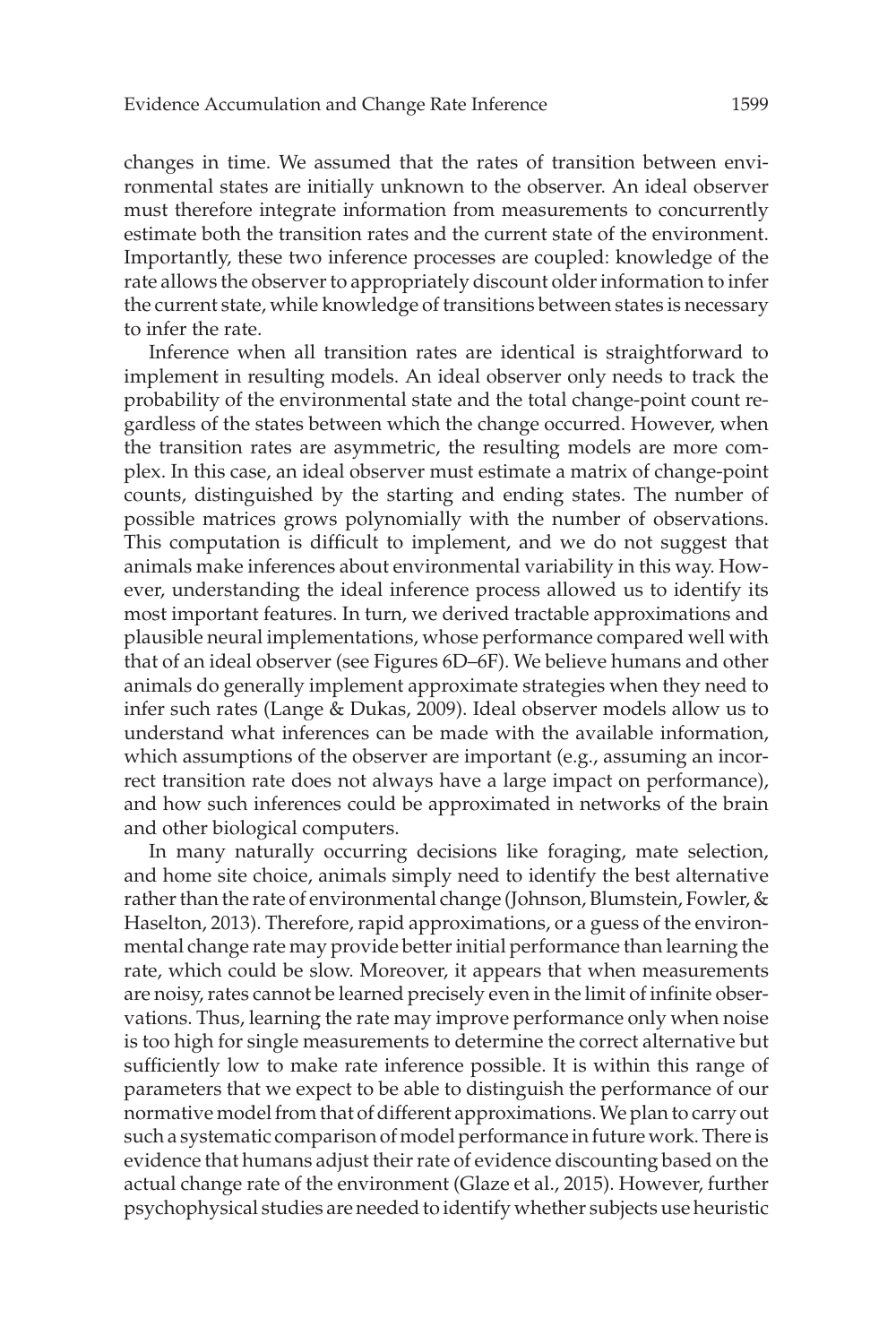strategies to learn or something close to the normative models we derived here.

A number of related models have been developed previously (Wilson et al., 2010; Adams & MacKay, 2007). Our model is somewhat different, as a finite number of choices implies that the current environmental state is dependent on the previous state. As a result, we found it was more efficient to implement an update equation that estimated the current environmental state and the change points rather than the time in the current state.

Several of the assumptions we have made in this study could be modified to extend our analysis to more general situations. For instance, we have assumed that the observer's eventual choice does not affect the environment. However, in many natural situations, changes in the environment are a consequence of the observer's actions (Cisek & Pastor-Bernier, 2014). In more realistic situations, it is likely that is a sequence of actions leads to an ultimate decision, and each action can influence the information available to the observer. An animal making a foraging decision in a group collects more evidence once it moves toward a particular food patch, but it may also draw other members with it, changing the subsequent availability of food there (Petit, Gautrais, Leca, Theraulaz, & Deneubourg, 2009). Thus, including a sequence of actions and their impact on the available information and the environment would be necessary in a realistic model. Another possibility is that changes to the environment are non-Markovian or involve multiple timescales. Extending our ideal observer models to estimate such change statistics might require derivation of multistep update equations. In such cases, we expect the truncations we have applied in this work would be useful for identifying tractable approximations of the optimal inference process.

Optimal models of evidence accumulation are useful as baselines to compare to performance in psychophysical experiments and starting points for identifying plausible neuronal network implementations. Our core contribution here has been to present a general model of evidence accumulation in a dynamic environment when an observer has no prior knowledge of the rate of change. An unavoidable feature of these models is that the number of variables the observer must track grows as more observations are made, and growth is more rapid in asymmetric environments with multiple environmental states. This motivated our development of continuum approximations and low-dimensional moment equations for the optimal models, which suggest more plausible neural computations. We hope this work will foster future theoretical studies that will extend this framework, as well as experiments that could validate the models here. To fully understand the neural mechanisms of evidence accumulation, we must account for the wide variety of conditions that organisms encounter when making decisions.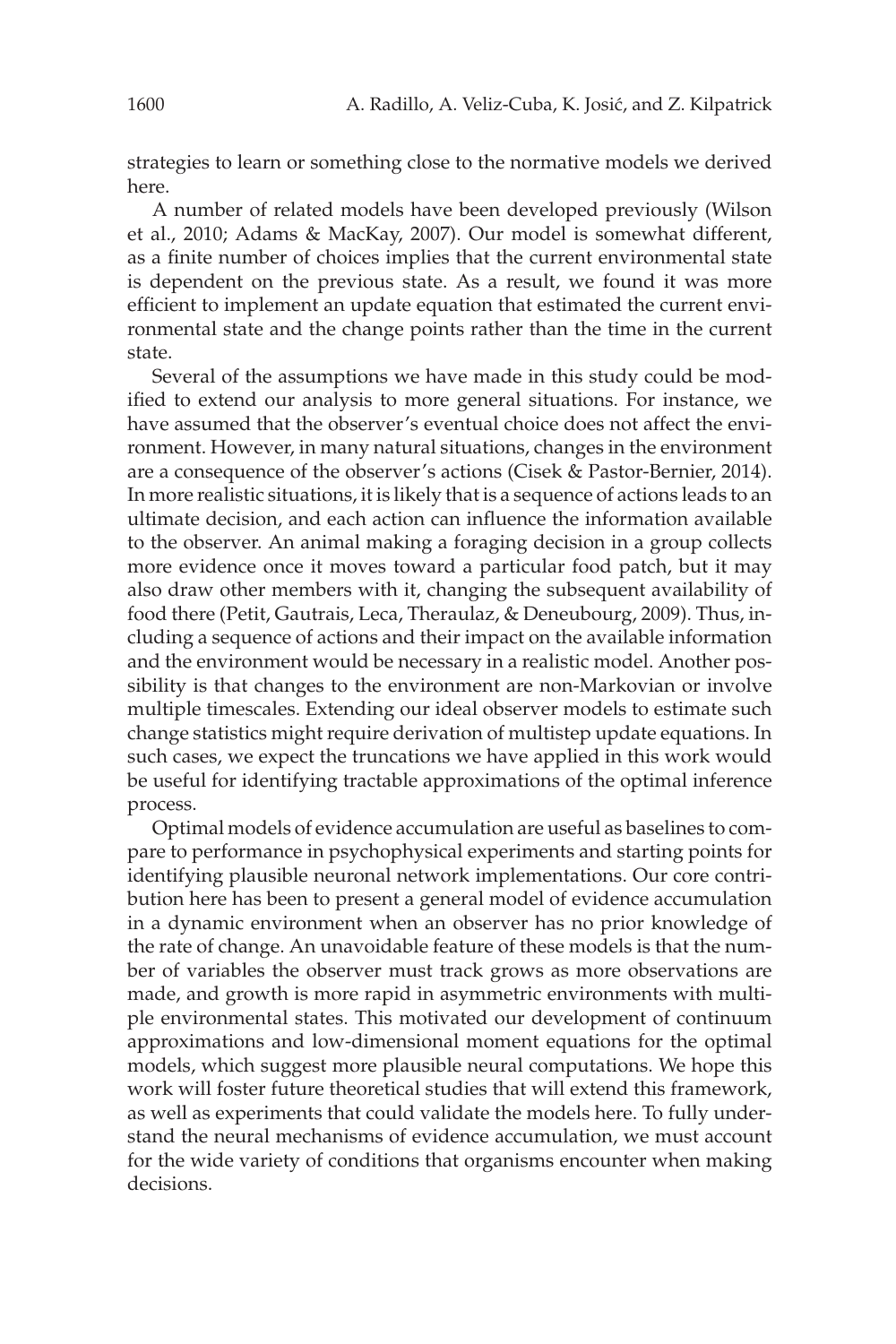#### **Appendix: Analytical Calculations and Numerical Methods**

**A.1 Two-State System with Unknown Symmetric Rate.** We show how to derive equation 3.1 from the main text. Bayes' rule and the law of total probability first yield

$$
P_n(H_n, a_n) = \frac{1}{P(\xi_{1:n})} \sum_{H_{n-1} = H^{\pm}} \sum_{a_{n-1} = 0}^{n-2} P(\xi_{1:n}|H_n, H_{n-1}, a_n, a_{n-1})
$$
  
× P(H\_n, H\_{n-1}, a\_n, a\_{n-1}).

Using the conditional independence of observations,

$$
\mathbf{P}(\xi_{1:n}|H_n,H_{n-1},a_n,a_{n-1})=\mathbf{P}(\xi_n|H_n)\mathbf{P}(\xi_{1:n-1}|H_{n-1},a_{n-1}),
$$

we find that

$$
P_n(H_n, a_n) = \frac{1}{P(\xi_{1:n})} \sum_{H_{n-1} = H^{\pm}} \sum_{a_{n-1} = 0}^{n-2} P(\xi_n | H_n) P(\xi_{1:n-1} | H_{n-1}, a_{n-1})
$$
  
× P(H\_n, H\_{n-1}, a\_n, a\_{n-1}).

Furthermore, we can use the definition of conditional probability to write

$$
P(H_n, H_{n-1}, a_n, a_{n-1}) = P(H_n, a_n | H_{n-1}, a_{n-1}) P(H_{n-1}, a_{n-1}),
$$

and Bayes' rule also implies

$$
P(\xi_{1:n-1}|H_{n-1}, a_{n-1})P(H_{n-1}, a_{n-1}) = P_{n-1}(H_{n-1}, a_{n-1})P(\xi_{1:n-1}).
$$

Hence, we derive equation 3.1 from the main text,

$$
P_n(H_n, a_n) = \frac{P(\xi_{1:n-1})}{P(\xi_{1:n})} P(\xi_n | H_n) \sum_{H_{n-1} = H^{\pm}} \sum_{a_{n-1} = 0}^{n-2} P_{n-1}(H_{n-1}, a_{n-1})
$$
  
× P(H\_n, a\_n | H\_{n-1}, a\_{n-1}).

**A.2 Numerical Methods for Free Response Protocol.** The free response protocol is simulated by evolving the update equation 3.14 and subsequently computing the log-likelihood ratio  $L_n := \log(R_n)$  using equation 3.16 at each time step *n*. Each point along the curves in Figure 3C corresponds to an average waiting time and average performance corresponding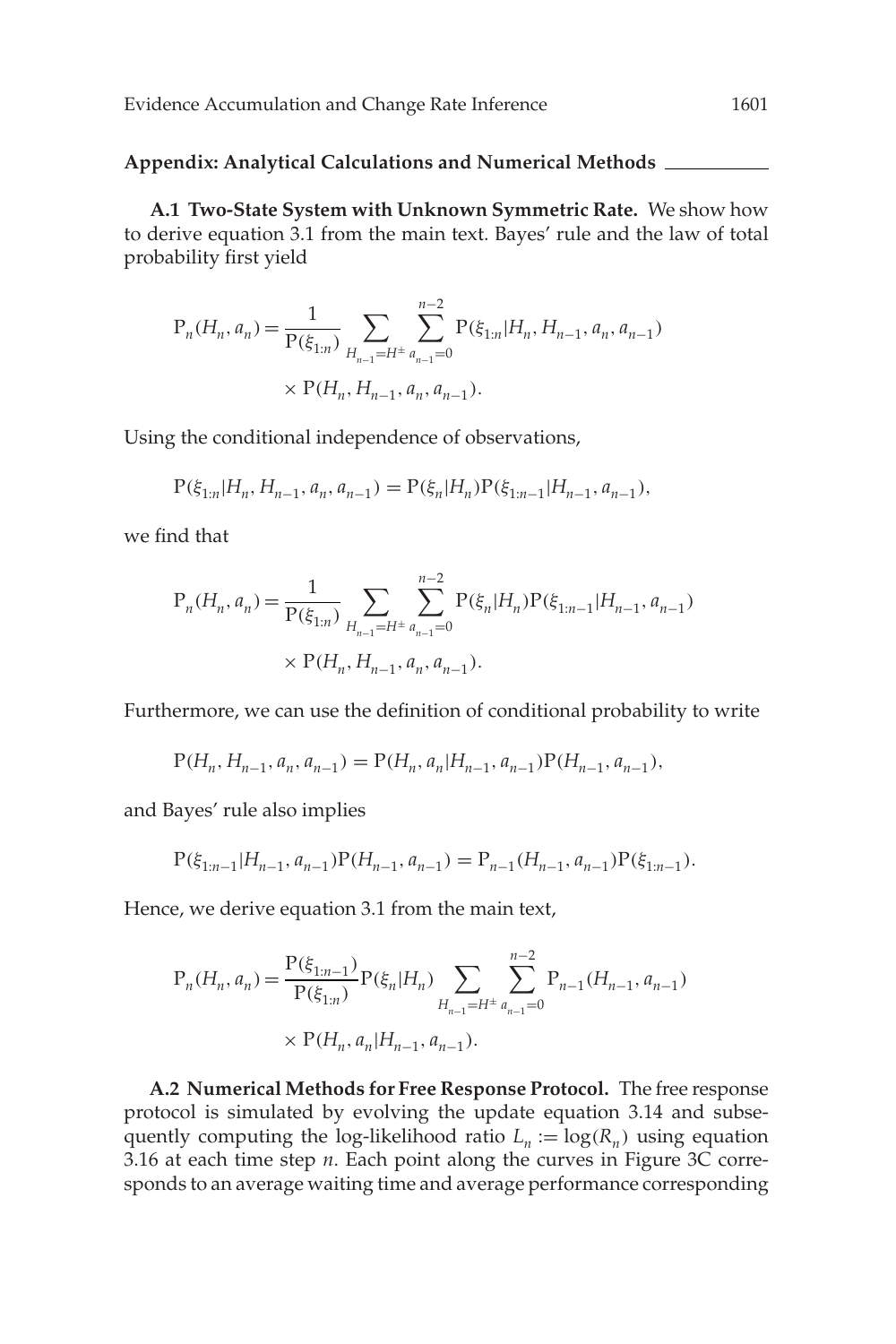to a threshold value  $\theta$  over 100,000 simulations. For each value of  $\theta$ , the simulation is terminated when  $|L_n| > \theta$  and the choice is given by the sign of  $L_n$ . To avoid excessively long simulations, we removed any that lasted longer than  $n = 5000$ , but we found changing this upper bound did not affect averages considerably. There were 400 values of  $\theta$  chosen, discretizing the interval from  $\theta = 0$  to  $\theta = 3.89$ .

**A.3 Continuum Limit for Two States with Asymmetric Rates.** We begin by considering equation 4.8a, which provides an update of the probability of being in state  $H^1$  after *n* observations, given the specific change-point matrix *a*:

$$
P_n(H^1, a) = \mathcal{F}_{n, \Delta t}^1 \left[ \left( 1 - \frac{a^{21} + 1}{1 + a^{21} + a^{11}} \right) P_{n-1} \left( H^1, a - \delta^{11} \right) + \frac{a^{12}}{1 + a^{12} + a^{22}} P_{n-1} \left( H^2, a - \delta^{12} \right) \right],
$$
\n(A.1)

where we have defined  $\mathcal{F}^1_{n,\Delta t} = \frac{P(\xi_{1:n-1})}{P(\xi_{1:n})} f^1_{\Delta t}(\xi_n)$ . Subsequently, we divide by  $P_{n-1}(H^1, a)$  and take the logarithm to find

$$
\Delta x_n^1(a) = \ln \mathcal{F}_{n,\Delta t}^1 + \ln \left[ \left( 1 - \frac{a^{21} + 1}{1 + a^{21} + a^{11}} \right) e^{x_{n-1}^1(a - \delta^{11}) - x_{n-1}^1(a)} + \frac{a^{12}}{1 + a^{12} + a^{22}} e^{x_{n-1}^2(a - \delta^{12}) - x_{n-1}^1(a)} \right].
$$

Now, as we are taking the continuum limit, we consider  $P(H_{t+\Delta t} = H^{\pm}|H_t =$ *H*<sup>∓</sup>) =  $\epsilon^{ij}\Delta t$  + *o*( $\Delta t$ ), where 0 ≤  $\epsilon^{ij}$  < ∞. Given a  $\mathbb{R}^{2\times 2}$  transition rate matrix with off-diagonal entries  $\epsilon^{ij} \Delta t + o(\Delta t)$  and diagonal entries  $1 - \epsilon^{ij} \Delta t +$  $o(\Delta t)$ , the expected change-point and non-change-point counts after *n* time steps will be  $\langle a_{\Delta t}^{ij} \rangle = \Delta t \epsilon^{12} \epsilon^{21} n / (\epsilon^{12} + \epsilon^{21})$  and  $\langle a_{\Delta t}^{ii} \rangle = \epsilon^{ij} n / (\epsilon^{12} + \epsilon^{21})$ . Thus, while the change-point counts  $a_{\Delta t}^{ij}$  scale with  $\Delta t$ , the non-changepoint counts do not. In the continuum limit, we will choose a time  $t := n\Delta t$ and take  $\Delta t \rightarrow 0$  while keeping *t* constant, so the number of time steps diverges like  $n = t/(\Delta t)$  for a fixed time *t*. While the expected change-point counts  $\langle a_{\Delta t}^{ij} \rangle$  thus remain fixed, the non-change-point counts  $\langle a_{\Delta t}^{ii} \rangle$  will diverge as  $(t-t)^{-1}$ , suggesting we should rescale non-change-point counts to the absolute dwell time  $t^i_{\Delta t} = \Delta t a^i_{\Delta t}$ . The expected value of the dwell times is then finite in this limit  $\lim_{\Delta t \to 0} \langle t_{\Delta t}^i \rangle = \epsilon^{ij} t / (\epsilon^{12} + \epsilon^{21})$ . Performing this change of variables, we define the change-point matrix as involving change-point counts  $a^{ij}$  on the off-diagonal and dwell times along the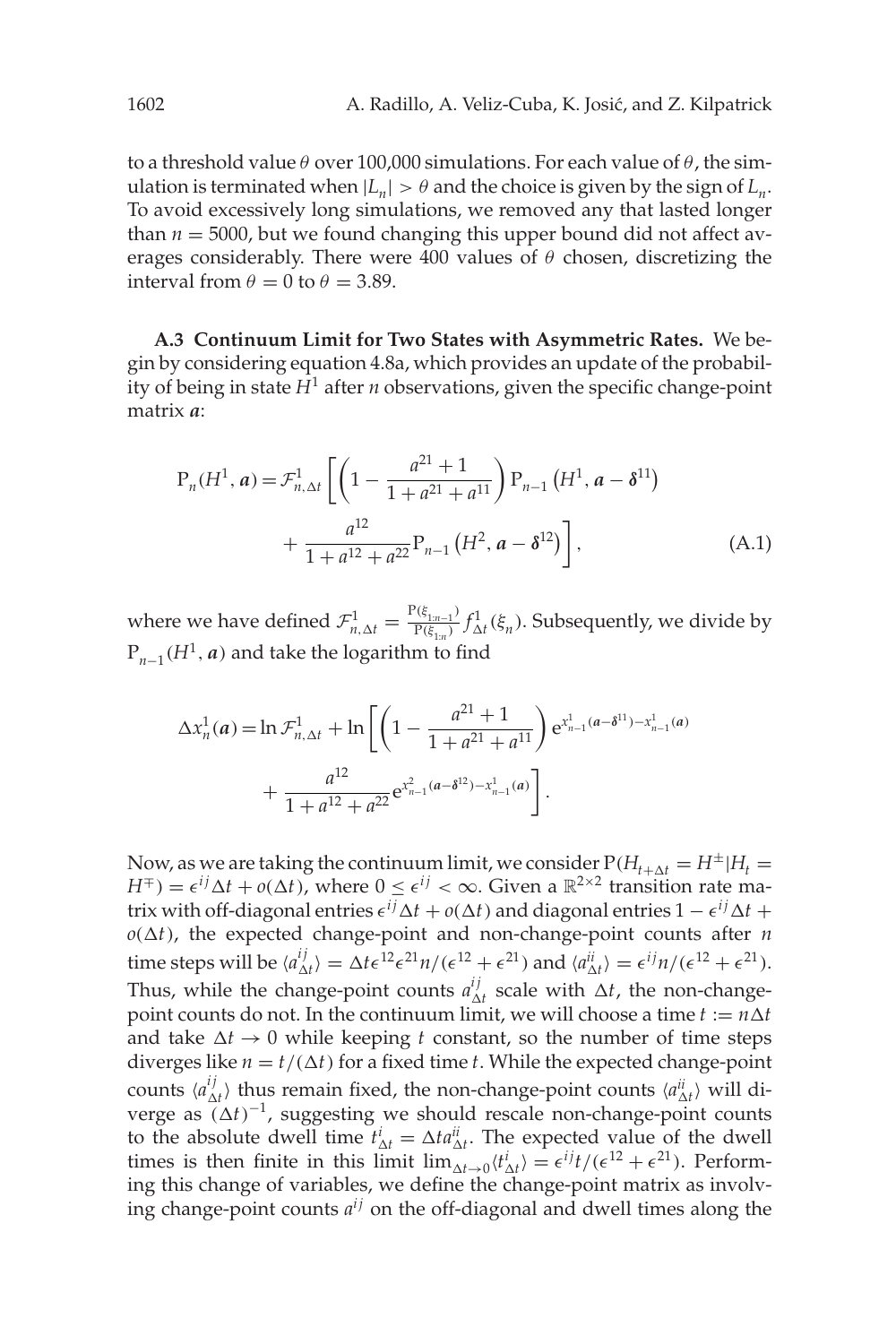diagonal:  $A_t = \begin{pmatrix} t^1 & a_t^{12} \\ a_t^{21} & t^2 \end{pmatrix}$  $\big)$  so an increment of non-change-point count  $a^{ii}$ now takes the form  $A_t + \Delta t \delta^{ii}$ . As such, we can now expand

$$
e^{x^i(a-\delta^{ii})} = e^{x^i(A_t-\Delta t \delta^{ii})} = e^{x^i(A_t)} - \Delta t e^{x^i(A_t)} \frac{\partial x^i(A_t)}{\partial t^i} + \mathcal{O}\left((\Delta t)^2\right)
$$

via application of the chain rule and noting  $dt^{i}/da^{ii} = \Delta t$ . Note that we cannot perform such an expansion in  $\Delta t$  to  $x^{i}(A_{t} - \delta^{ij})$ , since perturbations to the matrix  $A_t$  in this case are  $\mathcal{O}(1)$ . Truncating equation A.1 to terms of  $\mathcal{O}(\Delta t)$  and incorporating the Poisson-delta prior equation 5.10, we find the discrete update equation becomes

$$
\Delta x_n^1(A_t) = \ln \mathcal{F}_{n,\Delta t}^1 + \Delta t
$$

$$
\cdot \left[ \frac{a_t^{12} + \alpha_2 - 1}{t^2 + \beta_2} e^{x_{n-1}^2 (A_t - \delta^{12}) - x_{n-1}^1 (A_t)} - \frac{a_t^{21} + \alpha_1}{t^1 + \beta_1} - \frac{\partial x_{n-1}^1 (A_t)}{\partial t^1} \right].
$$

Finally, on taking the continuum limit  $\Delta t \rightarrow 0$ , we find that

$$
dx_t^1(A_t) = [g_t^1 dt + dW_t^1] + \left[ \frac{a_t^{12} + \alpha_2 - 1}{t^2 + \beta_2} e^{x_t^2 (A_t - \delta^{12}) - x_t^1(A_t)} - \frac{a_t^{21} + \alpha_1}{t^1 + \beta_1} - \frac{\partial x_t^1(A_t)}{\partial t^1} \right] dt,
$$

where the statistics of the drift  $g_t^1$  and noise  $dW_t^1$  are analogous to those given after equation 5.6, only the transition rates of  $H_t$  from  $H^j \mapsto H^i$  are now  $\epsilon^{ij}$ . Due to the flux term  $\frac{\partial x_i^1(A_t)}{\partial t^1}$  and continuum values for  $t^j \in \mathbb{R}^*$ , this is a stochastic partial differential equation (SPDE). An analogous SPDE can be derived for  $x_t^2(A_t)$  in the same way.

**A.4 Continuum Limit with Multiple States and Symmetric Rates.** The derivation parallels that with two states. To obtain the continuum limit, we use the generalized version of equation 3.1:

$$
P_n(H_n, a_n) = \frac{P(\xi_{1:n-1})}{P(\xi_{1:n})} P(\xi_n | H_n) \sum_{H_{n-1}} \sum_{a_{n-1}=0}^{\infty} P_{n-1}(H_{n-1}, a_{n-1})
$$
  
× P(H\_n, a\_n | H\_{n-1}, a\_{n-1}). (A.2)

Assuming again a gamma prior on the transition rate,  $\epsilon \sim \textit{Gamma}(\alpha, \beta)$ , and following the derivations of equations 3.18 and 5.4, we obtain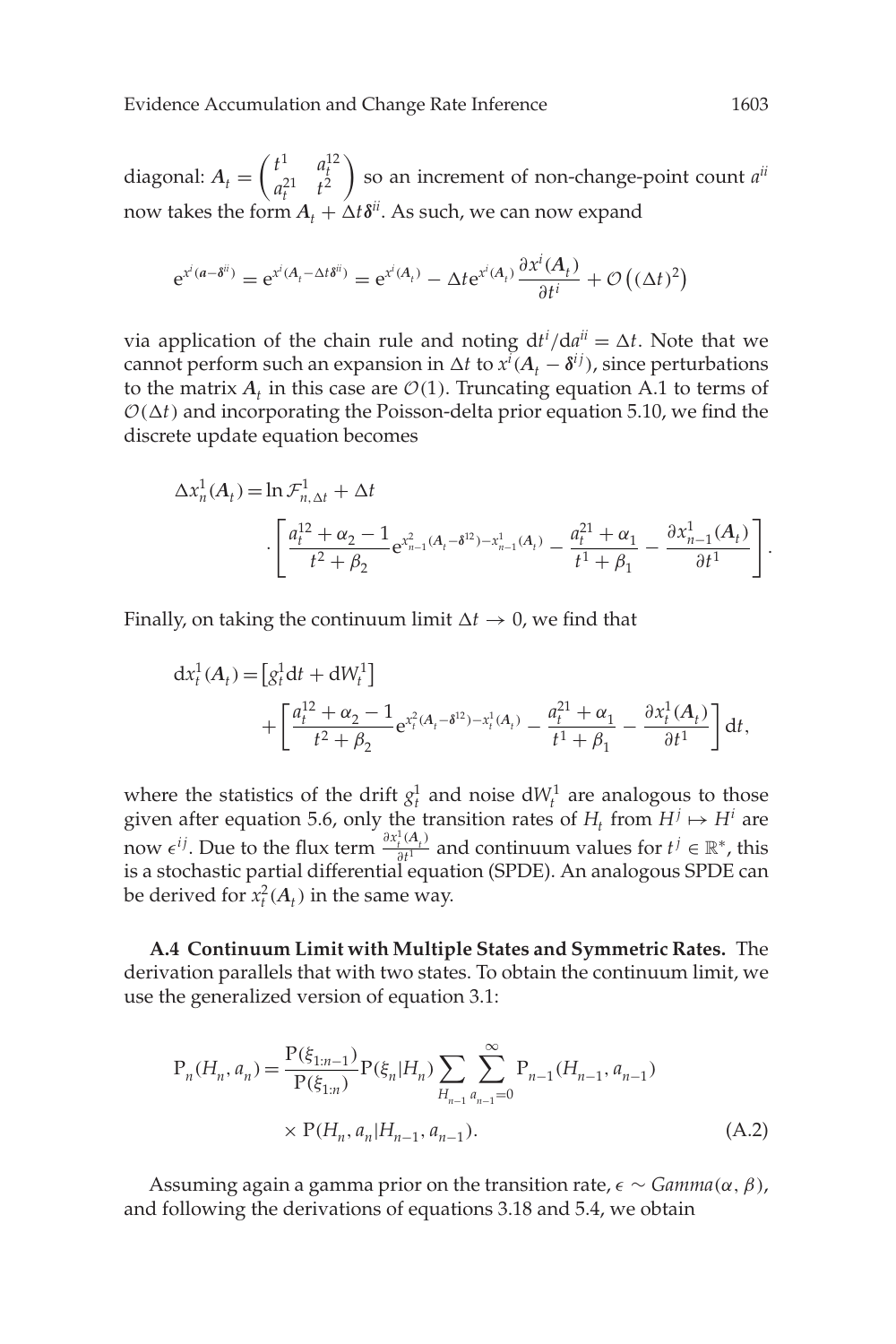$$
P(H_n, a_n | H_{n-1}, a_{n-1})
$$
\n
$$
= \begin{cases}\n1 - \Delta t \frac{a_n + \alpha}{t_{n-1} + \beta}, & \& H_n = H_{n-1} \& a_n = a_{n-1} \\
\Delta t \frac{a_n + \alpha - 1}{(N-1)(t_{n-1} + \beta)}, & \& H_n \neq H_{n-1} \& a_n = a_{n-1} + 1 \\
0, & \& \text{: otherwise.} \n\end{cases}
$$
\n(A.3)

Using equation A.2 in equation A.3 yields

$$
P_n(H^i, a) = \frac{P(\xi_{1:n-1})}{P(\xi_{1:n})} f^i_{\Delta t}(\xi_n) \left[ \left( 1 - \Delta t \frac{a + \alpha}{t_{n-1} + \beta} \right) P_{n-1}(H^i, a) + \Delta t \frac{a + \alpha - 1}{(N-1)(t_{n-1} + \beta)} \sum_{j \neq i} P_{n-1}(H^j, a - 1) \right].
$$

Dividing by  $P_{n-1}(H^i, a)$ , taking logarithms, and denoting  $x^i_{t_n}(a) :=$  $\ln P_n(H^i, a)$  we obtain

$$
\Delta x_{t_n}^i(a) \propto \ln f_{\Delta t}^i(\xi_n) + \ln \left[ 1 - \Delta t \frac{a + \alpha}{t_{n-1} + \beta} + \Delta t \frac{a + \alpha - 1}{(N-1)(t_{n-1} + \beta)} \sum_{j \neq i} e^{x_{n-1}^i (a-1) - x_{n-1}^i (a)} \right].
$$

Using the approximation  $ln(1 + z) \approx z$  valid for small *z* yields

$$
\Delta x_{t_n}^i(a) \propto \ln f_{\Delta t}^i(\xi_n)
$$
  
+ 
$$
\Delta t \left( \frac{a + \alpha - 1}{(N - 1)(t_{n-1} + \beta)} \sum_{j \neq i} e^{x_{t_{n-1}}^i (a - 1) - x_{t_{n-1}}^i (a)} - \frac{a + \alpha}{t_{n-1} + \beta} \right)
$$

⎠ .

Similar to the  $N = 2$  case, we may then take the continuum limit to yield equation 5.12.

**A.5 Consistency of the Moment Hierarchy Equations.** We begin by taking the SDE given by equation 2.2 for  $N = 2$  states, and the known rate  $\epsilon$  and changing variables to  $\bar{P}_t^{\pm} = e^{x_t^{\pm}}$ , so

$$
\mathrm{d}\bar{\mathrm{P}}_t^\pm = \bar{\mathrm{P}}_t^\pm \left[ g_t^\pm \mathrm{d}t + \mathrm{d}W^\pm \right] + \epsilon \left[ \bar{\mathrm{P}}_t^\mp - \bar{\mathrm{P}}_t^\pm \right] \mathrm{d}t.
$$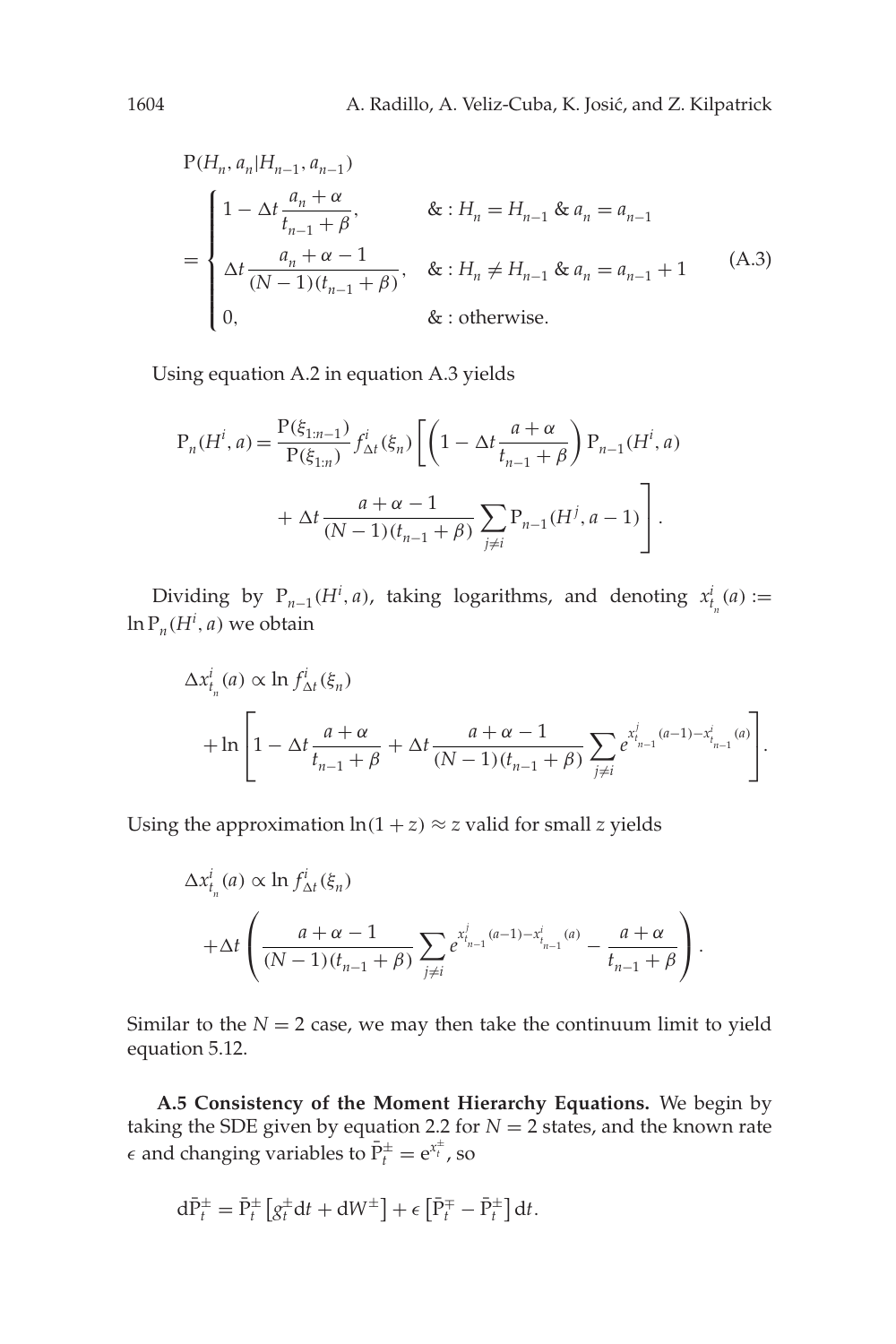Furthermore, note that in the limit *t*  $\rightarrow \infty$ , the  $\mathcal{O}(1)$  terms and  $\mathcal{O}(t^{-1})$  terms vanish in equation 5.16:

$$
d\overline{P}_t^{\pm} = \overline{P}_t^{\pm} \left[ \left( g_t^{\pm} + \frac{1}{2} \right) dt + dW^{\pm} \right] + \left[ \overline{A}_t^{\mp} - \overline{A}_t^{\pm} \right] dt \tag{A.4a}
$$

$$
d\overline{A}_t^{\pm} = \overline{A}_t^{\pm} \left[ \left( g_t^{\pm} + \frac{1}{2} \right) dt + dW^{\pm} \right] + \left( \overline{A}_t^{\mp} - \overline{A}_t^{\pm} \right) \left( \overline{A}_t^{\mp} + \overline{A}_t^{\pm} \right) dt. \quad (A.4b)
$$

Therefore, in the event that  $\bar{A}_t^{\pm} \to \epsilon \bar{P}_t^{\pm}$  in the long time limit  $(t \to \infty)$ , we find the truncated system, equation A.4, becomes

$$
d\overline{P}_t^{\pm} = \overline{P}_t^{\pm} \left[ \left( g_t^{\pm} + \frac{1}{2} \right) dt + dW^{\pm} \right] + \epsilon \cdot \left[ \overline{P}_t^{\mp} - \overline{P}_t^{\pm} \right] dt \qquad (A.5a)
$$
  

$$
\epsilon d\overline{P}_t^{\pm} = \epsilon \overline{P}_t^{\pm} \left[ \left( g_t^{\pm} + \frac{1}{2} \right) dt + dW^{\pm} \right] + \epsilon^2 \cdot \left( \overline{P}_t^{\mp} - \overline{P}_t^{\pm} \right) \left( \overline{P}_t^{\mp} + \overline{P}_t^{\pm} \right) dt.
$$
  
(A.5b)

Dividing by  $\epsilon$  and noting that  $\bar{P}_t^+ + \bar{P}_t^- = 1$ , equation A.5 becomes

$$
d\overline{P}_t^{\pm} = \overline{P}_t^{\pm} \left[ \left( g_t^{\pm} + \frac{1}{2} \right) dt + dW^{\pm} \right] + \epsilon \cdot \left[ \overline{P}_t^{\mp} - \overline{P}_t^{\pm} \right] dt,
$$

which is consistent with equation A.5, and indicates the truncated moment hierarchy is consistent with the case of known rates and two choices  $(N = 2)$ in the SDE, equation 2.2.

**A.6 Noise-Free Limit of the Neural Population Model.** Consider the neural population (see equation 6.1a) for the evolution of  $u_t^-$  in the event of environmental state  $H_t = H^+$  and no observation noise  $f^{\pm}(\xi|H^+) = \delta(\xi \xi^{\pm}$ ). As a result, the drift terms diverge  $g_t^{\pm} := \lim_{\Delta t \to 0} \frac{1}{\Delta t} E[\ln f_{\Delta t}^{\pm}(\xi)|H^+]$  $\rightarrow \pm \infty$  and the covariance matrix  $\Sigma_t^{ij} := \lim_{\Delta t \to 0} \frac{1}{\Delta t} \text{Cov}[\ln f_{\Delta t}^i(\xi), \ln f_{\Delta t}^j(\xi)]$  $H^+$ ]  $\rightarrow$  0. Thus, the dominant terms on the right-hand side of equation 6.1a for  $u_t^-$  come from the input so  $du_t^- = -u_t^- |g^-| dt$ , and the population activity immediately decays to  $u_t$ <sup>*τ*</sup> = 0. As a result, since  $u_t$ <sup>+</sup> +  $u_t$ − = 1, we expect  $u_t^+ = 1$ , when  $H_t = H^+$ .

**A.7 Performance of the Neural Population Model.** In Figure 8, we compare the performance (percentage of correct responses) of the full SDE model, equation 5.7, to the moment closure approximation, equation 5.16, and the neural population model, equation 6.7, where we have made a weak noise approximation. As in Figure 3A, we employ the interrogation protocol, where the observer reports the predicted state of the environment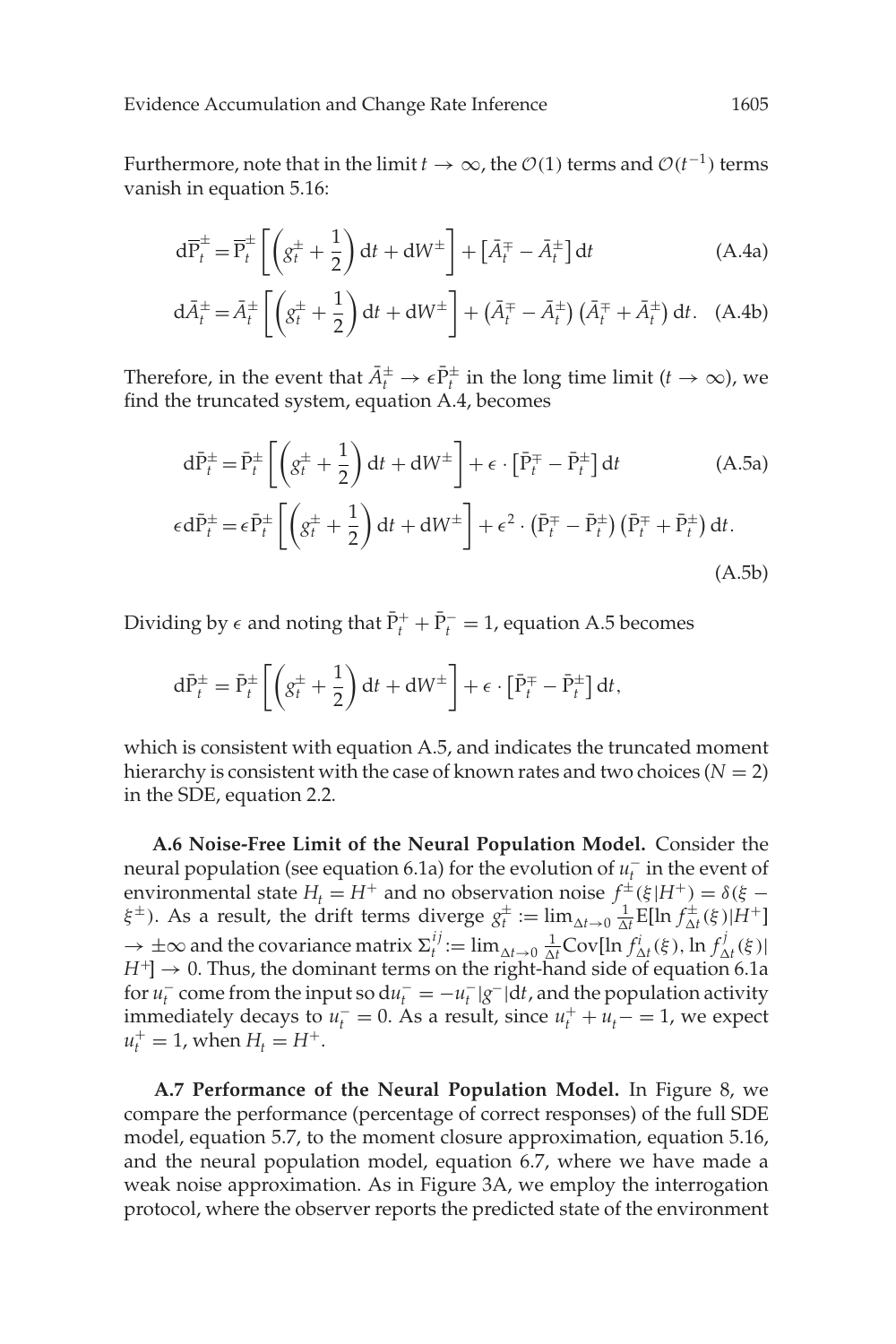

Figure 8: The performance of the neural population model, equation 6.7, in comparison to the full SDE model, equation 5.7, and the moment closure approximation, equation 5.16. Performance is tested under the interrogation paradigm and defined as the percentage of correct responses at the interrogation time. Here  $\epsilon = 0.05$  and SNR= 1. The black curve represents the performance of the full SDE model given by equation 5.7, an ideal observer who takes measurements continuously to infer the change rate. The blue dashed curve represents the performance of the moment closure model, equation 5.16, where we have truncated as shown in section 5.2. Finally, the performance of the neural population model, equation 6.7, is represented by the red dotted curve. Simulation parameters are given in section 7.9.

at a fixed time. In both the full model (black solid line) and the moment closure model (blue dashed line), performance increases with time. On the other hand, there is a slight decrease in the performance of the neural population model (red dotted line) with time, suggesting that its estimate of the change rate may be corrupted by noise in a way that is not captured by our truncation. Regardless, all three models have relatively similar performance.

**A.8 Neural Populations Corresponding to Log Probabilities.** In Veliz-Cuba et al. (2016), we derived a neural population model for optimal evidence accumulation when the environmental change rate is known. In contrast to our population rate model, this set of equations described neural population rates in terms of the log probability of an environmental state, rather than the probability. For comparison with Veliz-Cuba et al. (2016) and other previous neural population models of evidence accumulation in static environments (Bogacz et al., 2006; McMillen & Holmes, 2006), we map our equations to an equivalent system where the population rates correspond to log probabilities. To do so, we make the change of variables  $u_t^{\pm} = e^{x_t^{\pm}}$  so that  $du_t^{\pm} = e^{x_t^{\pm}} dx_t^{\pm} = u_t^{\pm} dx_t^{\pm}$ . As in section 5.1, Itô's change of coordinates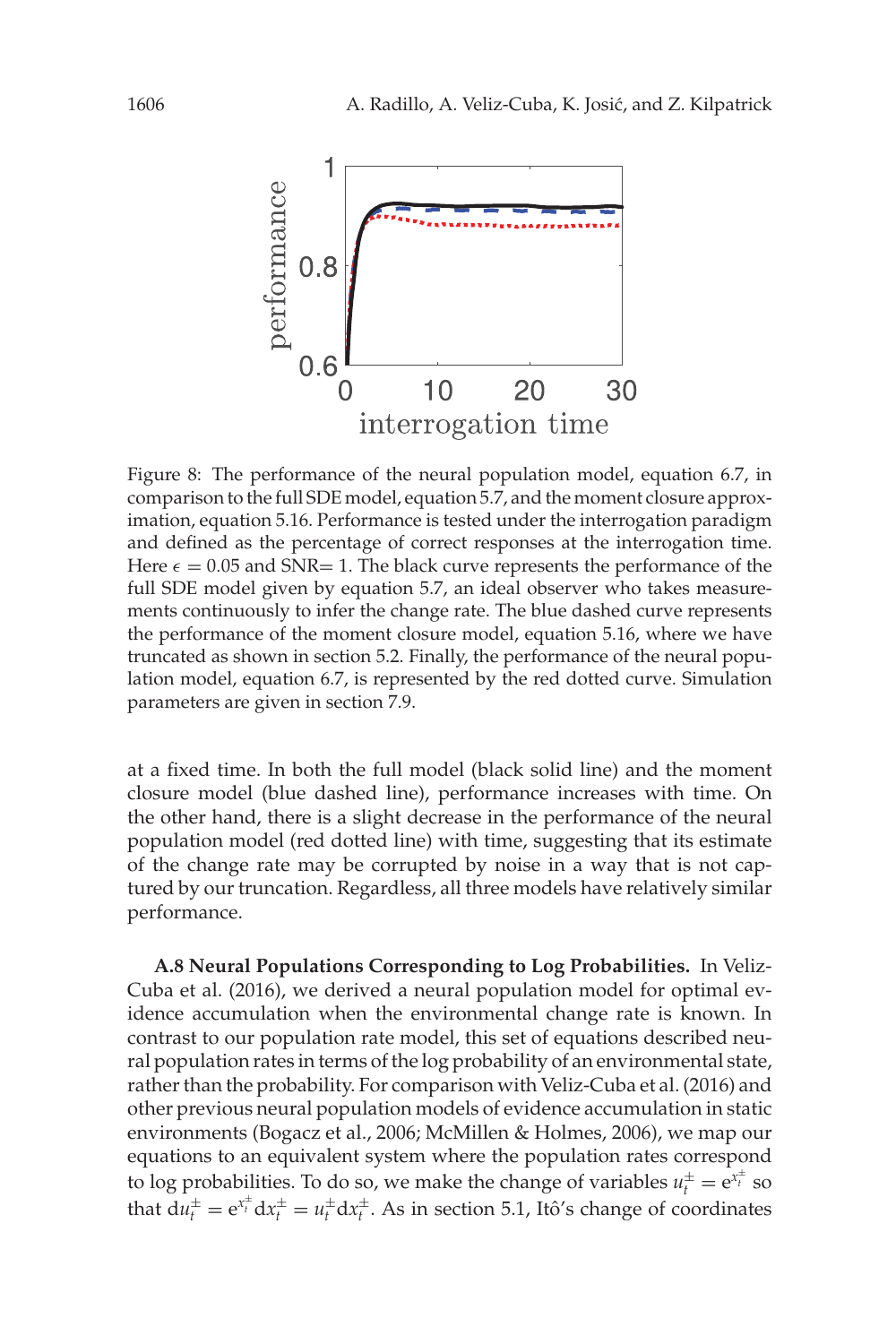rules (Gardiner, 2004) imply our population model is equivalent to

$$
dx_t^{\pm} = I_t^{\pm} dt + dW_t^{\pm} + [w_t^{\mp} e^{x_t^{\mp} - x_t^{\pm}} - w_t^{\pm}] dt,
$$
  
\n
$$
dw_t^{\pm} = [\delta(x_t^+ - x_t^-) - w_t^{\pm}] \cdot C_t dt.
$$

Although the delta distribution  $\delta (x_t^+ - x_t^-)$  should technically be rescaled to account for its composition with e*<sup>x</sup>*, we ignore this transformation (Keener, 1988), since the increment produced from the delta distribution models the change-point counting process. Thus, each event where  $x_t^+ = x_t^-$  (equivalently  $u_t^+ = u_t^-$  ) should be counted the same in the log-probability equations as in the probability equations.

**A.9 Numerical Simulations of SDE Models.** Stochastic differential equation (SDE) models of evidence accumulation in symmetric environments changing between two states are simulated using a standard Euler-Maruyama integration algorithm (Higham, 2001). Equation 5.7 describes the evolution of an infinite number of SDEs over the change point vector *a* ∈  $\mathbb{Z}_{>0}$ , state vector  $H_t$  ∈ { $H^+$ ,  $H^-$ }, and time  $t$  ∈ [0, *T*], so we truncate this space to  $a \in \{0, 1, 2, \ldots, 1000\}$ , which is sufficient for transition rates  $\epsilon$  and total simulation times *T* not too large. We compared our results to cases with longer state vectors  $a \in \{0, 1, 2, \ldots, a_{\text{max}}\}$ , and the changes were negligible. Simulations shown in Figure 6 had a transition rate of  $\epsilon = 0.1$  and total run time of  $T = 1000$  with time step dt =  $10^{-3}$ . Observations were sampled from a normal distribution  $f^{\pm}(\xi) = \frac{e^{-(\xi \mp \mu)^2/(2\sigma^2)}}{\sqrt{2\pi\sigma^2}}$  with mean  $\mu = 0.5$  and variance  $\sigma^2 = 1$ , so the signal-to-noise ratio was  $2\mu/\sigma = 1$ . Initial conditions were chosen so that  $P_0^{\pm} = 0.5$  and  $P_0(a) = \frac{\alpha^a e^{-\alpha}}{a!}$  where  $\alpha = 1$  and  $\beta = 5$ . A similar approach was used to numerically simulate the neural population model, equation 6.7, and its variants to produce Figure 7 ( $\mu = 1$  and  $\sigma = 0.1$ ) and Figure 8 ( $\mu = 0.5$  and  $\sigma^2 = 1$ , for consistency with the full equation 5.7 and equation 5.16.

#### **Acknowledgments**

Funding was provided by NSF-DMS-1517629 (A.E.R., K.J., and Z.P.K.), NSF-DMS-1311755 (Z.P.K.), and NSF/NIGMS-R01GM104974 (K.J.).

#### **References**

- Adams, R. P., & MacKay, D. J. (2007). *Bayesian online changepoint detection*. arXiv:07103742
- Beck, J. M., Ma, W. J., Kiani, R., Hanks, T., Churchland, A. K., Roitman, J., ... Pouget A. (2008). Probabilistic population codes for Bayesian decision making. *Neuron*, *60*(6), 1142–1152.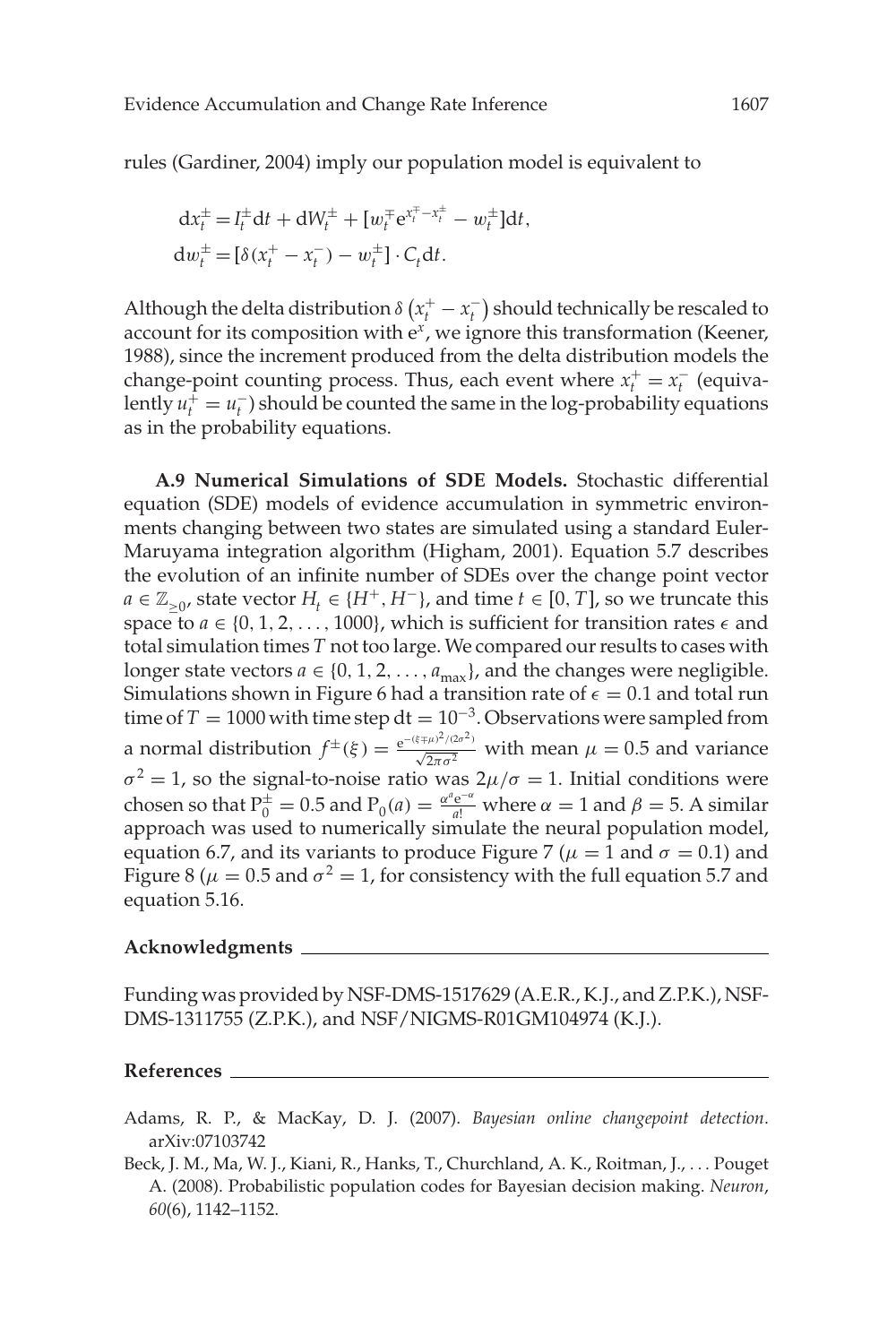- Bogacz, R., Brown, E., Moehlis, J., Holmes, P., & Cohen, J. D. (2006). The physics of optimal decision making: A formal analysis of models of performance in two-alternative forced-choice tasks. *Psychol. Rev.*, *113*(4), 700–65. doi[:10.1037](http://dx.doi.org/10.1037/0033-295X.113.4.700) [/0033-295X.113.4.700](http://dx.doi.org/10.1037/0033-295X.113.4.700)
- Brunton, B. W., Botvinick, M. M., & Brody, C. D. (2013). Rats and humans can optimally accumulate evidence for decision-making. *Science*, *340*(6128), 95–98. doi[:10.1126/science.1233912](http://dx.doi.org/10.1126/science.1233912)
- Churchland, A. K., Kiani, R., & Shadlen, M. N. (2008). Decision-making with multiple alternatives. *Nat. Neurosci.*, *11*(6), 693–702. doi[:10.1038/nn.2123](http://dx.doi.org/10.1038/nn.2123)
- Cisek, P., & Pastor-Bernier, A. (2014). On the challenges and mechanisms of embodied decisions. *Philosophical Transactions of the Royal Society of London Series B, Biological sciences*, *369*(1655).
- Deneve, S. (2008). Bayesian spiking neurons I: Inference. *Neural Comput.*, *20*(1), 91– 117. doi[:10.1162/neco.2008.20.1.91](http://dx.doi.org/10.1162/neco.2008.20.1.91)
- Djuric, P. M., & Huang, Y. (2000). Estimation of a Bernoulli parameter p from imperfect trials. *IEEE Signal Processing Letters*, *7*(6), 160–163.
- Franks, N. R., Pratt, S. C., & Mallon, E. B., Britton, N. F., Sumpter, D. J. (2002). Information flow, opinion polling and collective intelligence in house-hunting social insects. *Philosophical Transactions of the Royal Society of London B: Biological Sciences*, *357*(1427), 1567–1583.
- Gardiner, C. W. (2004). *Handbook of stochastic methods for physics, chemistry, and the natural sciences* (3rd ed.). Berlin: Springer-Verlag.
- Glaze, C. M., Kable, J. W., & Gold, J. I. (2015). Normative evidence accumulation in unpredictable environments. *Elife*, *4*, e08,825.
- Gold, J. I., & Shadlen, M. N. (2007). The neural basis of decision making. *Annu. Rev. Neurosci.*, *30*, 535–574. doi[:10.1146/annurev.neuro.29.051605.113038](http://dx.doi.org/10.1146/annurev.neuro.29.051605.113038)
- Gütig, R., Aharonov, R., Rotter, S., & Sompolinsky, H. (2003). Learning input correlations through nonlinear temporally asymmetric Hebbian plasticity. *Journal of Neuroscience*, *23*(9), 3697–3714.
- Higham, D. J. (2001). An algorithmic introduction to numerical simulation of stochastic differential equations. *SIAM Review*, *43*(3), 525–546.
- Huk, A. C., & Shadlen, M. N. (2005). Neural activity in macaque parietal cortex reflects temporal integration of visual motion signals during perceptual decision making. *J. Neurosci.*, *25*(45), 10,420–10,436. doi[:10.1523/JNEUROSCI.4684-04](http://dx.doi.org/10.1523/JNEUROSCI.4684-04.2005) [.2005](http://dx.doi.org/10.1523/JNEUROSCI.4684-04.2005)
- Johnson, D. D., Blumstein, D. T., Fowler, J. H., & Haselton, M. G. (2013). The evolution of error: Error management, cognitive constraints, and adaptive decision-making biases. *Trends in Ecology and Evolution*, *28*(8), 474–481.
- Keener, J. P. (1988). *Principles of applied mathematics*. Reading MA: Addison-Wesley.
- Kira, S., Yang, T., & Shadlen, M. N. (2015). A neural implementation of wald's sequential probability ratio test. *Neuron*, *85*(4), 861–873.
- Krajbich, I., & Rangel, A. (2011). Multialternative drift-diffusion model predicts the relationship between visual fixations and choice in value-based decisions. *Proceedings of the National Academy of Sciences*, *108*(33), 13,852–13,857.
- Kuehn, C. (2016). Moment closure—a brief review. E. Schöll, S. H. L. Klapp, & P. Hövel (Eds.), In Control of self-organizing nonlinear systems (pp. 253–271). New York: Springer.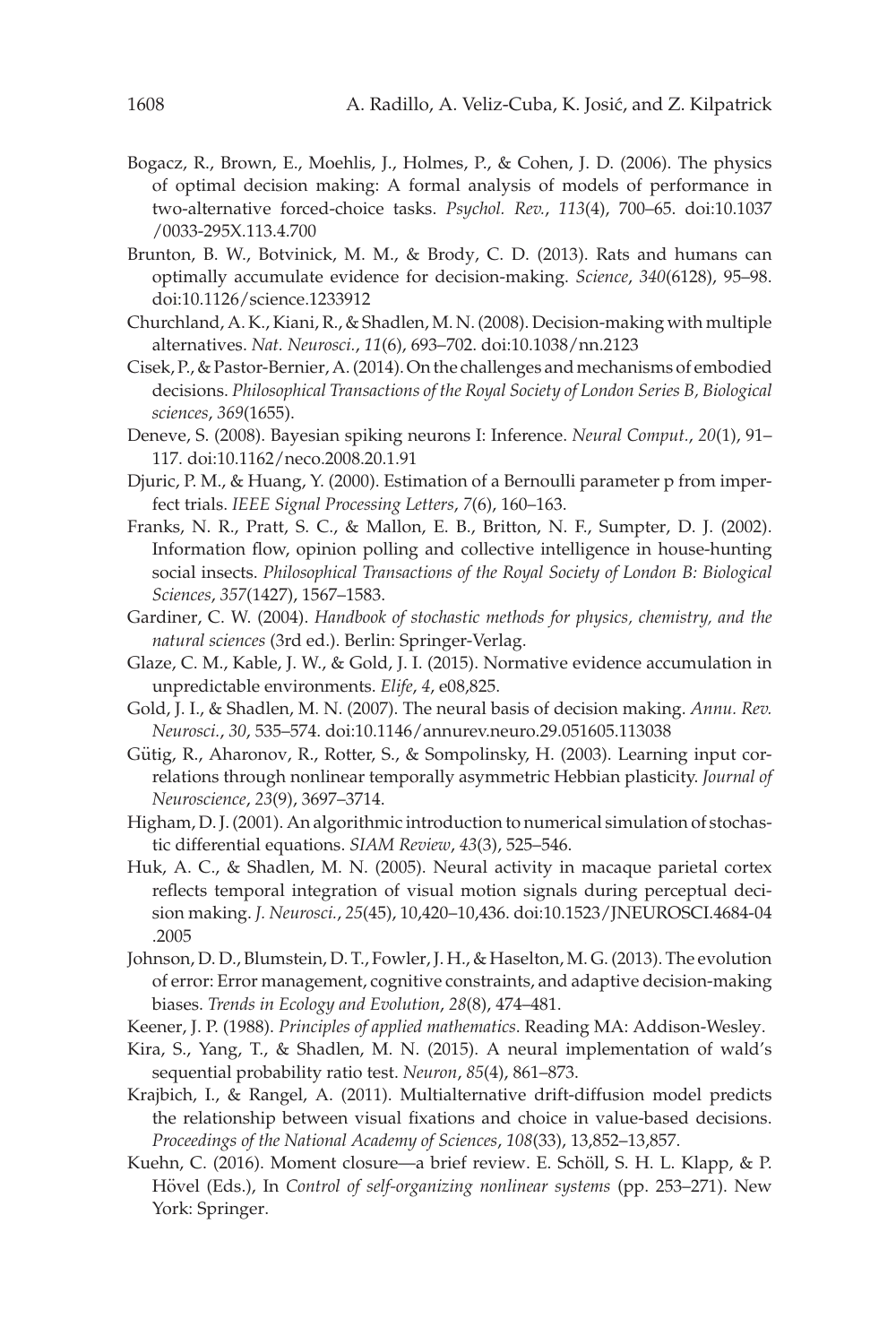- Lange, A., & Dukas, R. (2009). Bayesian approximations and extensions: Optimal decisions for small brains and possibly big ones too. *Journal of Theoretical Biology*, *259*(3), 503–516.
- Machens, C. K., Romo, R., & Brody, C. D. (2005). Flexible control of mutual inhibition: A neural model of two-interval discrimination. *Science*, *307*(5712), 1121–1124.
- McGuire, J. T., Nassar, M. R., Gold, J. I., & Kable, J. W. (2014). Functionally dissociable influences on learning rate in a dynamic environment. *Neuron*, *84*(4), 870–881.
- McMillen, T., & Holmes, P. (2006). The dynamics of choice among multiple alternatives. *Journal of Mathematical Psychology*, *50*(1), 30–57.
- Miller, K. D. (1994). A model for the development of simple cell receptive fields and the ordered arrangement of orientation columns through activity-dependent competition between on-and off-center inputs. *J. Neurosci.*, *14*, 409–441.
- Niv, Y., Daniel, R., Geana, A., Gershman, S. J., Leong, Y. C., Radulescu, A., & Wilson, R. C. (2015). Reinforcement learning in multidimensional environments relies on attention mechanisms. *Journal of Neuroscience*, *35*(21), 8145–8157.
- Olberg, R., Worthington, A., & Venator, K. (2000). Prey pursuit and interception in dragonflies. *Journal of Comparative Physiology A*, *186*(2), 155–162.
- Pearson, J. M., Heilbronner, S. R., Barack, D. L., Hayden, B. Y., & Platt, M. L. (2011). Posterior cingulate cortex: Adapting behavior to a changing world. *Trends in Cognitive Sciences*, *15*(4), 143–151.
- Petit, O., Gautrais, J., Leca, J. B., Theraulaz, G., & Deneubourg, J. L. (2009). Collective decision-making in white-faced capuchin monkeys. *Proceedings of the Royal Society of London B: Biological Sciences*, *276*(1672), 3495–3503.
- Pfister, J. P., & Gerstner, W. (2006). Triplets of spikes in a model of spike timingdependent plasticity. *J. Neurosci.*, *26*(38), 9673–9682.
- Portugues, R., & Engert, F. (2009). The neural basis of visual behaviors in the larval zebrafish. *Current Opinion in Neurobiology*, *19*(6), 644–647.
- Ratcliff, R., & McKoon, G. (2008). The diffusion decision model: Theory and data for two-choice decision tasks. *Neural Computation*, *20*(4), 873–922.
- Redner, S. (2001). *A guide to first-passage processes*. Cambridge: Cambridge University Press.
- Salinas, E., & Abbott, L. (1996). A model of multiplicative neural responses in parietal cortex. *Proceedings of the National Academy of Sciences*, *93*(21), 11,956–11,961.
- Shvartsman, M., Srivastava, V., & Cohen, J. D. (2015). A theory of decision making under dynamic context. In C. Cortes, N. D. Lawrence, D. D. Lee, M. Sugiyama, & R. Garnett (Eds.), *Advances in neural information processing systems*, *19* (pp. 2476– 2484). Red Hook, NY: Curran.
- Smith, P. L., & Ratcliff, R. (2004). Psychology and neurobiology of simple decisions. *Trends Neurosci.*, *27*(3), 161–168. doi[:10.1016/j.tins.2004.01.006](http://dx.doi.org/10.1016/j.tins.2004.01.006)
- Socha, L. (2007). *Linearization methods for stochastic dynamic systems.* New York: Springer Science & Business Media.
- Sugrue, L. P., Corrado, G. S., & Newsome, W. T. (2004). Matching behavior and the representation of value in the parietal cortex. *Science*, *304*(5678), 1782–1787.
- Veliz-Cuba, A., Kilpatrick, Z. P., & Josic, K. (2016). Stochastic models of evidence ´ accumulation in changing environments. *SIAM Rev.*, *58*, 264–289.
- Wald, A., & Wolfowitz, J. (1948). Optimum character of the sequential probability ratio test. *Annals of Mathematical Statistics*, *19*(3), 326–339.